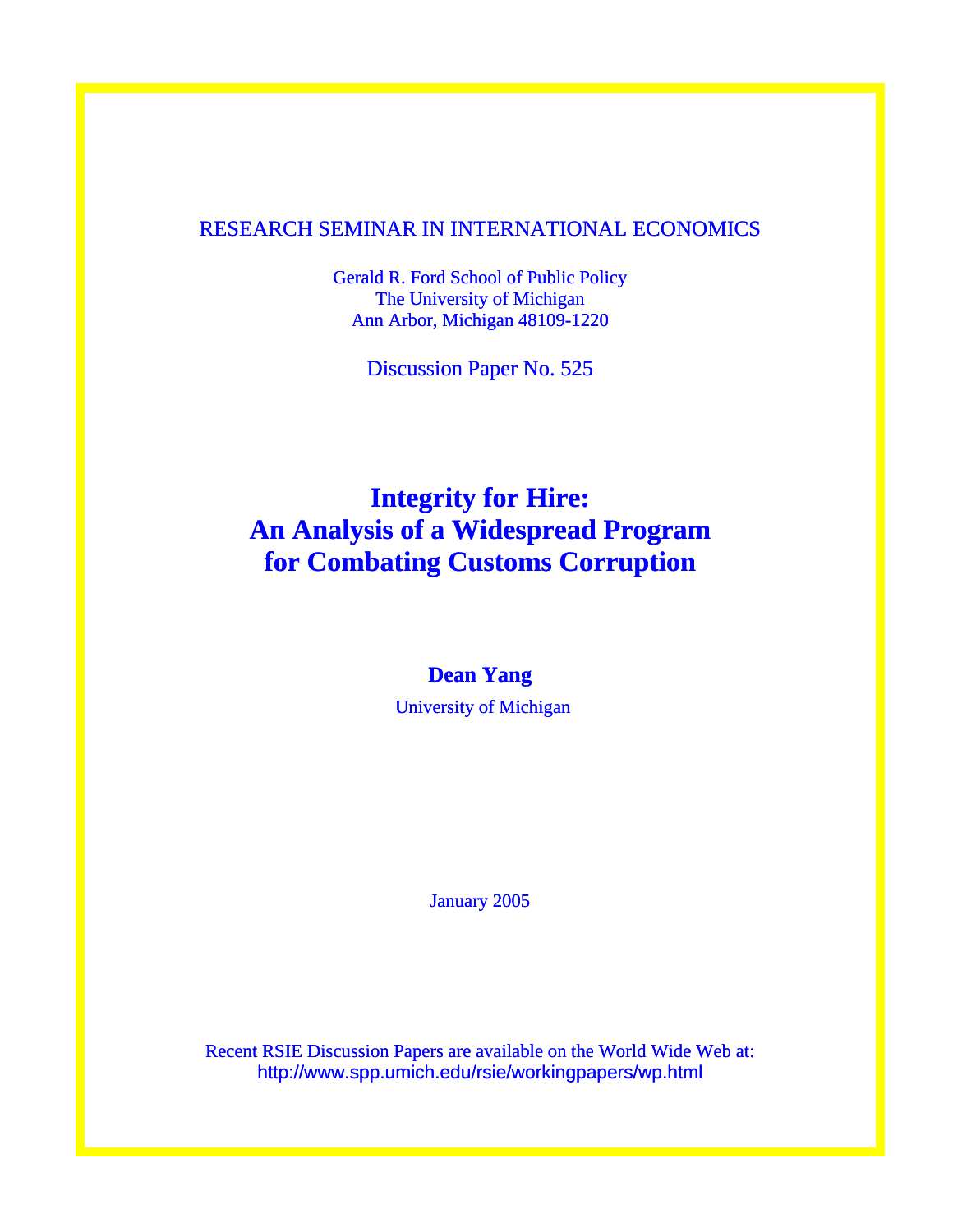# **Integrity for Hire: An Analysis of a Widespread Program for Combating Customs Corruption**

Dean Yang[∗](#page-1-0)

Gerald R. Ford School of Public Policy and Department of Economics, University of Michigan

January 2005

#### **Abstract**

Can governments successfully combat bureaucratic corruption by "hiring integrity" from the private sector? This paper examines the impact of hiring private firms to collect information for government anti-corruption efforts. In the past two decades, a number of developing countries have hired private firms to conduct preshipment inspections of imports, generating data that governments can use to fight corruption in customs agencies. I find that countries implementing such inspection programs subsequently experience large increases in the growth rate of import duties, by 6 to 8 percentage points annually. By contrast, the growth rate of other tax revenues does not change appreciably. Additional evidence suggests that declines in customs corruption are behind the import duty improvements: the programs also lead to increases in imports (potentially reflecting lower bribe payments) and to declines in mis-reporting of goods classifications. Historically, this hired integrity appears to have been cost-effective: accumulated improvements in import duty collections in the fifth year of a typical inspection program were roughly 5 times accumulated costs.

**JEL codes:** D73, F13, H26, K42, O24

 $\overline{a}$ 

**Keywords:** corruption, crime, bribery, enforcement, tax evasion, customs

<span id="page-1-0"></span><sup>∗</sup> Assistant Professor, Gerald R. Ford School of Public Policy, University of Michigan, 440 Lorch Hall, 611 Tappan Street, Ann Arbor, MI 48109. Email: deanyang@umich.edu. I have valued feedback and advice from Kerwin Charles, John DiNardo, Ed Glaeser, Jim Hines, Caroline Hoxby, Larry Katz, Michael Kremer, Justin McCrary, Dani Rodrik, and key informants in several countries. I also received valuable comments from participants in seminars at the University of Michigan and at Michigan State University. Thanks for research support are due to: the Social Science Research Council's Program in Applied Economics; the MacArthur Network on the Effects of Inequality on Economic Performance; and the Rockefeller Foundation.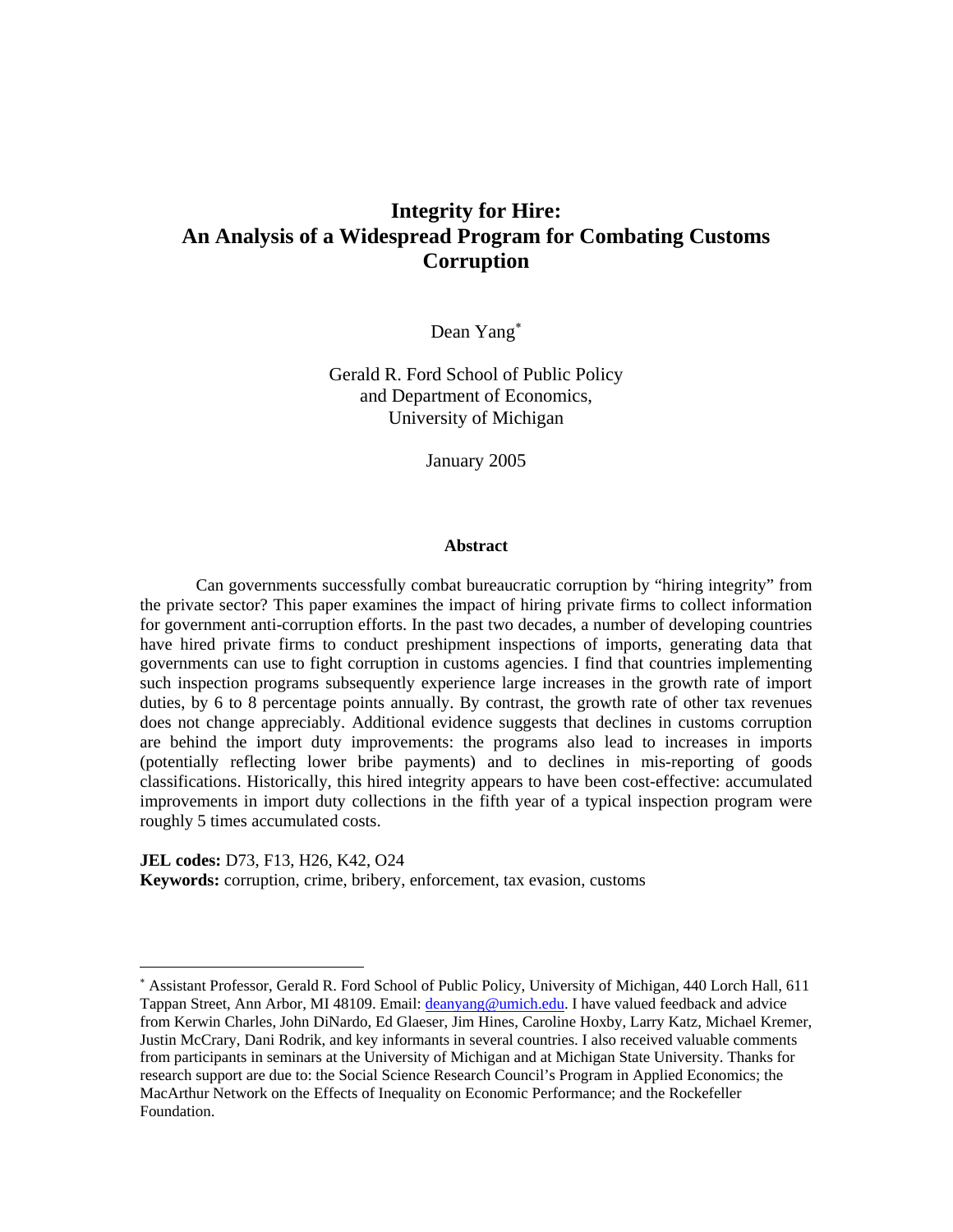# 1 Introduction

Corruption is pervasive in developing countries, and is widely cited as a major barrier to economic development.<sup>1</sup> Rent-seeking entails substantial efficiency costs (Krueger 1974), and the need for secrecy in corrupt dealings can lead to distortions in government policy (Shleifer and Vishny 1993). Corruption in the tax authority raises the marginal cost of public funds, and may necessitate more distortionary methods of public Önance (Andreoni, Erard, and Feinstein 1998). If international trade is an important conduit for growth-enhancing technology transfers (as in Grossman and Helpman 1991), corruption in customs may reduce economic growth by inhibiting such transfers.<sup>2</sup> For these and other reasons, poor economic development and growth performance at the country level is frequently attributed to corruption.<sup>3</sup>

There is little systematic empirical evidence on the effectiveness of specific approaches to combating corruption. Starting with Becker and Stigler (1974), theoretical work has proposed a number of remedies for bureaucratic corruption, such as increased monitoring and higher wages.<sup>4</sup> But there are many reasons to be pessimistic about the efficacy of anti-corruption reforms. Consider, for example, attempts to monitor corrupt officials more closely. The individual monitors themselves might also be corrupt, and so not provide useful information to higher authorities. Even if lower-level monitors are honest, higher-level authorities might themselves be corrupt and so tolerate or participate in the corrupt dealings.<sup>5</sup> Empirical work is necessary to determine the effectiveness of any given anti-corruption effort.

When there are suspicions that lower-level agents who are monitoring corrupt activity may themselves be corrupt, higher authorities may find it appealing to rely on private firms as monitors. For example, securities regulators typically require that the financial statements of publiclytraded firms be audited by certified accounting firms. Hiring private firms to monitor corrupt activity may make sense if competition among the private monitors generates strong incentives for integrity. Can "hiring integrity" from the private sector to collect information for government anti-corruption efforts be effective?

This paper is the Örst empirical analysis of an anti-corruption reform involving hired integrity.

<sup>&</sup>lt;sup>1</sup>For recent overviews of the relationship between corruption and development, see Bardhan (1997) and Rose-Ackerman (2004).

 $2$ See, for example, Romer (1994).

<sup>3</sup>For example, Mauro (1995) and Kaufmann, Kraay and Zoido-Lobaton (1999). See also Glaeser and Saks (2004) on corruption and growth among U.S. states.

<sup>4</sup>Recent contributions in this vein include Besley and McLaren (1993), Mookherjee and Png (1992 and 1995), and Polinsky and Shavell (2001).

<sup>&</sup>lt;sup>5</sup>This point is made by Cadot (1987), Chand and Moene (1999), and Fjeldstad and Tungodden (2003).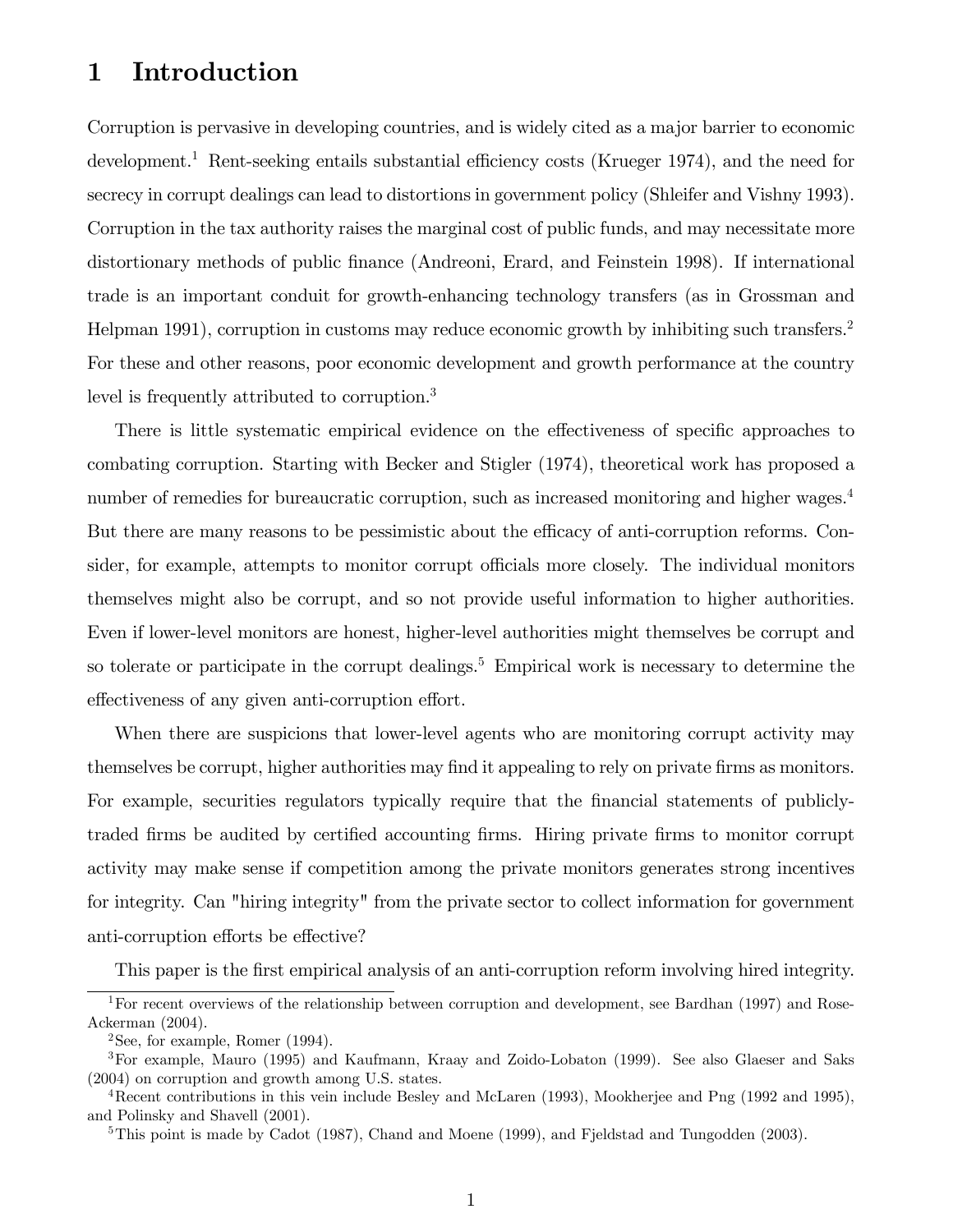It focuses on a customs reform attempted by dozens of developing countries. Within a developing country government, the customs agency—the organization responsible for taxation of imported goods—is often singled out as having particularly severe problems with bureaucratic corruption. A corrupt customs bureaucracy may turn over to the government treasury only a fraction of monies collected from importers, simultaneously falsifying import documentation to mask the revenue theft. In addition, customs may delay incoming shipments (often under the pretext of problems in import documentation) to extract bribes from importers, potentially discouraging import trade.<sup>6</sup> The net result may be less import duty revenue than would have been collected in the absence of corruption. Such revenue drains can have important consequences, as customs duties are important for public finances in the developing world: in 1990, the midpoint year in the sample used in this paper's analysis, customs duties accounted for an average of 23% of central government revenue across developing countries.<sup>7</sup>

In the past two decades, over 50 developing countries have tried a specific approach to fighting customs corruption and raising import duty collections: hiring private firms to conduct preshipment inspection of imports (known as PSI). When a government implements a PSI program, foreign inspectors verify the tariff classification and value of individual incoming shipments before they leave their origin countries, and forward this information to the client government. In nearly all cases, however, the responsibility for collecting customs duties remains in the hands of the importing country's customs officials. Client governments seek to take advantage of the inspection firms' reputation for honesty, essentially "hiring integrity" from private firms to provide objective data on the contents of imported shipments.

There are various channels through which preshipment inspections can reduce the incentives for customs corruption, and eventually lead to higher import duty collections. First, PSI is an improvement in the monitoring ability of higher-level enforcers: it generates an independent source of information that higher levels of government can use to discover and prosecute corrupt practices by customs officers and importers. In the absence of PSI, uncovering corruption in customs requires time-consuming investigative work, and is made particularly difficult by the large number of separate import transactions. PSI helps investigators identify import transactions where duties (as calculated from the PSI report) diverge substantially from duties actually collected by customs o¢ cials, suggesting that investigations should be targeted at such transactions. Second, the

 $6$ However, it is also possible that importers may end up paying less than the legislated tariffs on their imports due to corruption, in which case corruption could encourage imports.

<sup>7</sup>The sample is described in Section 4 below.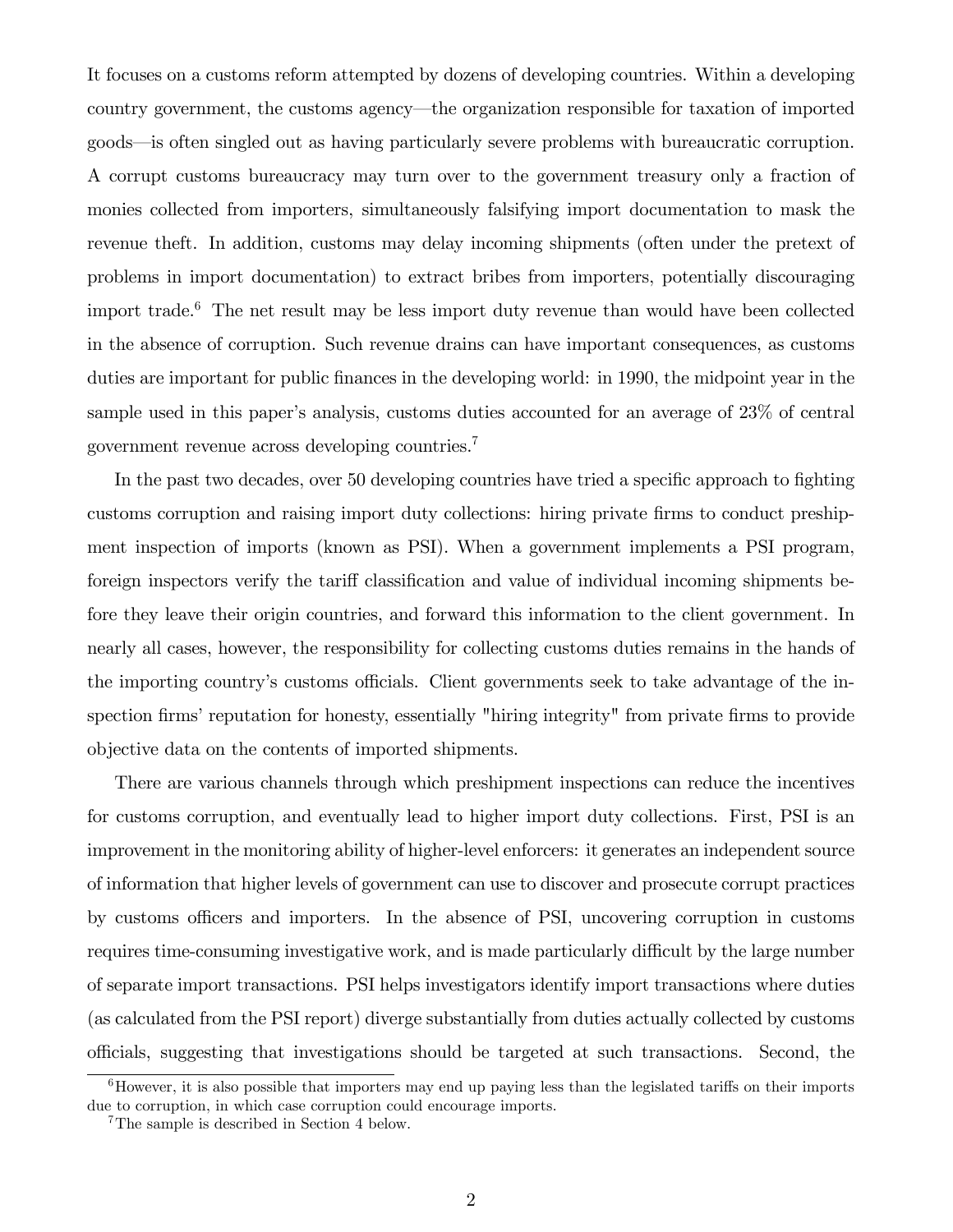existence of PSI-generated information may encourage imports by reducing importers' costs (in terms of bribes and delays). A primary tactic used by corrupt customs officials to extract bribes from importers is to delay the clearance of shipments from customs, often on the pretext that there is some discrepancy between the importer's customs declaration and the shipment's actual contents. A preshipment inspection generates independent information on the contents of a shipment that could increase an honest importerís bargaining power vis-a-vis a corrupt customs officer, potentially reducing customs clearance times. $8$ 

However, the success of preshipment inspection programs is far from guaranteed. Success requires client governments to actually use the PSI-generated information to seek out and prosecute corrupt actors. Governments may simply be hiring PSI firms under pressure from multilateral funding institutions, and may not actually use the data generated. Higher-level enforcers who receive the PSI reports may not have the expertise to use the information effectively, or may themselves be corrupt. It is also possible that customs corruption may be cost-reducing for importers, if importers' bribe-inclusive payments to customs are lower than legally-required duties on shipments. So PSI may raise importers' costs, reduce import volumes, and ultimately reduce duty collections. Furthermore, importers whose costs are raised by PSI may seek out alternative methods of avoiding import duties. In a detailed analysis of a preshipment inspection program in the Philippines between 1989 and 1992, Yang (2004) Önds that expansion of import monitoring caused substantial displacement of imports to unmonitored import categories, so that the hypothesis of zero change in import duty avoidance cannot be rejected.

It is therefore an open question whether, on average across many countries, PSI programs help raise import duty collections. The empirical analysis uses panel data on country-level outcomes to examine the relationship between the implementation of PSI programs and import duty collections for the years 1980 to 2000. In find that PSI programs are associated with increases in the growth rate of import duties, of 6 to 8 percentage points annually. Additional evidence suggests that reductions in corruption are behind the import duty improvements: PSI programs are accompanied by increases in imports (potentially due to reductions in importers' bribe payments) and declines in measures of mis-reporting in customs. Preshipment inspection appears to be cost-effective: cumulative improvements in import duty collections in the fifth year of the program were roughly 5 times larger than accumulated costs.<sup>9</sup>

<sup>8</sup>Low (1995) and Jenkins (1992) cite survey evidence that PSI was accompanied by dramatic reductions in customs clearance times in Indonesia.

<sup>&</sup>lt;sup>9</sup>These findings are not inconsistent with the results in Yang (2004), as the current paper estimates PSI's average effect across many countries, of which the Philippines is only one. It appears that in the Philippines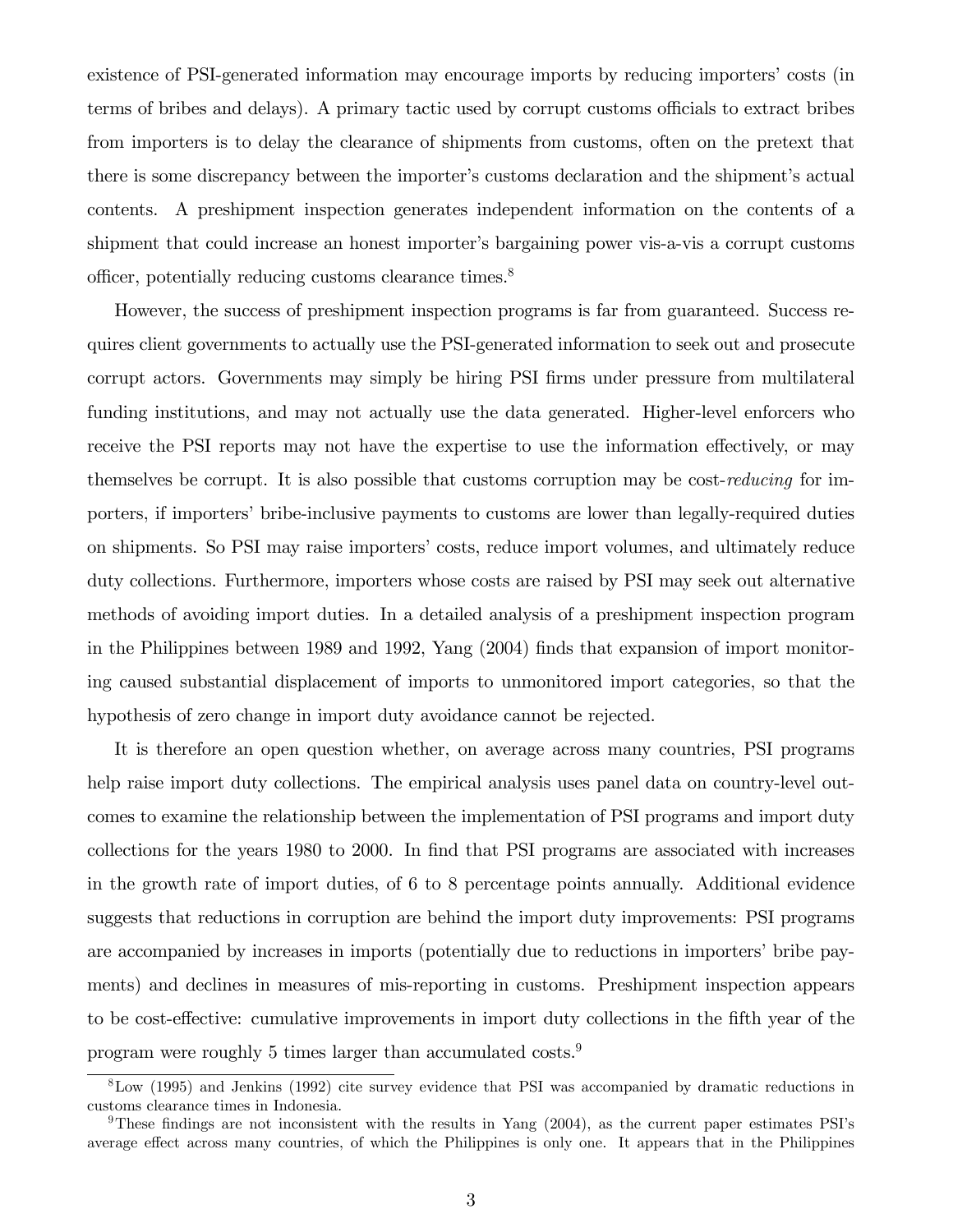The crucial empirical question is whether the association between PSI programs and higher growth in import duties reflects the causal impact of PSI. For instance, if countries implement PSI programs at the same time as they make substantial public Önance reforms, it may be that the observed increase in import duty growth is not due to PSI, but rather to other actions the country takes coinciding with the introduction of PSI. I use several approaches to address such concerns.

First, one might be concerned that PSI-using countries simply have different long-term trends in import duties (either experiencing faster or slower growth over time) than non-PSI countries, and that these may bias the estimated effect of PSI. I address this concern by including countryspecific time trends in the main regressions, which helps account—country by country—for slowmoving changes in import duties over the entire time period. As it turns out, controlling for country-specific time trends leads to *larger* estimated effects of PSI on duty collections, reflecting the fact that time trends in import duties for PSI-implementing countries are more negative than for other countries.

Second, one might be worried that PSI coincides with other policy or macroeconomic changes that also affect import duty collections. For example, overall tax revenues (including import duties) could rise due to concurrent general reforms of public finances or an increase in economic activity, and not because of the causal effect of PSI. As evidence against this concern, I document that there is no appreciable change in other tax revenues (exclusive of import duties) when PSI is introduced.<sup>10</sup> In addition, the regression results are highly robust to controlling for the current level of other tax revenues (which may be considered a proxy for other policy and macroeconomic changes affecting tax collections).

Finally, it might be that concurrent reforms specific to the customs agency (other than PSI) are the true causal factor behind the change import duties. While it is difficult to obtain data on organizational reforms within customs across countries and over time, data does exist on an important determinant of customs duty collections: tariff rates. I find no indication that the average tariff rate changes alongside PSI introduction, and the estimated impact of PSI on import duties is essentially unchanged when controlling flexibly for the current average tariff rate.

between 1989 and 1992, importers did find that PSI raised their costs, and sought out alternative duty-avoidance methods. Switching to alternative methods was possible because the Philippine PSI program was only a partial PSI program during those years: only a defined subset of import categories amounting to less than 50% of imports were subject to the inspections. By contrast, most PSI programs provide much less opportunity for displacement, as they typically cover upwards of 80-90% of imports (Rege 2001). The Philippine program was eventually expanded (in March 1992) to cover essentially all imports, reducing substantially the opportunities for displacement.

 $10$ Figure 4 shows graphically that import duties show a marked increase in growth after PSI implemention, in contrast to other tax revenues. The construction of the figure will be explained in Section 4.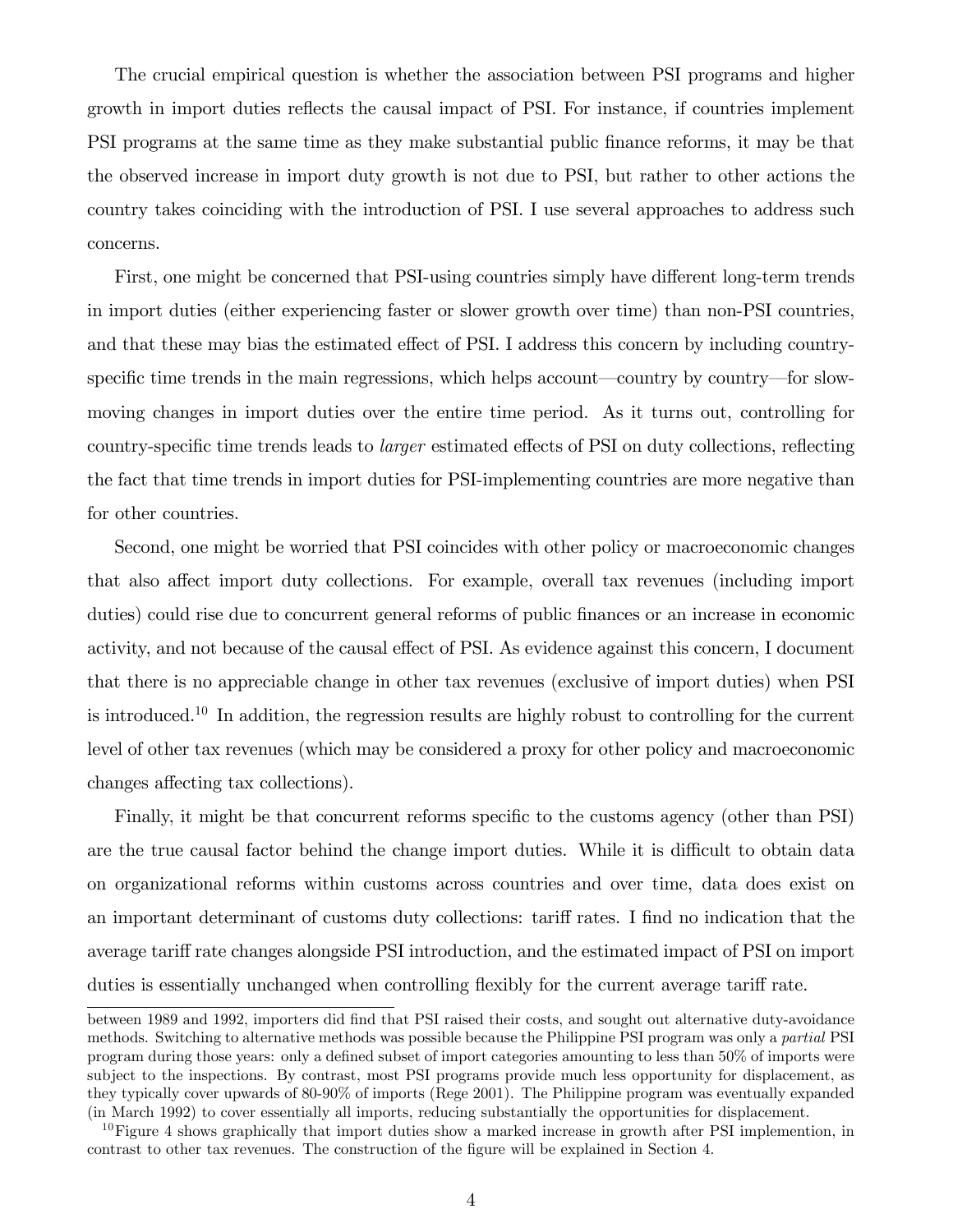This paper is part of a nascent empirical literature on the impact of monitoring on bureaucratic corruption worldwide. Di Tella and Schargrodsky (2003) examine the impact of increased enforcement on corruption in hospital procurement in Argentina. Olken (2004) provides field experimental evidence on how different types of monitoring affect corruption in Indonesian road projects. In Uganda, Reinikka and Svensson (2004) find that capture of government funds intended for education is reduced when intended funding levels are publicized in newspapers. In a U.S. private-sector context, Nagin, Rebitzer, Sanders, and Taylor (2002) use a field experiment to document the impact of increased monitoring on opportunistic behavior by telephone call center employees.

This paper also relates to research on avoidance of taxes on international trade. Existing work documents the existence of import duty avoidance, but does not examine the impact of enforcement on these activities (with the exception of Yang  $(2004)$ ).<sup>11</sup> Pritchett and Sethi (1994) find that collected import duties as a share of import value rise less than one-for-one with the tariff rate, and interpret this as evidence of tax evasion or avoidance. Fisman and Wei (2004) find that the extent of import underinvoicing rises in the tariff rate among Chinese imports from Hong Kong. A number of authors examine tax-induced transfer pricing within multinational firms (Bernard and Weiner (1990), Hines and Rice (1994) and Clausing (1998), among others). In the related realm of income tax evasion, Klepper and Nagin (1989) examine cross-sectional correlates of income underreporting on specific line items of US tax returns.

The remainder of this paper is organized as follows. Section 2 provides background on preshipment inspection programs worldwide. Section 3 discusses the theoretical impact of an improvement in enforcersímonitoring ability (such as preshipment inspection) on import duties, and the potential channels through which preshipment inspection programs might affect import duty collection. Section 4 presents the empirical evidence on the impact of preshipment inspection on import duty collection and on the channels that appear to be mediate PSI's effects, and conducts several robustness checks. Section 5 concludes.

# 2 Background on preshipment inspection

A handful of multinational inspection firms—all headquartered in Europe—provide preshipment inspection services. The four dominant firms are Bureau Veritas (based in Paris), Cotecna (Geneva), Inchcape Testing Services (London), and Societe Generale de Surveillance (Geneva).

<sup>&</sup>lt;sup>11</sup>Slemrod and Yitzhaki (2002) appeal for research on the responses of tax evaders to greater enforcement.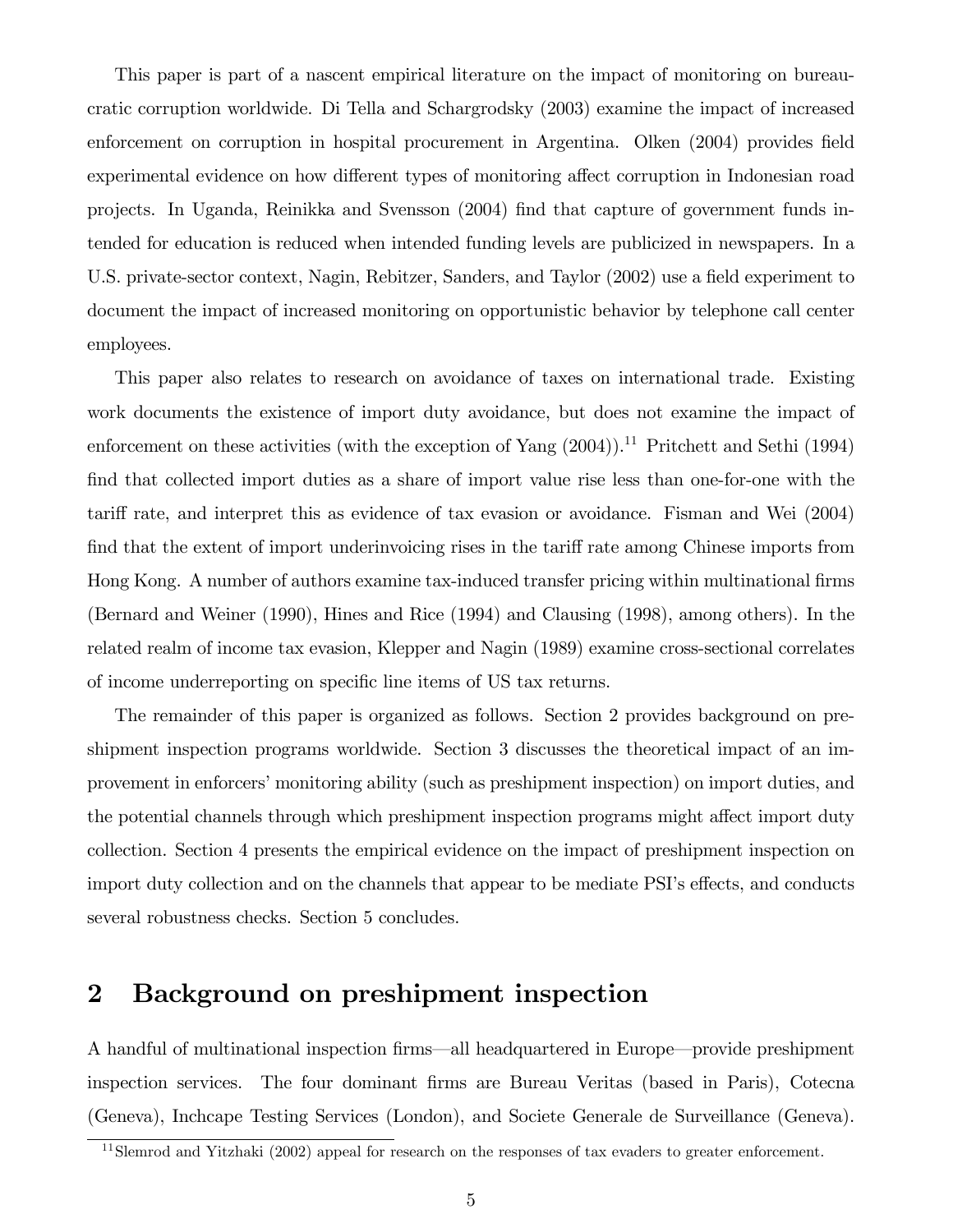Implementing a PSI program involves hiring one or more of these firms to inspect incoming shipments, using their established worldwide network of inspection agents. PSI programs are typically initiated and supervised by a country's finance ministry (or occasionally its central bank), often upon the recommendation of multilateral funding institutions. When governments institute PSI programs, importers are required to have their incoming shipments inspected by a certified firm's agents before they leave the country of origin. Importers inform the PSI firm's local office of the pending shipment, and the PSI firm arranges for its own or affiliated agents in the origin country to inspect the shipment before departure.

Shipments are typically inspected at the premises of the exporting firm or at the port of departure. PSI firms assess the tariff classification, quantity, and total value of individual shipments, and send their assessments to the client government. Many programs require that tamper-resistant seals be placed on shipping containers after inspection. In nearly all PSI programs, the PSI firm does not collect the import duties; rather, actual duty collection remains the responsibility of customs officials in the shipment's destination country. Upon the shipment's arrival in the destination country, the client government can use the PSI firm's assessment to identify customs o¢ cials who may be complicit in allowing misreporting of shipment contents and underpayment of import duties. PSI contracts specify the speciÖc product categories and types of shipment that are subject to the inspection requirement. Often, shipments below a minimum value threshold (ranging from \$500 to \$5,000) are exempted from PSI. Data on the share of imports for which PSI is required are not generally available, but when it has been reported the percentage is usually in the 80%-90% range (see Rege 2001).

In return for their services, PSI firms typically charge a fee of about 1% of the value of imports inspected, usually with a minimum charge per shipment in the realm of \$250. The client government pays the fee in most PSI programs, but in some countries importers pay the fee. Across all PSI-using countries between 1990 and 2000, estimated PSI fees amounted to an average of  $1.3\%$  of central government tax revenues. Total fees paid worldwide to PSI firms were in the order of US\$500 million annually during the same years.<sup>12</sup>

 $12$ For these fee calculations, I use data from the IMF's Direction of Trade Statistics and a historical database of PSI programs I collected. The estimate of PSI fees paid in year t by country j is  $Fees_{it} = (0.01) \cdot (0.8) \cdot$  $M_{it}PSI frac_{it}$ , where  $M_{it}$  is the total value of shipments recorded as destined for country j in year t by trade partner countries, and  $PSIf rac_{it}$  is the fraction of year t that country j had an active PSI program. I assume that PSI is only required for a fraction 0.8 of imports, and that the PSI fee is a fraction 0.01 of total imports inspected. The annual worldwide total of  $Fees_{it}$  averages \$547 million per year from 1990-2000.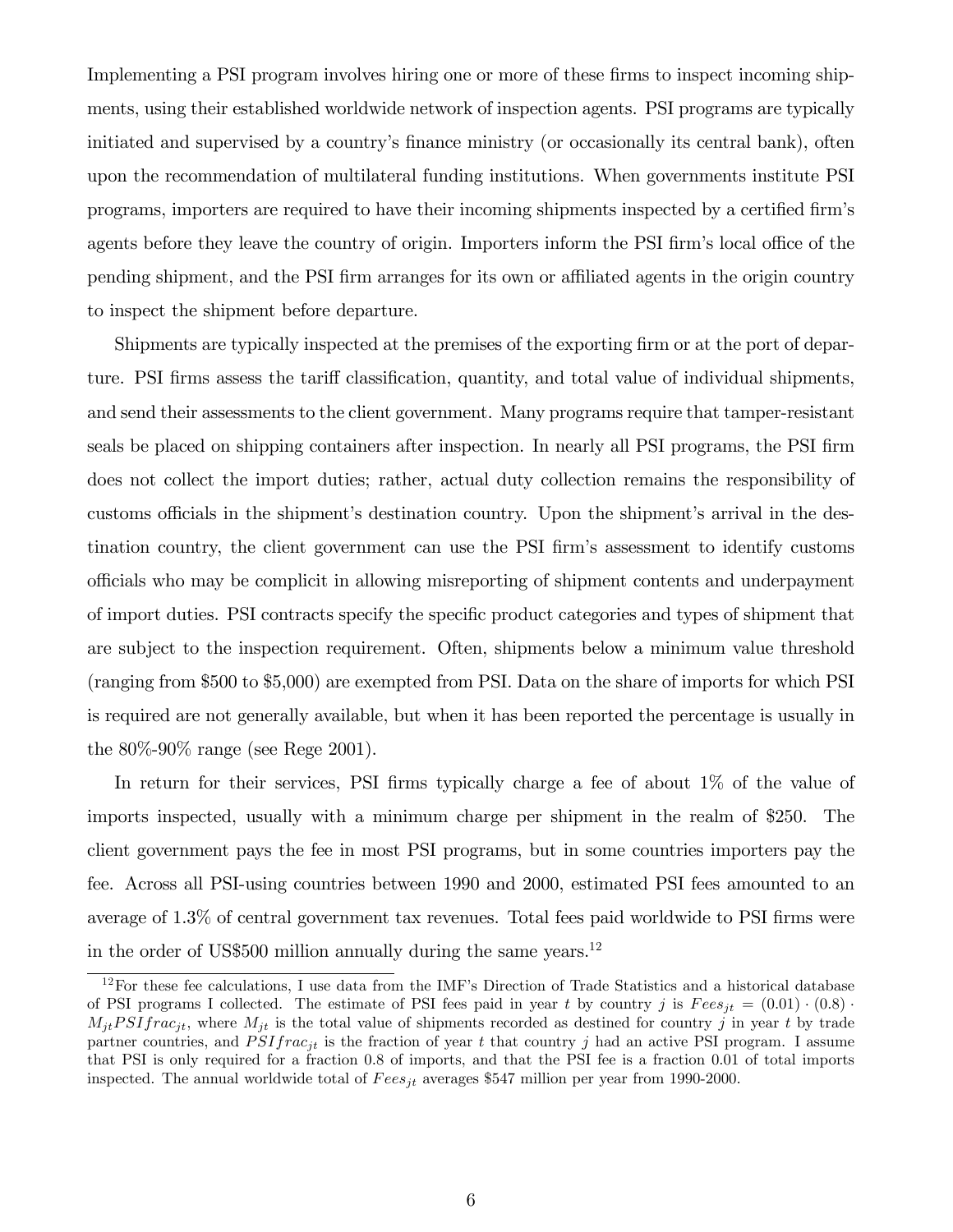# 3 A simple model of customs corruption

By making additional information available on the contents of incoming shipments, a preshipment inspection program reduces the cost of monitoring corruption in customs. How should preshipment inspection affect the extent of import duty avoidance, import volumes, and import duties collected? In this section I outline the theoretical impact of a reduction in the cost of enforcement in customs. Such a cost reduction makes it optimal for the government to raise the level of enforcement, and ultimately raises import duty collection overall. However, it is theoretically ambiguous whether the increase in import duties arises because import duty avoidance has fallen, import volumes have risen, or both.

We can think of corruption and enforcement in this context as a noncooperative game between an honest "government" and corrupt "customs". On the one hand, the government—in practice, perhaps the Minister of Finance or the head of state—seeks to maximize total government tax revenue. On the other hand, customs—the agency responsible for collecting taxes on imports and may extract bribes from importers in the course of collecting import duties. The government chooses a level of enforcement against customs corruption that determines the expected cost to customs of corrupt activities. In turn, customs sets the bribes it collects from importers and the import duties turned over to the government.

### 3.1 The government

The government seeks to collect import duties on imported goods at a tariff rate  $\tau$  per dollar of imports (valued at the world price inclusive of transport costs). Let this tariff rate be set exogenously (for example by political economy considerations that reflect the political power of domestic import-competing industries).

The government's single choice variable is the "enforcement level",  $x$ . Higher enforcement raises the punishment that customs expects to suffer for corrupt activities; we can think of higher enforcement raising the amount of corruption that enforcers uncover in the customs agency. Enforcement is costly, and is affected by an "enforcement cost" parameter  $\gamma$ . Let the cost of enforcement be denoted  $C(\gamma, x)$ . The enforcement cost rises in both x and  $\gamma \left(\frac{\partial C}{\partial x} > 0, \frac{\partial C}{\partial \gamma} > 0\right)$ . In addition, the marginal cost of enforcement rises in the enforcement cost parameter  $(\frac{\partial^2 C}{\partial x \partial \gamma} > 0)$ . The chosen enforcement level affects customs' expected punishment (as described in the next subsection).

Government's objective function is net customs revenue,  $N$ , the difference between total im-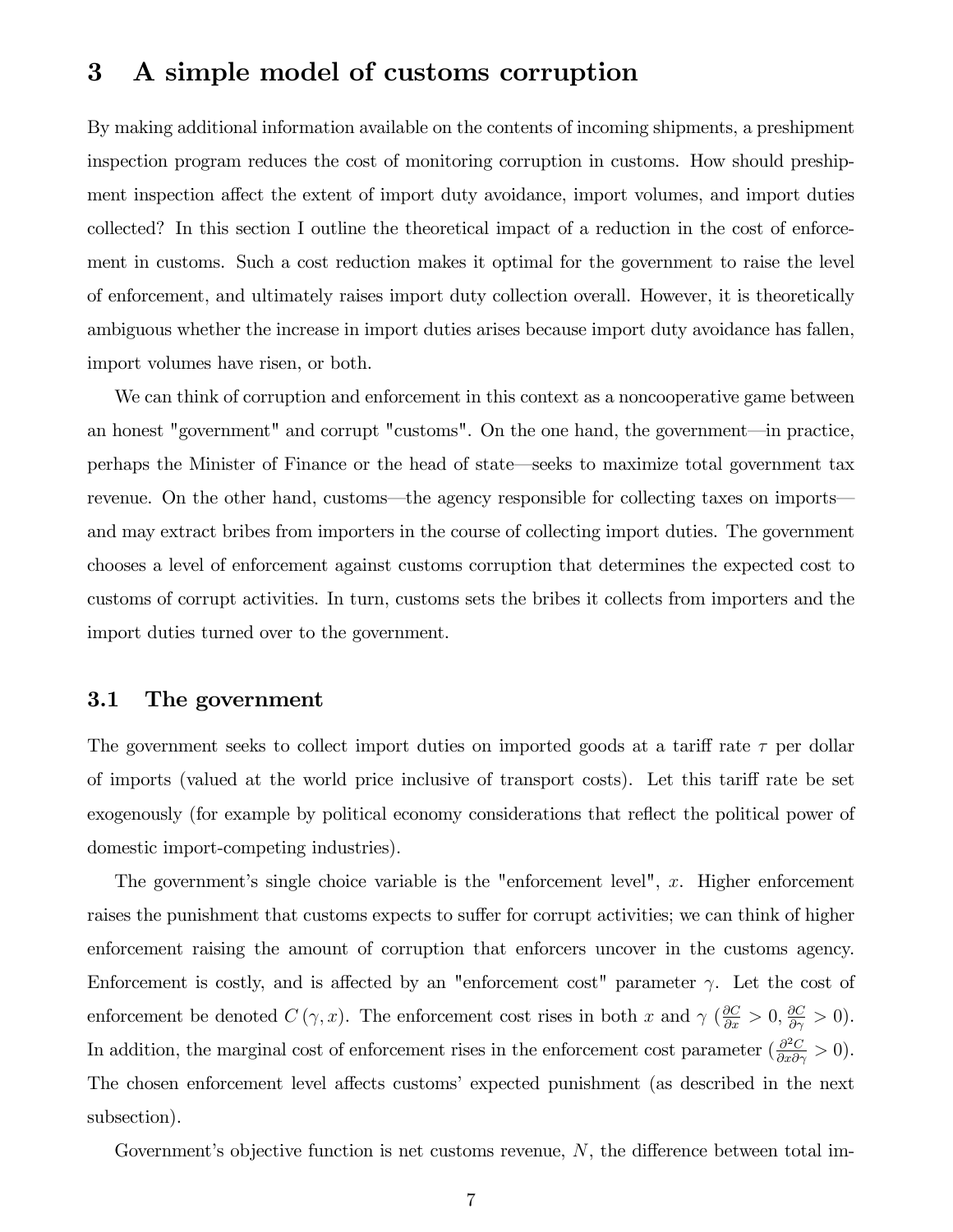port duty collections R and the cost of enforcement C,  $N = R - C(\gamma, x)$ .

## 3.2 Customs

Customs makes two decisions. First, it decides on the "bribe rate" b that importers must pay per dollar of imports. Second, it decides on the rate at which to turn over import duties to the government, the "payment rate" r. The bribe rate  $(b)$ , and payment rate  $(r)$  are fractions of the value of imports valued at the world price. In other words, customs charges importers a certain bribe to allow imports into the country, separately decides how much to turn over to the government as import duty revenue, and keeps the difference. (So for customs to make positive profits, it is necessary that  $b > r$ .)

It is reasonable to expect that the payment rate  $r$  will be somewhat lower than the government's official tariff rate  $\tau$  ( $r < \tau$ ), with the discrepancy between r and  $\tau$  being influenced by the extent of enforcement.

As for the bribe rate b, there is no strong a priori reason to expect it to be either lower or higher than the tariff rate. If the bribe rate is lower than the tariff rate  $(b < \tau)$ , importers face lower import costs with corruption than if they had to pay the official tariff rate. If the bribe rate exceeds the tariff rate  $(b > \tau)$ , then customs corruption raises importers' costs.

Customs suffers "punishment"  $J$  for its corrupt activities.  $J$  is a function of the enforcement level x, the bribe rate b, the payment rate r, tariffs  $\tau$ , and imports M:

$$
J \equiv J(x, b, r, \tau, M).
$$

The expected cost of punishment  $J$  includes fines and imprisonment, lost salaries, public shame, etc. for customs officers found to be corrupt. How might customs' expected punishment depend on  $x, b, r, \tau$ , and M? The enforcement level affects the likelihood that any given corrupt transaction will be discovered by the government, and so  $\frac{\partial J}{\partial x} > 0$ . The higher the bribe customs demands from importers, the more likely some importer is to report the corrupt activity to the government, and so  $\frac{\partial J}{\partial b} > 0$ . On the other hand, higher payments from customs to government make punishment less likely, so  $\frac{\partial J}{\partial r} < 0$ . The higher the level of imports, the more likely the government will discover evidence of corruption, and so  $\frac{\partial J}{\partial M} > 0$ . The tariff rate should also enter into the punishment function; in particular, the gap between the tariff rate  $\tau$  and customs payment rate to government  $(\tau - r)$  should raise punishment:  $\frac{\partial J}{\partial (\tau - r)} > 0$ . Cross-partial derivatives of punishment with respect to b and r, on the one hand, and x, on the other, are also likely to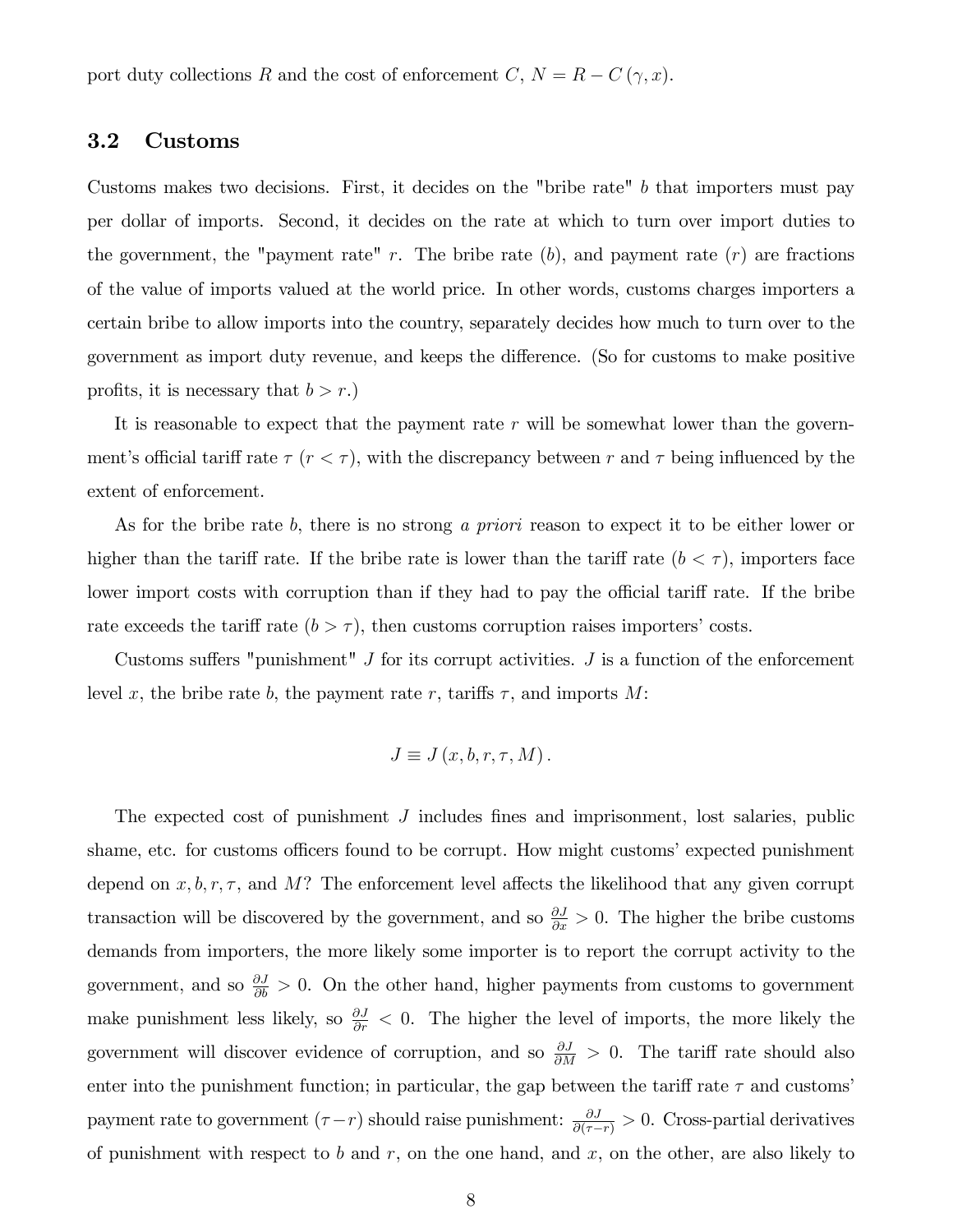be important. For example, the marginal impact of the bribe rate and the payment rate on punishment (in absolute value) should rise in the enforcement rate  $\left(\frac{\partial^2 J}{\partial b \partial x} > 0 \right)$  and  $\frac{\partial^2 J}{\partial r \partial x} < 0$ ).

Define customs profits,  $\pi$ , as gross bribes collected, minus import duties turned over to the government, minus the expected cost of punishment:

$$
\pi = bM - rM - J(x, b, r, \tau, M)
$$

Customs seeks to maximize customs profits. In other words, while customs may be a bureaucracy with many individual customs officers, I assume that it is able to solve the collective action problem and maximize customs profits. This corrupt profit is then divided in some fashion among individual bureaucrats.<sup>13</sup> Customs chooses the optimal combination of bribe rate and payment rate (call them  $\tilde{b}$  and  $\tilde{r}$ ) that maximizes customs profits  $\pi$ , given the enforcement rate x set by the government.

#### 3.3 Importers and domestic import demand

Bribes paid by importers affect the domestic market price of imports and total domestic demand for the imported good. Assume there is a large number of importers. Normalize the world price of the imported good (inclusive of transport costs) to 1. Let importers be in perfect competition. The zero profit condition implies that the domestic market price  $p$  of the imported good is driven down to the world price plus the bribe rate paid to customs:  $p = 1 + b$ . The imported good is normal, so aggregate demand for the imported good  $M$  is decreasing in the domestic market price:  $M \equiv M(p) = M(1+b)$ , where  $\frac{\partial M}{\partial p} < 0$  and so  $\frac{\partial M}{\partial b} < 0$ .

# 3.4 Government's choice of enforcement rate  $(x)$

Government simply chooses the enforcement level x to maximize  $N = R - C(\gamma, x) = rM - C(\gamma, x)$ , taking into account that the payment rate  $r$  and bribe rate  $b$  that customs will choose, and the resulting level of imports  $M$ , are endogenous to the enforcement level. The government's first order condition is:

$$
\frac{\partial R}{\partial x} = \frac{\partial C}{\partial x}
$$

At the optimal enforcement level  $x^*$ , the marginal tax revenue collected as a result of a unit increase in enforcement must equal the marginal cost to the government of imposing that unit of

<sup>13</sup>Corruption in customs is thus "centralized" rather than "decentralized", as in Shleifer and Vishny (1993).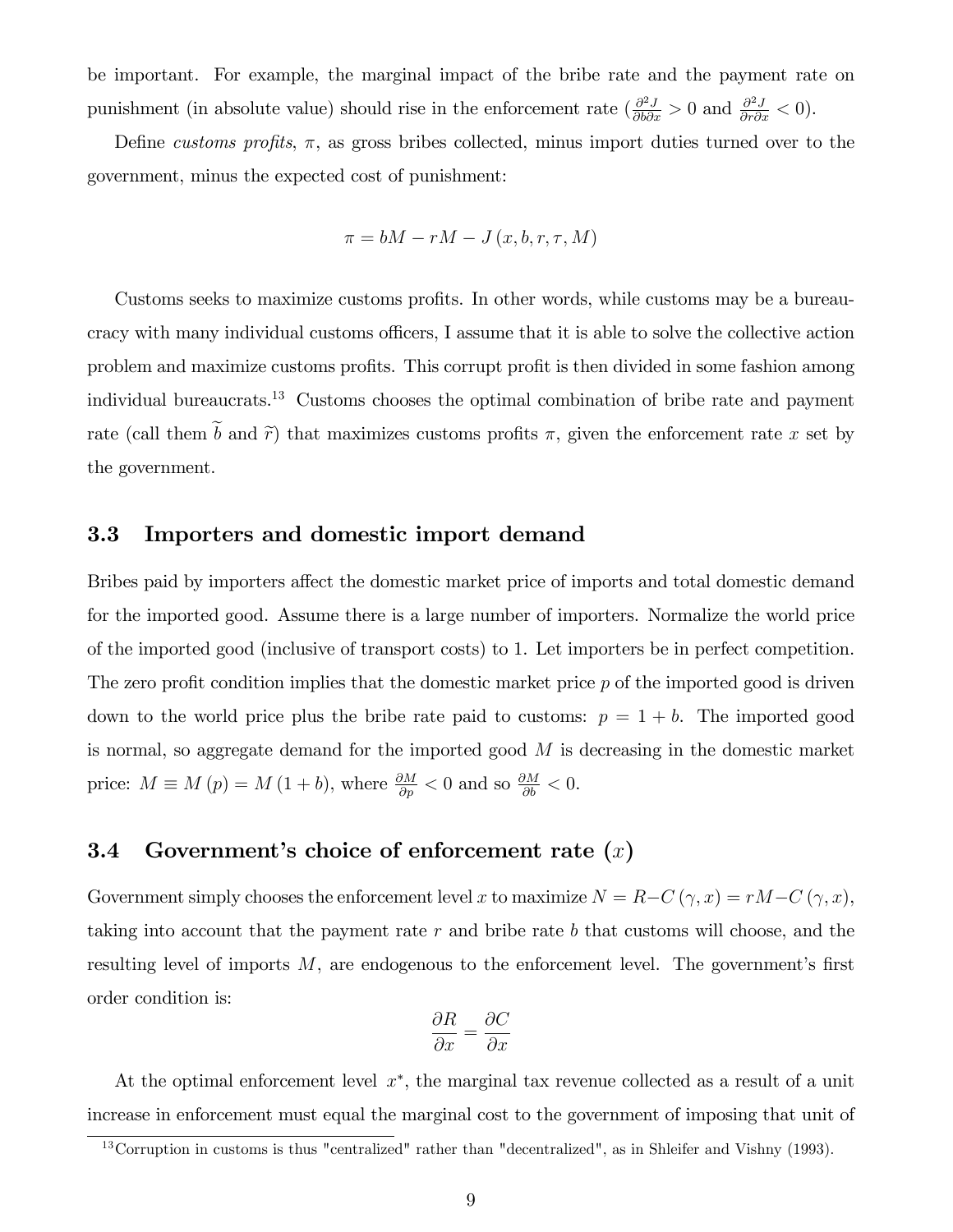enforcement.

It is reasonable that gross revenues  $(R)$  would be a concave function of the enforcement level, as in the darker line in Figure 1. At low enforcement levels, the marginal impact of enforcement on gross revenues is very high, but the marginal effect on enforcement falls as enforcement rises. This means that marginal revenue is a declining function of the enforcement level (the darker line in Figure 2). Total costs of enforcement C should also be rising in the enforcement level, and in Figure 1 they are assumed to be linear in  $x$  (the thinner line in Figure 1). As a result, the marginal cost of enforcement is constant (the thinner line in Figure 2).

The intersection of the marginal revenue curve and the marginal cost curve in Figure 2 gives the government's chosen enforcement rate  $x^*$ . In general, of course, the marginal cost of enforcement may be increasing or decreasing, and the chosen enforcement rate will still be found at the intersection of the two curves.

## 3.5 Impact of decreased enforcement cost

#### 3.5.1 On total import duty collections

What is the impact of a decline in the enforcement cost parameter,  $\gamma$ , on the government's chosen level of enforcement, x ? In the case depicted in Figure 2, an decline in the enforcement cost parameter  $\gamma$  leads the marginal cost function to shift downwards, so that the intersection with the marginal revenue curve occurs at a higher enforcement level. And as can be seen from Figure 1, an increase in enforcement increases total import duty collections.

So far I have implicitly assumed a rational government with full information. More generally, of course, it is possible that a government might choose excessively high enforcement. If the total revenue function (the dark line in Figure 1) eventually turns downward so that it takes an inverted-U shape, higher enforcement might actually lead to lower import duty collections overall. So the first question this paper asks is whether increases in enforcement (implementation of PSI programs) do in fact lead to higher import duty collections on average.

#### 3.5.2 On the bribe rate and payment rate

Rewrite total import duties collected as the product of customs' optimally-chosen payment rate  $\tilde{r}$  and total import volume (which itself is a function of the optimally-chosen bribe rate  $\tilde{b}$ ):  $R \equiv$  $\widetilde{r}M\left(1+\widetilde{b}\right)$ . When a reduction in enforcement costs leads to higher enforcement and thus higher import duty collections  $R$ , it remains ambiguous how the increase in collections is achieved. Are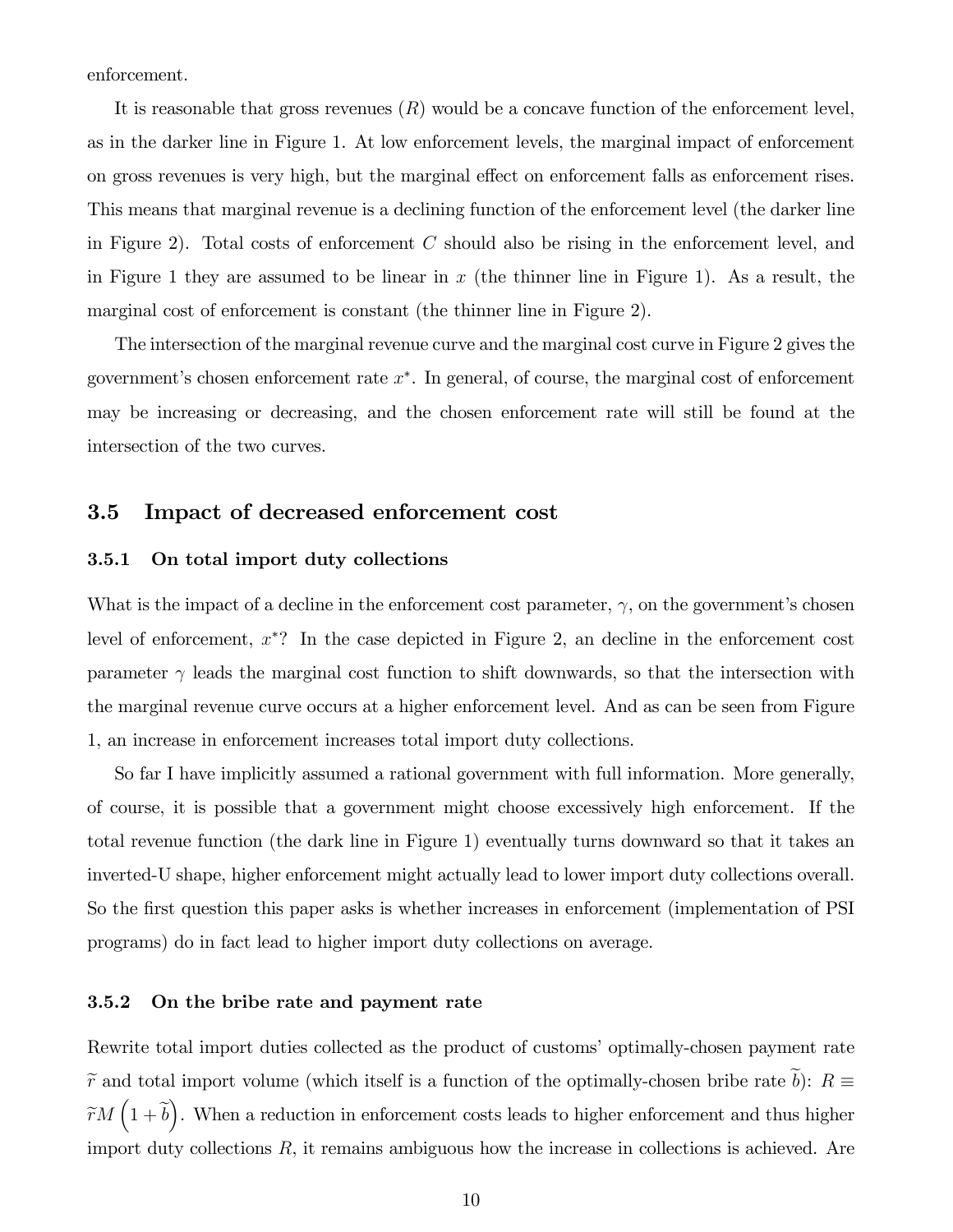higher collections achieved via a decrease in the bribes paid by importers  $\tilde{b}$  (and thus an increase in imports M), via an increase in the payment rate by customs to government  $\tilde{r}$ , or both? In fact, the increase in import duties can come about via either or both of these channels. The total derivative of  $R$  with respect to  $x$  is:

$$
\frac{dR}{dx} = \frac{\partial r}{\partial x}M\left(1+b\right) + r\frac{\partial M\left(1+b\right)}{\partial b}\frac{\partial b}{\partial x}
$$

An increase in the bribe rate causes imports to decline  $\left(\frac{\partial M(1+b)}{\partial b} < 0\right)$ . So this decomposition reveals that there are several ways in which total revenues can rise with the increase in enforcement:

- 1. The payment rate rises, while the bribe rate declines (and so imports rise):  $\frac{\partial r}{\partial x} > 0$ ,  $\frac{\partial b}{\partial x} <$  $0, \frac{\partial M}{\partial x} > 0$
- 2. The payment rate is unchanged or falls, while the bribe rate declines (and imports rise):  $\frac{\partial r}{\partial x} \leq 0$ ,  $\frac{\partial b}{\partial x} < 0$ ,  $\frac{\partial M}{\partial x} > 0$
- 3. The payment rate rises, while the bribe rate is unchanged or rises (and imports either are unchanged or decline):  $\frac{\partial r}{\partial x} > 0$ ,  $\frac{\partial b}{\partial x} \ge 0$ ,  $\frac{\partial M}{\partial x} \le 0$

The empirical analysis to follow will examine whether the positive impact of enforcement on import duty collections is due to higher payment rates, higher imports, or both.

## 3.6 A specific example

The curves for import duty collections and enforcement costs  $(R \text{ and } C)$  in Figure 1 and for marginal revenue and marginal cost  $(\frac{\partial R}{\partial x}$  and  $\frac{\partial C}{\partial x})$  in Figure 2 derive from a specific parameterization of the model just described. Specifically, import demand is assumed to be simply a declining linear function of the bribe rate:  $M = \alpha - \delta b$ .

The punishment function J is assumed to be:  $J = x (b - \tau) (\tau - r) M$ . Punishment increases in the enforcement level x, the amount of imports  $M$ , and in the gap between the bribe rate paid by importers and the official tariff rate,  $b - \tau$ . This latter relationship may arise if importers become more likely to report bribery by customs officials the greater the gap between the payments required by customs and the official tariff rate. In addition, punishment falls in the size of the gap between the official tariff rate and customs' payment rate to government  $(\tau - r)$ . Finally, all these terms interact with each other. For example, the cost of any given level of bribery rises in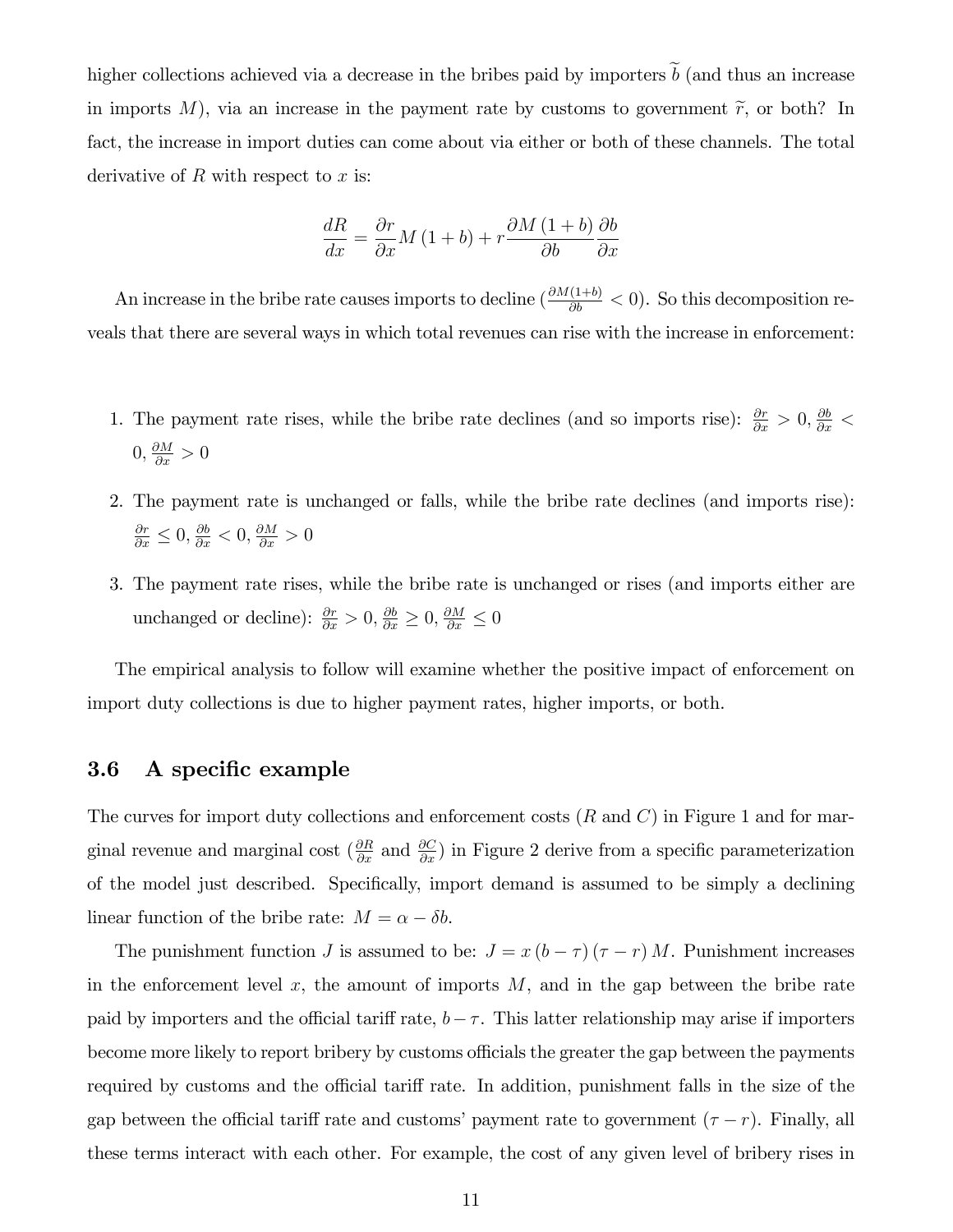the enforcement rate,  $x$ , and in the amount of imports,  $M$  (malfeasance is likely to be easier to discover if it is taking place on a larger volume of transactions).

Customs' profit function (substituting in import demand) is thus  $\pi = (b - r)(\alpha - \delta b)$  $x (b - \tau) (\tau - r) (\alpha - \delta b)$ , and customs' optimal choices are:

$$
\widetilde{b} = \tau + \frac{1}{x}, \ \widetilde{r} = \frac{(\tau \delta - \alpha) \tau x^2 + \alpha x - 2\delta}{(\delta + (\tau \delta - \alpha) x) x}
$$

The government, in turn, chooses enforcement level x. Total import duty collections is the payment rate multiplied by imports  $(\tilde{r}(\alpha - \delta \tilde{b}))$ . Let the enforcement cost simply be linear in the enforcement level  $(C = \gamma x)$ , so that net customs revenue is  $N = \tilde{r}(\alpha - \delta \tilde{b}) - \gamma x$ . The government's first order condition  $\left(\frac{\partial R}{\partial x} = \frac{\partial C}{\partial x}\right)$  is:

$$
\frac{\partial \widetilde{r}}{\partial x}M\left(1+\widetilde{b}\right)+r\frac{\partial M\left(1+\widetilde{b}\right)}{\partial \widetilde{b}}\frac{\partial \widetilde{b}}{\partial x}=\gamma
$$

The government chooses the enforcement rate that equates marginal revenue (left-hand side) with the marginal cost of enforcement (right-hand side). The solution can be seen graphically in Figure 2, at the intersection of the marginal revenue function and the marginal cost function (the darker and lighter lines, respectively).<sup>14</sup>

In this example, the optimally-chosen bribe rate  $\tilde{b}$  decreases and the payment rate  $\tilde{r}$  increases in the enforcement level (Figure 3). This is sensible, since the punishment function assumed that punishment rises in the difference between the bribe rate and the tariff rate  $(b - \tau)$  and the difference between the tariff rate and the payment rate  $(\tau - r)$ .<sup>15</sup>

# 4 Empirical evidence on the impact of preshipment inspection

This section documents the impact of preshipment inspection programs on import duties collected by national governments. I first describe the data sources used in the empirical analysis, and discuss systematic differences between countries that did and did not implement preshipment inspection programs in the 1985-2000 period. I then present the main empirical results on

<sup>&</sup>lt;sup>14</sup>The assumed values of the parameters are:  $\tau = 0.2$ ,  $\alpha = 0.5$ ,  $\delta = 0.1$ ,  $\gamma = 0.01$ .

<sup>&</sup>lt;sup>15</sup>More generally, of course, the impact of the enforcement level on the bribe and payment rates will vary according to the assumed form of the punishment function  $J$ . Other punishment functions can yield bribe rates  $b$ that are increasing or constant functions of x, and payment rates r that are decreasing or constant in  $x$ .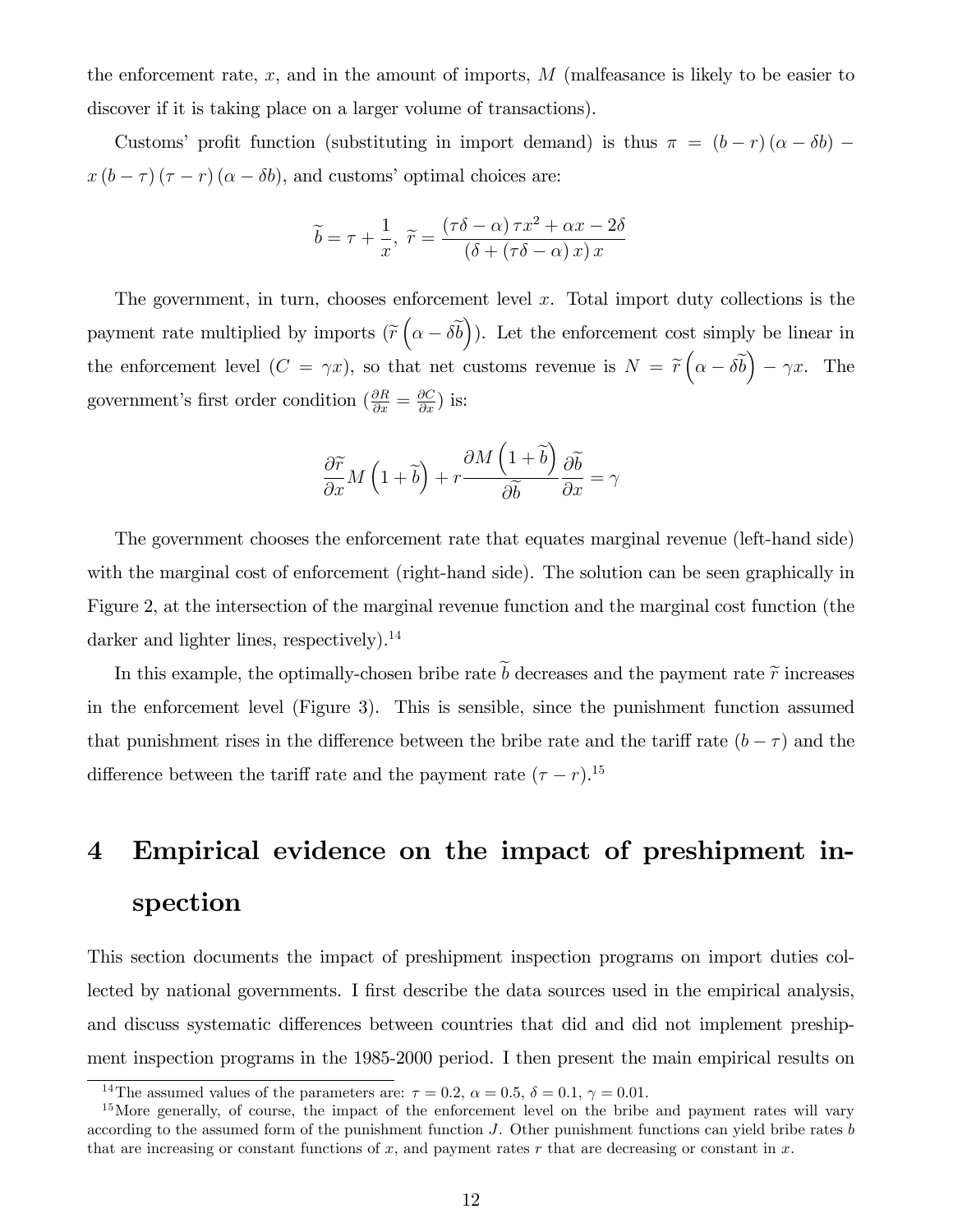the relationship between PSI programs an import duties, and provide evidence on the channels (imports and mis-reporting) through which PSI's effects operate. The remainder of the empirical section addresses the relationship between the empirical results and the theoretical discussion of section 3, conducts several robustness checks, and discusses the cost effectiveness of PSI.

## 4.1 Data sources and sample composition

The main outcome variable is the natural log of import duty collections, which is reported annually in World Development Indicators 2004 (WDI 2004).<sup>16</sup> There are several occasions when reported import duty collections are very different from other values of the same variable for the same country, and are highly likely to be reporting errors. So I replace a reported observation of log import duties with a missing value if it takes a value greater than 4 standard deviations away from the mean of other reported import duties for the same country.<sup>17</sup>

The independent variables of interest, related to the existence and age of countries' PSI programs, require data on the start and end dates of such programs. I assembled these program dates via phone interviews and documentation provided by the four largest multinational firms that offer PSI services, for all programs through the end of the year  $2000$ .<sup>18</sup>

Other tax revenues (excluding import duties) and average tariffs are used as control variables in the main regression analyses. Data on other tax revenues are from WDI 2004, and tariff data are compiled from various sources by the World Bank's trade research group.<sup>19</sup> The tariff data are simple average tariffs across all tariff lines. The tariff data contain a number of missing values; when missing values occur in between years of available data, I fill in missing values via linear interpolation between the two non-missing years that bracket the missing data.

Bilateral trade data used in the construction of measures of mis-reporting in customs are from the World Bank's Trade and Production dataset. Some subsidiary regressions use data on per capita GDP (from WDI 2004), a survey measure of bureaucratic corruption (from the

<sup>&</sup>lt;sup>16</sup>Unless otherwise specified, all data in monetary units are in current US dollars.

 $17$ All told, this replacement affects just 10 observations that would otherwise have been included in the sample. Of these 10, only two are for PSI countries observed before and after the start of a PSI program (and so would affect the estimate of PSI's effect): Democratic Republic of Congo (the former Zaire) in 1998, reported to be \$1.18 million (reported import duties for other years range from \$80 million to \$396 million); and Belarus in 1992, reported to be \$18 million (reported import duties for other years range from \$123 million to \$344 million). Omitting these 10 outliers turns out to have little effect on the ultimate regression estimates, as will be shown in the table of robustness checks to follow in subsection 4.4.

<sup>&</sup>lt;sup>18</sup>These firms are Bureau Veritas, Cotecna, Inchcape Testing Services (ITS), and Societe Generale de Surveillance (SGS). The handful of remaining PSI Örms had contracts that entirely overlapped with those of the four largest firms, so that these four firms' contracts provide a complete accounting of past programs.

<sup>&</sup>lt;sup>19</sup>The tariff data (including details on the sources used) are available at: http://siteresources.worldbank.org/INTRANETTRADE/Resources/tar2002.xls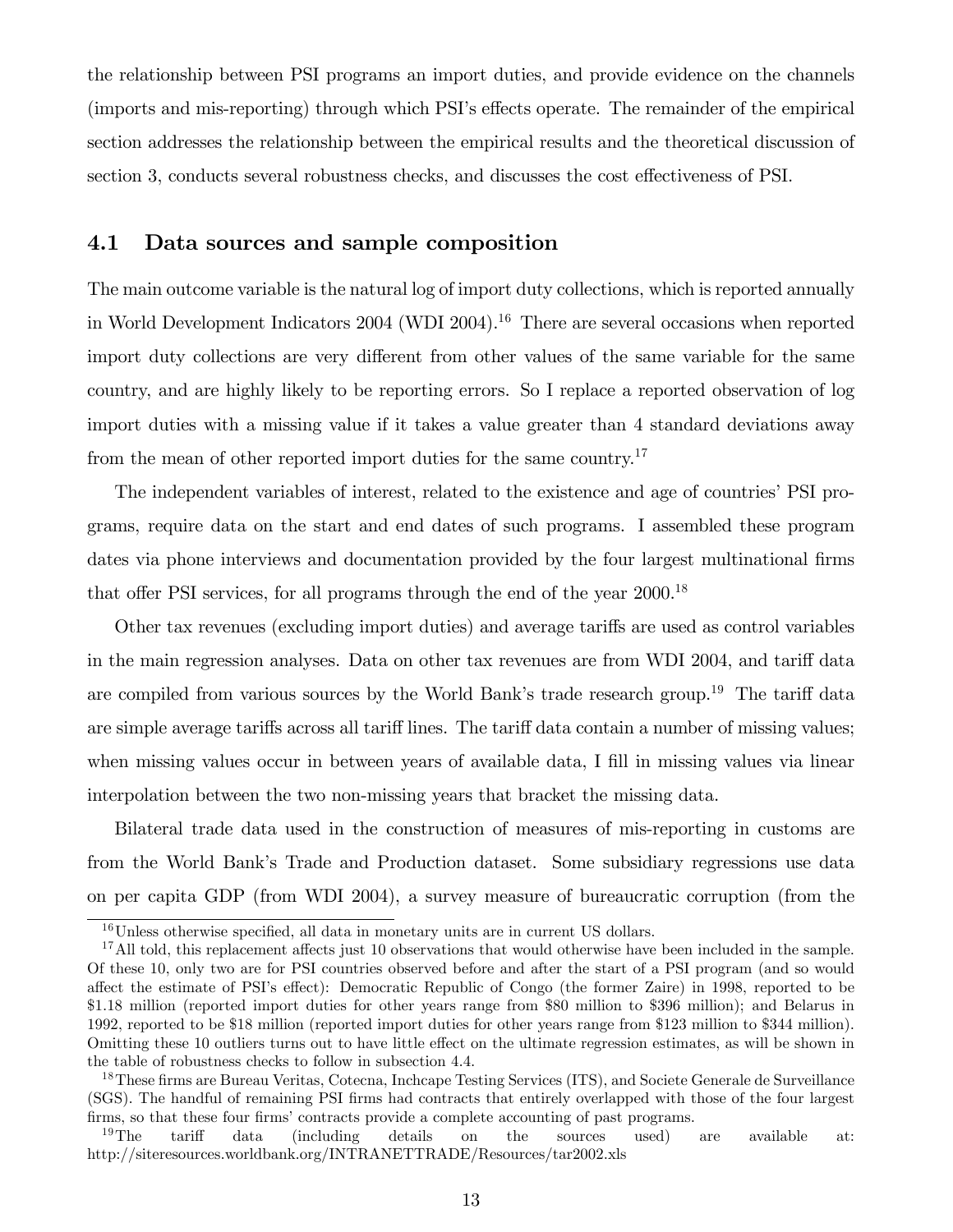International Country Risk Guide, ICRG), and import data from an alternative source (IMF Direction of Trade Statistics).

The first PSI contract started in 1985, so I limit the analyses to the years 1980 through 2000. PSI is used exclusively in developing countries, so I restrict the sample to countries in Africa, Asia, Europe, and Latin America/Caribbean that are not classified as 'high income' by the World Bank.<sup>20</sup> I also drop countries from the analysis if they have complete data for less than three years between 1980 and  $2000.<sup>21</sup>$ 

The largest resulting sample contains 1,372 observations from 104 countries. 19 of these countries are observed in this sample before and after the start of their PSI programs (and so directly contribute to the estimated effect of PSI on import duty collections). These countries and their program dates are listed in Table 1. The remaining countries serve as controls, and primarily contribute to the estimates by helping to pin down year effects and the coefficients on various control variables (such as other tax revenues and tariff rates). The bottom rows of each results table will indicate the number of countries included in the regression and the number of PSI-using countries observed before and after the start of their PSI programs. The panel is unbalanced, with the number of observations varying across countries depending on data availability.<sup>22</sup>

Table 2 presents summary statistics for the observations included in the sample. The unit of observation is a country-year. "PSI" is an indicator variable for whether a given country had an active PSI program for at least half of the given year; 9 percent of observations have an active PSI program. The median observation had \$228 million in import duties, and \$1 billion in other tax revenues. Import duties as a share of total tax revenues has a median of 0.19, and a mean of 0.23. Median imports are \$2.4 billion, median gross domestic product is \$8.3 billion, and the median simple average tariff rate is 19 percent.

# 4.2 Which countries adopt PSI?

Prior to proceeding to the main empirical analysis, it is useful to shed light on the kinds of countries that eventually adopt PSI programs. Table 3 presents results from cross-country regressions where the dependent variable is an indicator for a country implementing a PSI program sometime

<sup>&</sup>lt;sup>20</sup>Constructing the sample this way eliminates Pacific island nations and dependencies, none of which have ever used PSI, and which are not likely to have served as useful controls.

<sup>&</sup>lt;sup>21</sup>Including such countries does not contribute to the analysis, as the outcomes for countries with only one or two observations are entirely explained by the country fixed effect and the country-specific linear time trend.

 $^{22}$ The regression results are robust to conducting the estimation on more balanced panels (limiting the sample to countries that are observed for most of the sample years), as will be discussed in subsection 4.4.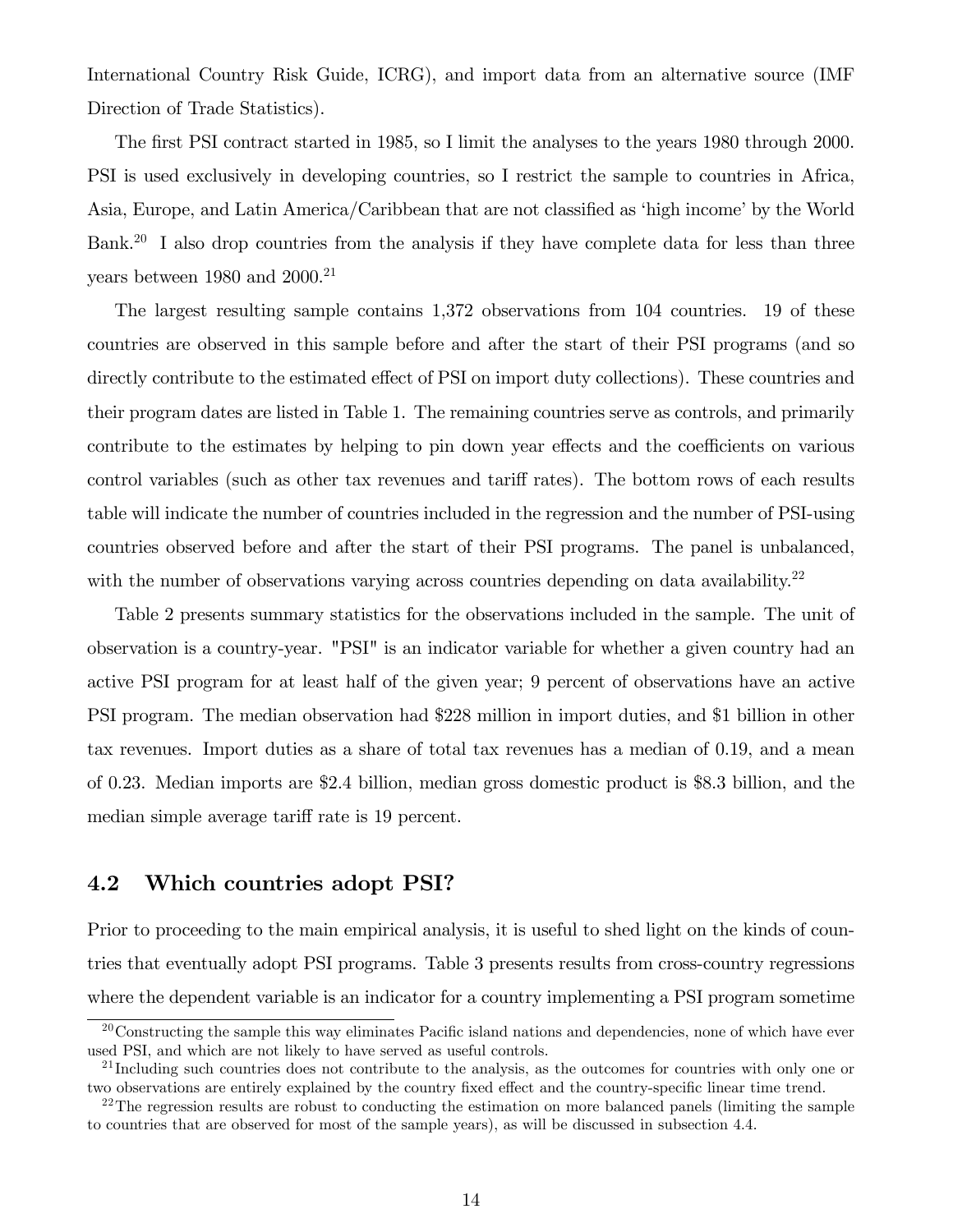between 1985 (the year of the world's first PSI program) and 2000. The right-hand-side variables are values in the first year of non-missing data between 1980 and 1984. (The countries in the sample are a subset of those in the sample used in the main results of this paper, because not all countries have complete data in the years 1980-1984.)

The first four columns of Table 3 are regressions of the indicator for PSI adoption on each independent variable separately. Two coefficient estimates are negative and highly statistically significant: countries with lower per capita GDP and with more bureaucratic corruption are more likely to use PSI. In column 5 all independent variables are included in the regression, and both per capita GDP and bureaucratic corruption remain statistically significant at conventional levels. In sum, countries that were poorer and that were judged to have higher bureaucratic corruption in the early 1980s were more likely to adopt PSI programs between 1985 and 2001.

The pre-existing differences documented in Table 3 between PSI and non-PSI countries suggest that it would be invalid to infer the impact of PSI by simply comparing PSI and non-PSI countries at some point in time. Instead, it is crucial that the impact of PSI be inferred from changes in import duty collections for PSI-using countries between pre- and post-PSI periods, in order to account for time-invariant differences between countries that do and do not implement the program.

### 4.3 The impact of PSI

I estimate here the relationship between the implementation of PSI programs and changes in total import duties collected, total imports, and the extent of import mis-reporting in customs. The main empirical approach is detrended differences-in-differences estimation. For outcome variable  $Y_{jt}$  (say, log import duties) for country j in year t, I estimate the following regression equation:

$$
Y_{jt} = \alpha_1 P S I_{jt} + \alpha_2 (PS I_{jt} * T R E N D)
$$
  
+
$$
\alpha_3 P ast P S I_{jt} + \zeta' \mathbf{X}_{jt} + \gamma_j (D_j * T R E N D) + \mu_j + \delta_t + \varepsilon_{jt}
$$
 (1)

 $PSI_{jt}$  is an indicator variable for whether country j had an active PSI program for at least half of year t. The first coefficient of interest is  $\alpha_1$ , the level effect of having a PSI program on the outcome variable. TREND is a linear time trend. The second coefficient of interest is  $\alpha_2$ on  $PSI_{jt} * TREND$ , which represents the program's impact on the mean annual change in the outcome variable (a growth effect).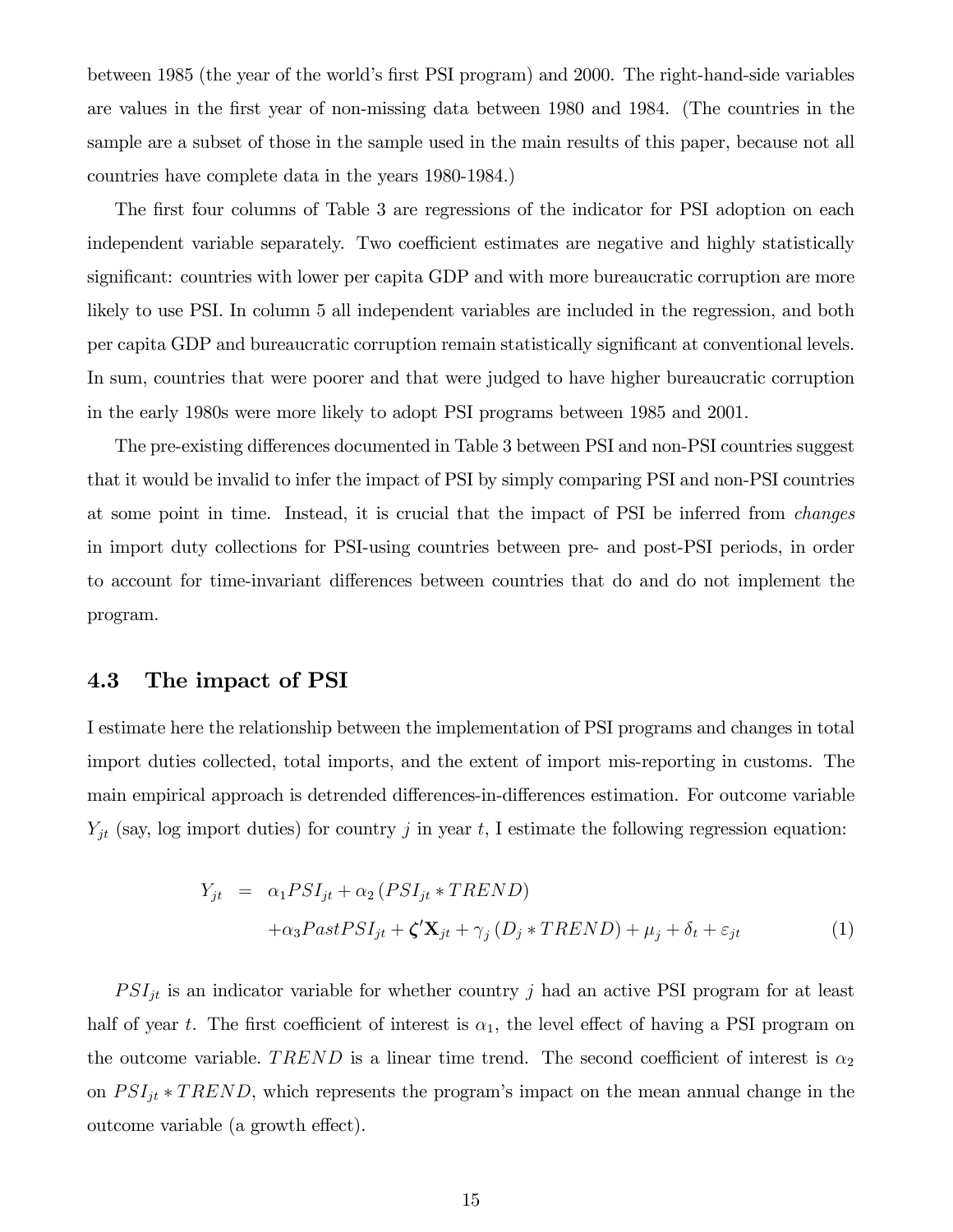Country fixed effects  $\mu_j$  control for time-invariant differences across countries. Year fixed effects  $\delta_t$  control for changes common to all countries in the same year. Country-specific time trends ( $\gamma_j$ , the coefficient on a country indicator  $D_j$  interacted with the time trend) help account for the effect of slow-moving changes over time that occur throughout the sample period, and that differ across countries.  $\mathbf{X}_{jt}$  is a vector of contemporaneous control variables (discussed below).  $\varepsilon_{jt}$  is a mean-zero error term.

There are a few observations in the dataset for countries that used PSI in the past, but that no longer do so. These observations should probably not be considered controls, since any impact of PSI could persist beyond the end of a PSI program. So I estimate a separate 'Past-PSI' effect by including a variable in the regression analysis  $(PastPSI_{jt})$ , which is an indicator for a country is not using PSI for at least half a year, in a year after the end of a previous PSI program. With the inclusion of the  $FastPSI_{jt}$  variable, the regression estimates of the impact of PSI in effect only derive from changes in outcomes associated with the adoption (not the elimination) of PSI programs.

Serial correlation in the outcome and PSI variables are likely to be problems in this panel dataset, biasing OLS standard error estimates downward (Bertrand, Duflo and Mullainathan (2004)), so standard errors allow for an arbitrary variance-covariance structure within countries (standard errors are clustered by country).

The primary identification worry is that, simultaneous with PSI, changes in policy or broad economic conditions may occur that also affect import duty collection. In particular, it is useful to distinguish between two broad types of concurrent changes.

First, there are concurrent changes that affect *overall tax collections*. For example, the implementation of PSI could coincide with the installation of a more honest, technocratic government (or, more narrowly, a more effective minister of finance) that is better at collecting taxes overall. Or PSI could coincide with periods of higher economic growth, which raises tax collections simply via increases in taxable economic activity. If PSI programs are indeed accompanied by more technocratic government, or by higher economic growth, the estimated impact of PSI on import duty collections would be biased upward.

To account for this type of concurrent change, I include the natural log of other tax revenues (total taxes minus import duties) in the vector of contemporaneous controls  $\mathbf{X}_{jt}$  when estimating the impact of PSI on import duties. Other tax revenues (which include revenue from consumption taxes, income taxes, and social security taxes) should be a useful proxy for the general factors affecting overall tax revenue collections (honesty/ability of high government officials, or economic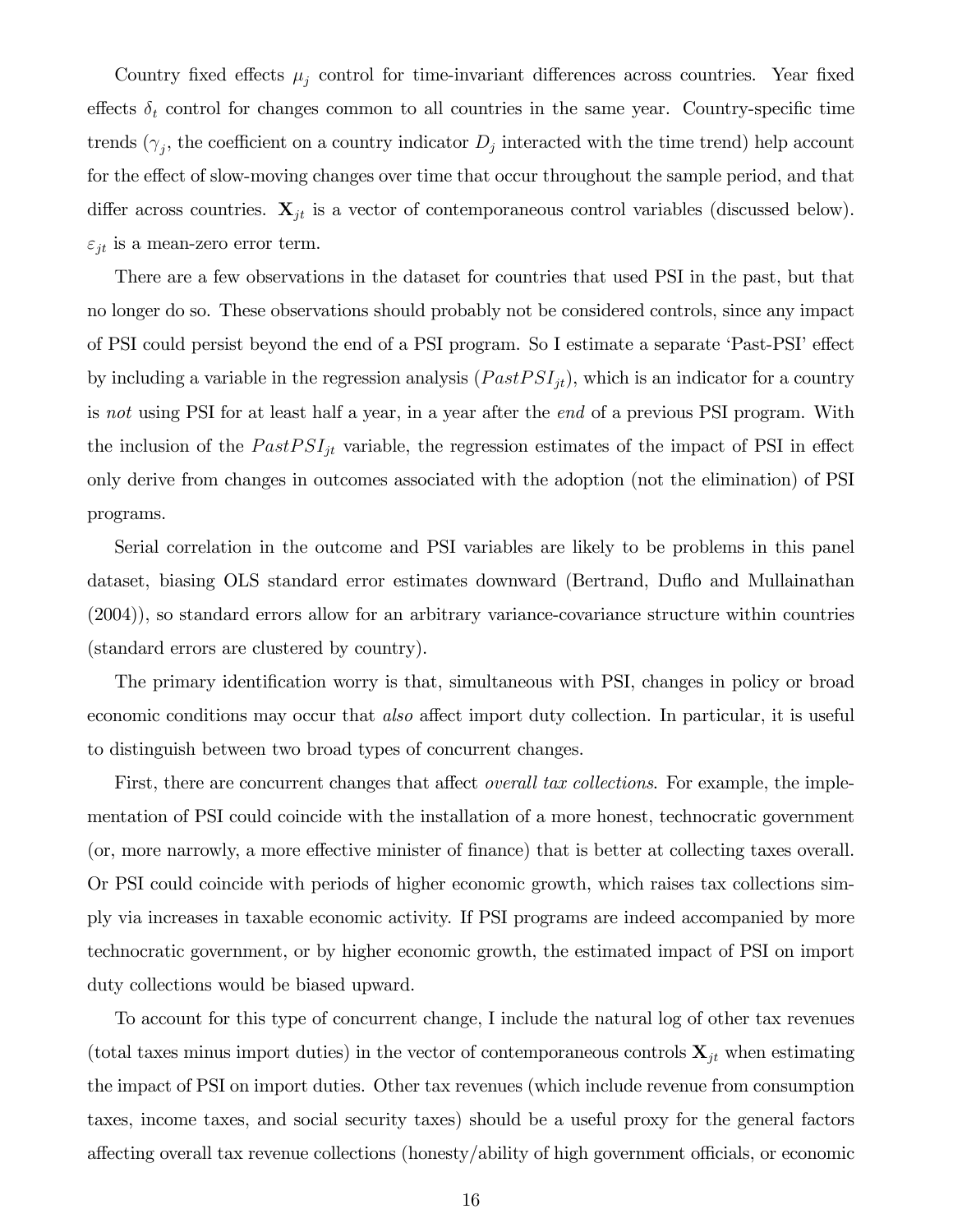growth) to the extent that these general factors have similar effects on import duties and on other tax revenues.<sup>23</sup>

The second type of concurrent changes are those that affect *import duties in particular*. For example, changes in tariff rates, non-tariff trade barriers, or organizational reforms in customs could change simultaneously with PSI and be the true causes of any observed change in import duties. By nature, it is substantially more difficult to find measures of these types of changes. However, information on tariff rates are available for a subset of countries and years. I will therefore test the sensitivity of the results to inclusion of a country's simple average tariff rate in the vector of controls  $\mathbf{X}_{jt}$ . To the extent that other types of changes in customs are correlated with changes in tariff rates, inclusion of this control may also capture the impact of those changes.

#### 4.3.1 Graphical analysis

Prior to discussing the empirical results, a graphical view of the relationship between import duties and PSI programs is informative. In Figure 4(a), the solid line plots the conditional mean of log import duties in a range of years before and after the start of a countryís PSI program. The conditional mean is normalized to zero in year -1. (Year -1 is the year immediately prior to the starting year of the program, year 0 is the starting year, etc.)

Formally, the conditional means are generated by running the following regression on the 1,372-observation sample described in subsection 4.1, where the outcome variable is log import duties:

$$
Y_{jt} = \theta_{-20}PSI\_20_{jt} + \theta_{-19}PSI\_19_{jt}
$$
  
\n
$$
\dots + \theta_{-1}PSI\_1_{jt} + \theta_0PSI0_{jt} + \theta_1PSI1_{jt}
$$
  
\n
$$
\dots + \theta_{13}PSI13_{jt} + \theta_{14}PSI14_{jt}
$$
  
\n
$$
+ \beta PastPSI_{jt} + \gamma_j (D_j * TREND) + \mu_j + \delta_t + \varepsilon_{jt}
$$
\n(2)

The variables  $PSI_20_{jt}$ ,  $PSI_19_{jt}$ , ...,  $PSI14_{jt}$  are indicators for the observation occurring a certain number of years before or after the start year of a countryís PSI program, for 20 years before up to 14 years after (the complete set of before and after years observed in the data). These indicators are all zero if the country never used PSI. The remaining variables were described in the discussion of the the main regression equation 1 above (year fixed effects, country fixed effects,

 $^{23}$ It is also of interest to consider other tax revenues as a comparison group for import duties, as I do in the graphical analysis of the next subsection.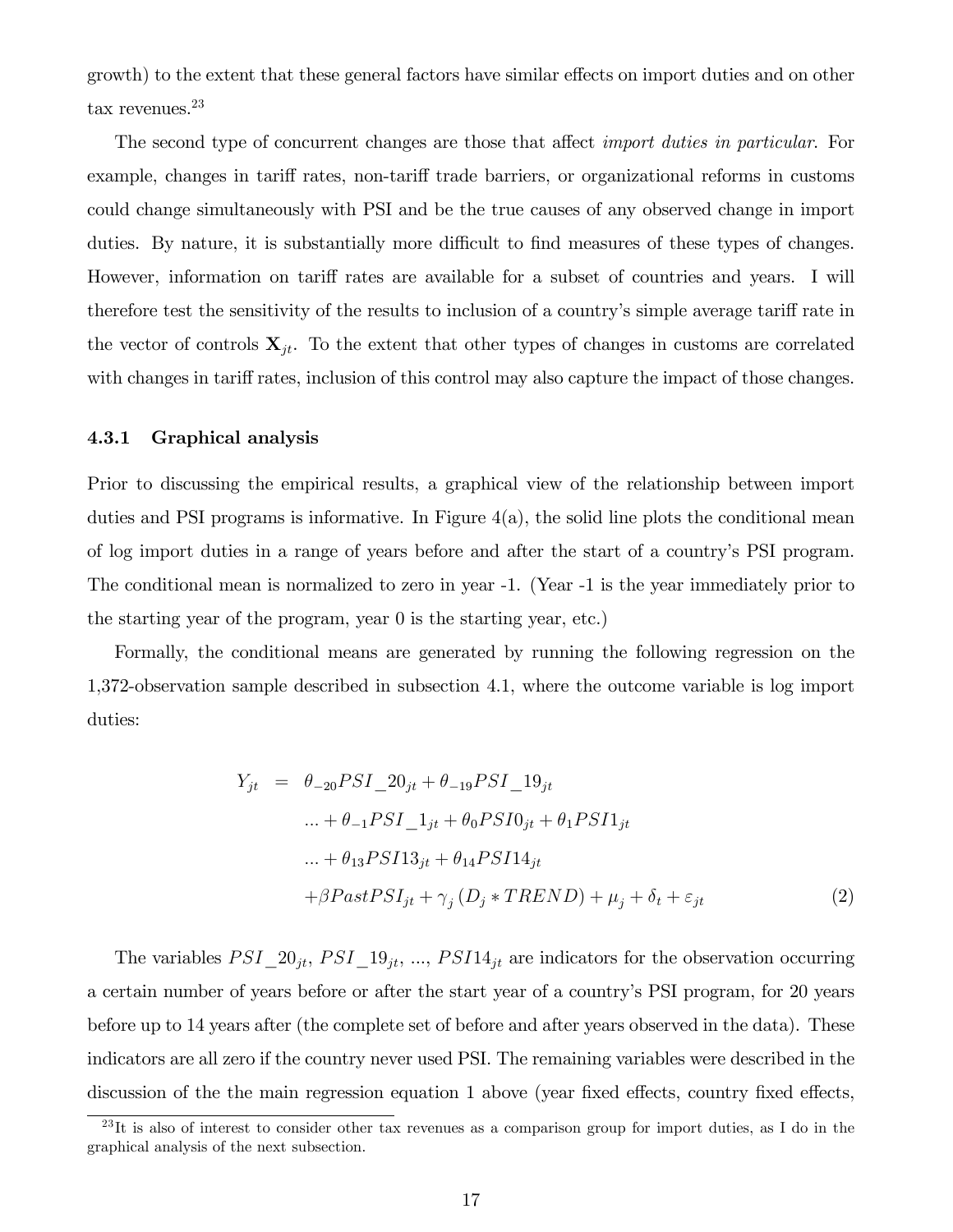country-specific linear time trends, and an indicator for observation occurring in a year after the end of a previous PSI program). The points comprising the solid line in Figure 4 are the coefficients  $\theta_{-20}$  through  $\theta_{14}$  on these indicator variables, and the dotted lines depict the 95% confidence intervals of each coefficient estimate.

Figure 4(a) reveals that the conditional mean of log import duties for countries using PSI shows a marked positive trend break immediately after the PSI start year. By contrast, there is no obvious trend prior to the PSI start year. This fact is helpful, as it provides evidence that the later increase in import duties is unlikely to be driven by mean reversion. Each coefficient on indicators for years after PSI start is statistically significantly different from zero at the  $95\%$  confidence level, while none of the coefficients for years prior to PSI start are statistically significant.

To gain confidence that this trend break in import duties is not being driven by unobserved changes occurring in countries concurrently with PSI programs, it is useful to conduct the same graphical analysis for an outcome that should be unaffected by preshipment inspection, but that is likely to respond to similar third factors influencing tax collections overall (a change in government, or economic growth). As mentioned above, other tax revenues (total taxes minus import duties) is such an outcome. The more similar is the graph for other tax revenues to the graph for import duties, the more concerned one might be that unobserved changes aside from PSI are explaining the post-PSI growth in import duties.

So Figure 4(b) presents regression coefficients and standard errors from a regression identical to equation 2 above but where the outcome variable is the log of other tax revenues. (For comparison, the vertical axes are identical in Figures 4(a) and 4(b).) While there appears to be a slight increase in log other tax revenues after the implementation of PSI, the increase is markedly smaller in magnitude than the corresponding increase in log import duties. What's more, none of the coefficients for the post-PSI years are statistically significantly different from zero. To the extent that other tax revenues are a reasonable proxy for unobserved changes affecting tax revenues overall, Figure 4(b) provides little reason to be concerned that such unobserved changes are driving the post-PSI changes in import duties.<sup>24</sup>

 $^{24}$ Note that in both graphs in Figure 4, the coefficients for the higher number of years before and after the PSI start year are relatively imprecisely estimated, due to small numbers of countries observed at these dates. There are less than 10 countries observed at years 7 and after and years -16 and prior to the start of PSI programs. The number of countries observed at each year closer to the start year ranges from 10 to 26.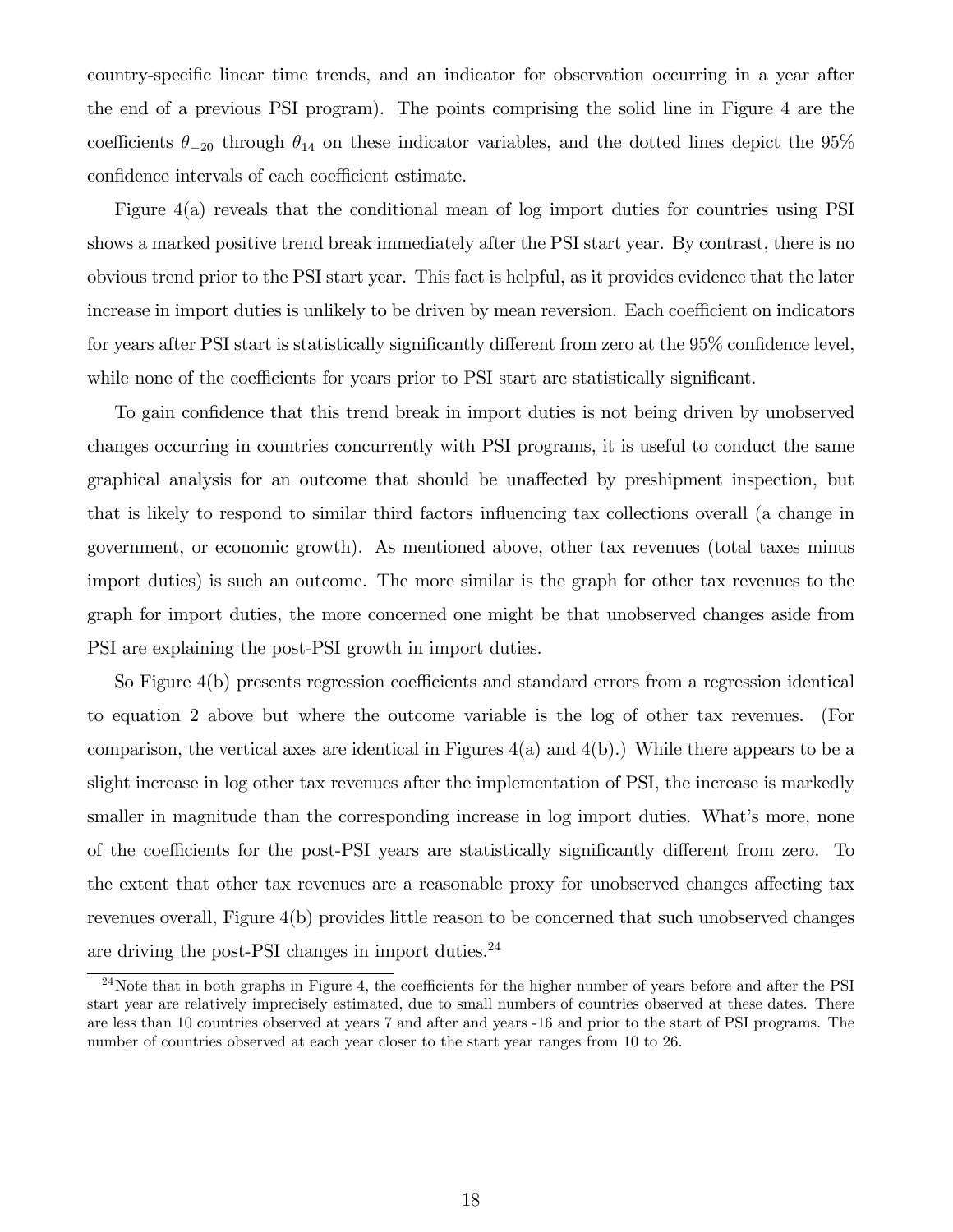#### 4.3.2 Main regression results: impact of PSI on import duties

The graphical analysis indicates that PSI led to a positive trend break in log import duties. This subsection shows that this conclusion holds in a more parsimonious specification, where the impact of PSI on import duties is not allowed to vary completely flexibly for every year before and after PSI start. I estimate equation 1, where the effect depicted in Figure  $4(a)$  is summarized in an intercept shifter,  $\alpha_1$ , and a trend shifter  $\alpha_2$ .

Table 4 presents regression results for versions of equation 1 that are more or less inclusive of the equation's right-hand-side variables. All equations in the table include the  $PSI_{jt}$  indicator, the  $PSI_{jt} * TREND$  interaction term, and the  $FastPSI_{jt}$  indicator. Columns 1 to 3 present results for the largest (1,372-observation) sample. In the first column, the regression includes no other right-hand-side variables; the coefficient on  $PSI_{jt} * TREND$  is positive and statistically significant at the 10% level. When country-specific time trends are included in the regression (column 2), the coefficient on  $PSI_{jt} * TREND$  more than doubles in magnitude and is highly statistically significant. This appears to reflect the fact that PSI-using countries have more negative ongoing trends in import duties on average than do non-PSI countries. In column 3, the log of other tax revenues is included in the regression. The coefficient on  $PSI_{jt} * TREND$  falls slightly in magnitude (from 0.076 to 0.063), but it remains statistically significant at the  $5\%$  level, providing no indication that changes concurrent with PSI in countries' overall tax collection are a substantial cause for concern.

To gauge whether changes in customs itself concurrent with PSI are a likely source of omitted variable bias, it is important to also control for the simple average tariff across tariff lines. So columns  $4$  to  $7$  limit the observations to those with complete tariff information. Columns  $4$ to 6 are identical specifications to columns 1 to 3, respectively, to confirm that the change in sample composition does not materially affect the estimates. The results are very similar: the coefficient on  $PSI_{jt} * TREND$  becomes larger in magnitude when controlling for country-specific time trends, and is not greatly affected when the control for ln(other tax revenues) is included. In general, the coefficients in columns 4-6 are slightly larger in than corresponding coefficients in columns 1-3, and achieve slightly higher levels of statistical significance.

In column 7, a linear control for the tariff rate is included in the regression, and the coefficient on  $PSI_{jt} * TREND$  is essentially unchanged in its magnitude and statistical significance level. There is no indication that the estimate of PSI's effect is confounded by concurrent changes in the average tariff rate within countries (or by other factors specific to import duty collection that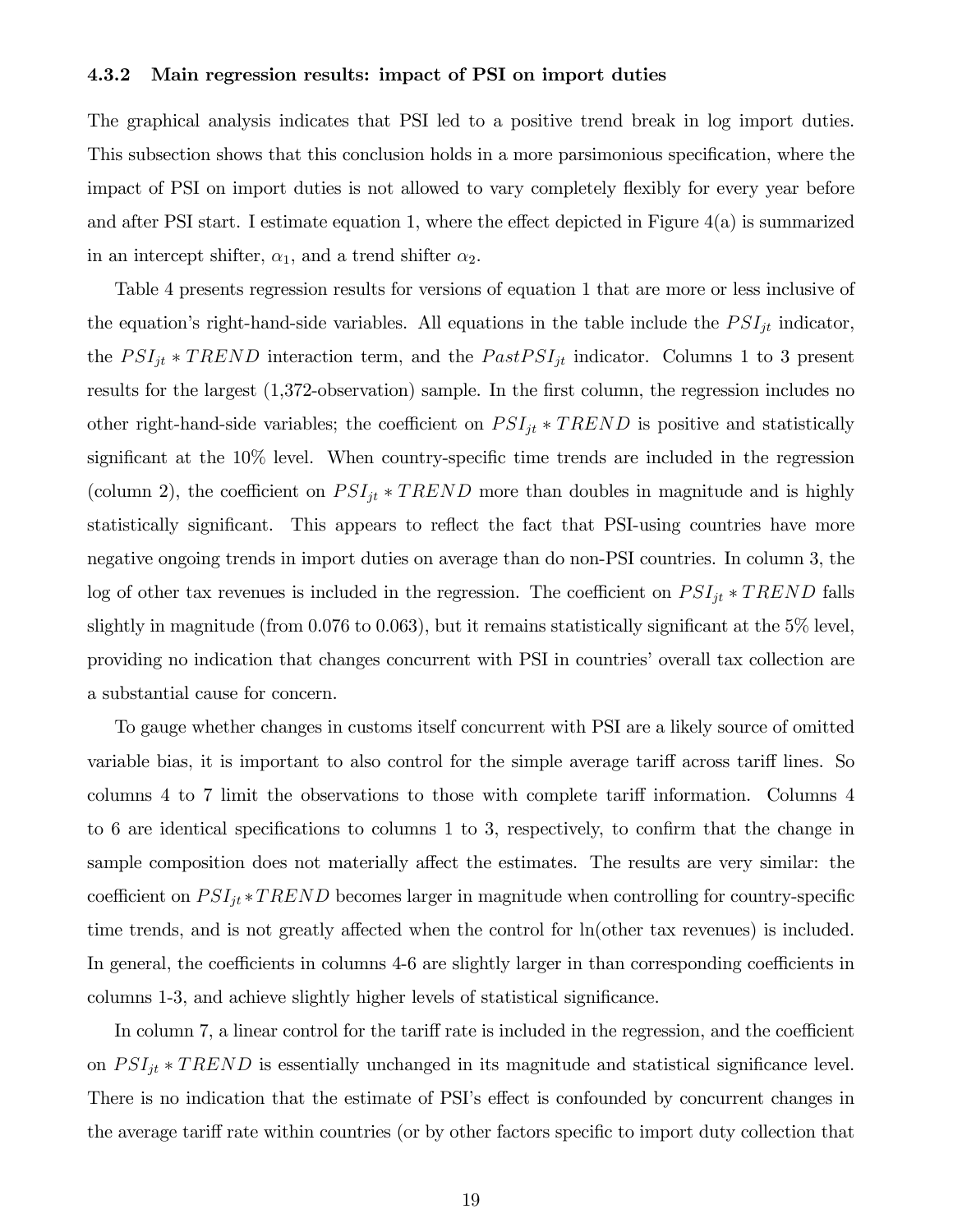tend to change in the same direction as tariffs).

Across all the columns in Table 4, the coefficient on  $PSI_{jt}$  (the intercept shifter) is less stable. When country-specific time trends are not included in the regression (columns  $1$  and  $4$ ), the coefficient is negative. The coefficient becomes positive when country-specific time trends are included, and remains so when controls for other tax revenues and tariffs are added. But the coefficient is generally imprecisely estimated: it is only statistically significantly different from zero in columns 3 and 6 (and in the latter case only at the  $10\%$  level). The coefficient on  $FastPSI_{jt}$  is positive in all specifications where country-specific time trends are included, providing a tentative indication that the effect of PSI persists beyond the end of PSI programs; however, these coefficients are very imprecisely estimated and so not a great deal can be said with confidence on this front.

The reason why the coefficient estimates of PSI's effect do not change substantially when controls are added to the regression for other tax revenues and the tariff rate is that neither of these variables change materially with the introduction of PSI. Table 5 presents regression results from estimation of equation 1 where the outcome variable is ln(other tax revenues) in columns 1 and 2, and the simple average tariff rate in columns 3 and 4. Columns 1 and 3 present results without country-specific time trends, and columns 2 and 4 include these trend variables. The coefficients on  $PSI_{jt} * TREND$  are all small in magnitude and none are statistically significantly different from zero. The coefficients on the  $PSI_{jt}$  main effect in regressions with country-specific time trends are also small and statistically insignificant.

#### 4.3.3 Channels of PSI's effect on import duties

If PSI is accompanied by improved growth in import duty collections, the question remains as to how these improvements come about. The discussion in section 3 above makes clear that a reduction in the government's cost of enforcement (generated, for example, by a PSI program) leads to greater enforcement and higher import duty collections. But this improvement in duty collections can come about in a number of ways: it can occur because the fraction of true import values turned over by customs to government,  $r$ , approaches (from below) the official tariff rate,  $\tau$ ; because imports rise (if importers' payment rate to customs b has fallen, lowering market prices and raising import demand); or both. I document here that both of these channels appear to be a§ected by PSI.

When customs turns over to the government a fraction of true import values that is lower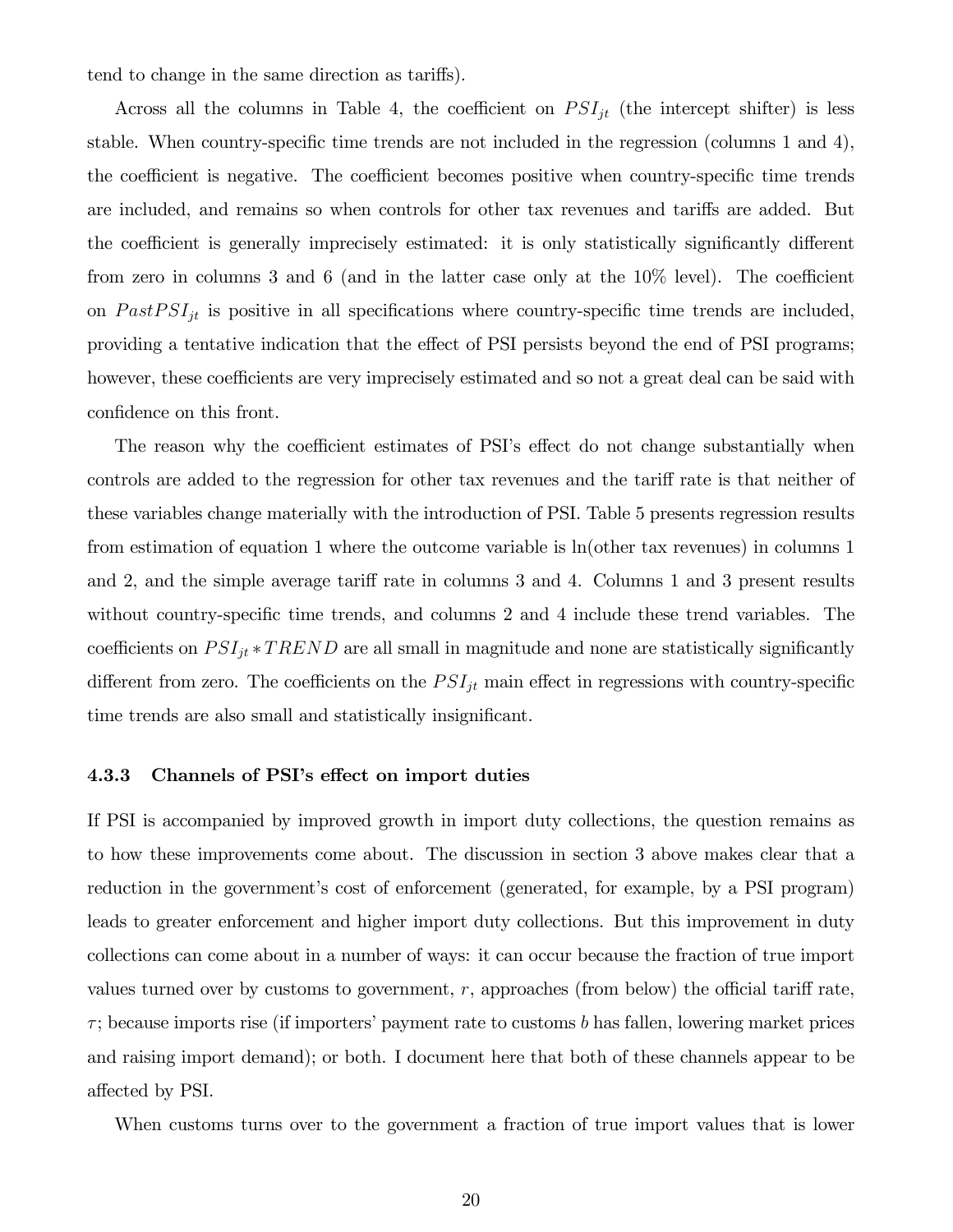than the official tariff rate, it must alter official import records to hide evidence of such theft. So evidence that mis-reporting of import data has declined can be taken as indirect evidence of declines in customs corruption. I describe here measures that are likely to capture two types of mis-reporting: 1) mis-reporting of import values ("undervaluation"), and 2) mis-reporting of goods classifications.

Import duties are typically assessed as a fraction of declared shipment values, so a main method of duty avoidance is to simply declare on a customs declaration that an imported shipment has a value lower than its true value ("undervaluation"). A natural measure of undervaluation is the fraction of the value of imports sent to a country (as reported by trade partners) that are actually recorded in a country's import statistics. Specifically, I construct what I call the 'import capture ratio<sup>2</sup>: a country's total reported imports in a given year, divided by the total reported exports of trade-partner countries to the same country.<sup>25</sup> All other things equal, countries with less undervaluation in customs should have higher import capture ratios.

Essentially, the export reports of trade partner countries become the benchmark against which the corresponding import data are to be compared. But due to transport costs and export misreporting, cross-sectional differences between countries' import capture ratios cannot be completely ascribed to differences in undervaluation.<sup>26</sup> That said, fixed effects and country-specific time trends included in the estimation will account for level and trend differences in the import capture ratio across countries. So transport costs and misreporting of partner country exports will not be problematic if trend breaks in these factors are not correlated with the imposition of PSI in destination countries. Using a measure such as the import capture ratio also presumes that undervaluation does not also occur in the customs declarations in the country of export. This assumption is most plausible if customs officers (not importers) are primarily the ones falsifying import data in customs, as the destination country's customs officers should have no ability to alter export data in the shipment's origin country. Even if importers play a role in making false statements on customs declarations, they have no direct reason to falsify their declarations to the exporting country, as there is essentially no sharing of export and import statistics between origin and destination countries for the purposes of customs enforcement.

<sup>&</sup>lt;sup>25</sup>Most recently, Fisman and Wei (2004) use a similar measure at the disaggregated product level to demonstrate the relationship between tariffs and underinvoicing in China-Hong Kong trade, but the basic strategy of inferring smuggling from discrepancies between a country's import data and its trade partners' export data has a long history. See, for example, Morgenstern (1950), Bhagwati (1964), Naya and Morgan (1969), and De Wulf (1981).

 $^{26}$ Import data reported by destination countries typically include the cost of freight and insurance (they are c.i.f., or 'cost, insurance, and freight'), while export data collected by origin countries do not (they are f.o.b., or 'free on board').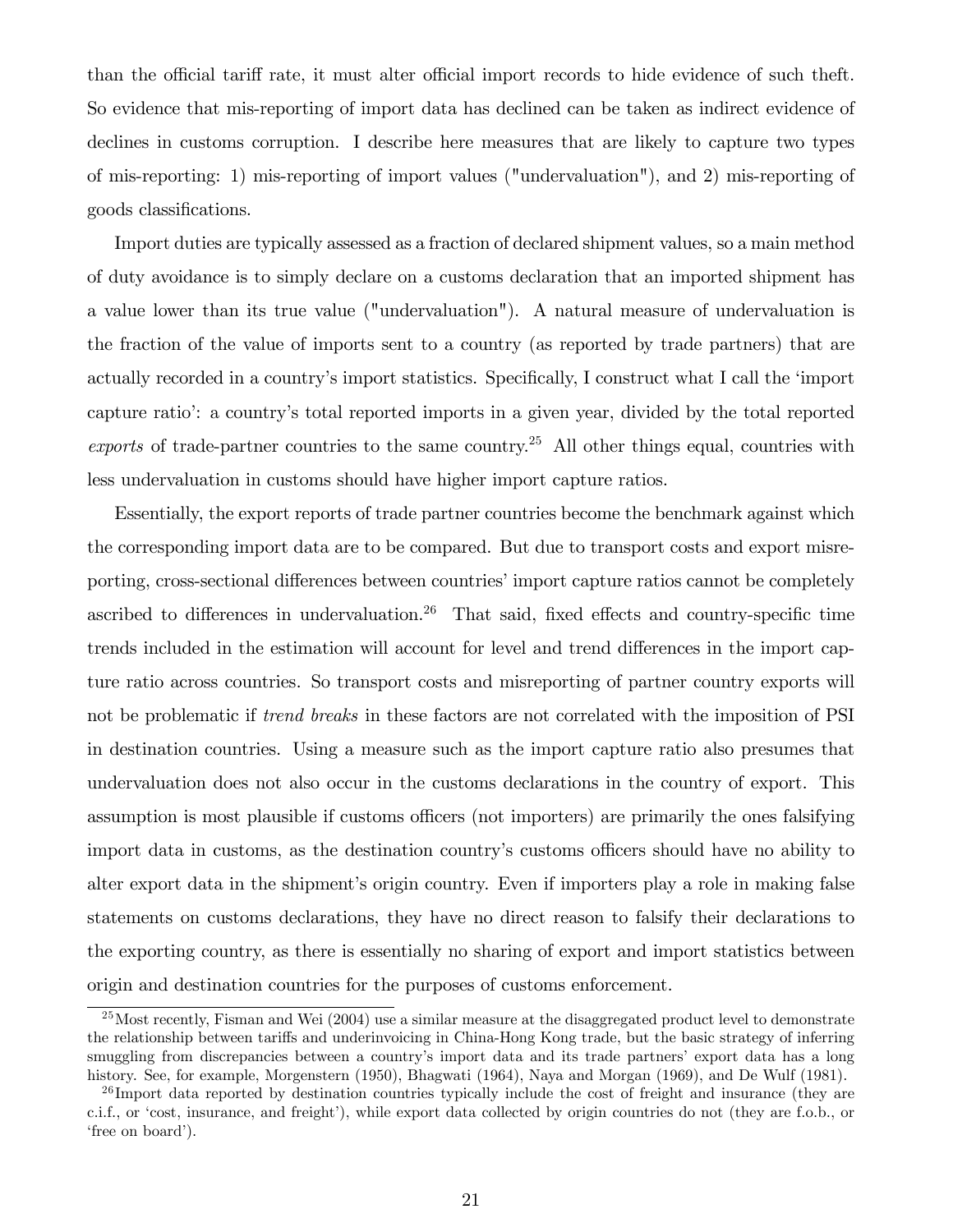To construct import capture ratios, I use the World Bank's Trade and Production dataset.<sup>27</sup> The sample mean of the import capture ratio is 0.86, with a standard error of 0.33.

Undervaluation is not the only method of concealing the avoidance or theft of import duties, however. Another generic strategy is to mis-report the goods classification of a shipment, to make it appear that the shipment is in a category subject to lower tariffs and thus lower import duty payments. What might be a plausible quantitative measure of the extent of mis-reporting of goods classifications? Consider a simple case where a country imports only two goods (1 and 2) that are initially subject to the same import tariff rate. Because the tariff rate is the same across goods, there is no incentive to mis-report goods classification. Let the import capture ratio in this initial period 0 (denoted  $\theta_i^t$  $i<sub>i</sub>$  for good i in period t) be the same for both goods 1 and 2:  $\theta_1^0 = \theta_2^0$  $\frac{0}{2}$ .

Now let the tariff structure change in the subsequent period (period 1) so that Good 1 is subject to a higher import tariff, while Good 2's tariff rate stays the same. Now, there is incentive to mis-report shipments of Good 1 as Good 2, thereby avoiding import duties. At the same time, there is no incentive to mis-report shipments of Good 2. If this pattern of misreporting occurs, the amount of imports of Good 1 in the country's import statistics will be *understated*, while imports of Good 2 will be *overstated*. The import capture ratio for Good 1 will fall  $(\theta_1^1 < \theta_1^0)$ while that of Good 2 will rise  $(\theta_2^1 > \theta_2^0)$ .

The thing to note is that mis-reporting increases the *dispersion* of import capture ratios across goods, vis-a-vis the initial situation where there was no mis-reporting. In this simple example, in period 0 there was zero dispersion as import capture ratios were identical across the two goods. After mis-reporting (in period 1), dispersion in import capture ratios appears, as the ratio for Good 1 has fallen, while that of Good 2 has risen. All other things held equal, then, increases in mis-reporting of goods classifications should lead to increased dispersion of import capture ratios across goods within a country, while declines in mis-reporting of goods classifications should lead to decreased dispersion.

So a natural measure of the mis-reporting of goods classifications is the *coefficient of variation* of import capture ratios across goods within a country. I use bilateral import and corresponding export data for 82 ISIC 4-digit goods classifications in the World Bank Trade and Production

 $27$ The crucial feature of this dataset is its inclusion of a country's import data as well as the corresponding export data from partner countries. (In addition, the trade data is also disaggregated by product, which will be useful for the next measure of mis-reporting, discussed below.) The number of observations in the sample falls due to the more limited inclusion of countries in this dataset. The resulting sample includes 581 observations from 39 countries, 9 of which are observed before and after the start of their PSI programs.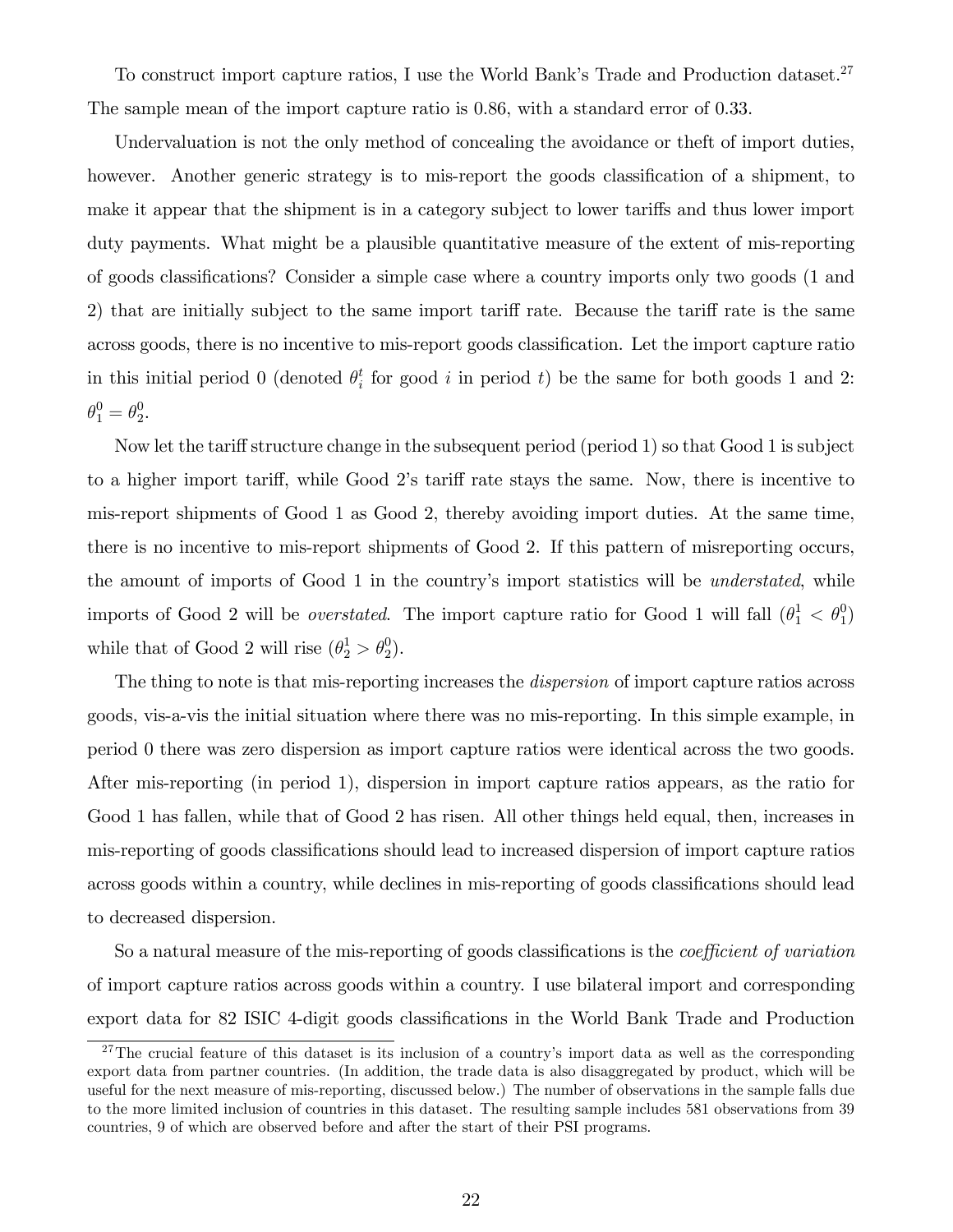dataset to construct this measure.<sup>28</sup> The mean of this measure in the sample is 0.98, with a standard deviation of 0.84.

In addition to these two measures of import mis-reporting, I also examine the impact of PSI on the total volume of imports, to identify any trade-facilitating effect of the program which may reflect declines in importers' costs (due to declining bribe payments). To separate PSI's tradefacilitating effect from its effect on mis-reporting, it is useful to use an import measure that is less prone to undervaluation. So I use the total value of exports recorded by all other countries as destined for the country in question as the import measure (which I call ëpartner-reported imports'). The source for these data is also the World Bank Trade and Production dataset.<sup>29</sup>

To assess the impact of PSI on mis-reporting and on import volumes, I estimate equation 1 where the outcome variable is either a country's overall import capture ratio, the coefficient of variation of the import capture ratio across product groups, and the log of partner-reported imports. The results are presented in Table 6. All regressions include country and year fixed effects, country-specific time trends, and the log other tax revenues.

The sample size has changed from regressions in previous tables, so to confirm that the basic results still hold, the first column presents coefficient estimates on the PSI variables when the outcome variable is log import duties. As before, the coefficient on  $PSI_{it} * TREND$  is positive and statistically significantly different from zero. In magnitude, it is slightly larger (at 0.104) than in regressions in the previous tables. The coefficient on the  $PSI_{jt}$  indicator is positive and statistically significantly different from zero, and large in magnitude  $(0.237)$ , indicating that PSI also appears to have a sizable effect on the level of import duties (not just its growth rate) in this subsample.

In column 2, the dependent variable is the import capture ratio. The coefficient on the  $PSI_{jt}$  indicator is positive and statistically significantly different from zero at the 10% level. Its magnitude indicates that PSI programs are associated with a one-time improvement in import capture ratios of 5.5 percentage points. However, PSI does not seem to be associated with a change in the growth rate of import capture ratios: the coefficient on  $PSI_{jt} * TREND$  is small

<sup>&</sup>lt;sup>28</sup> Import capture ratios are likely to contain substantial noise due simply to reporting errors in both the importing and exporting country data that have nothing to do with intentional fraud or corruption. For example, errors in the goods classification in the export data will lead to fluctuation in the denominator of the import capture ratio. For goods categories imported in large volumes, noise from this source may be averaged out, but noise from data errors is likely to be quite large for small trade flows. So before taking the coefficient of variation of product-level import capture ratios, I exclude trade flows (at the product level within countries) amounting to less than \$100,000 (partner-reported). This exclusion eliminates a very small amount of trade by value (substantially less than one percent of total trade in the dataset).

 $^{29}$ This dataset includes export data from 67 countries, so the "partner-reported imports" data will be from this set of countries.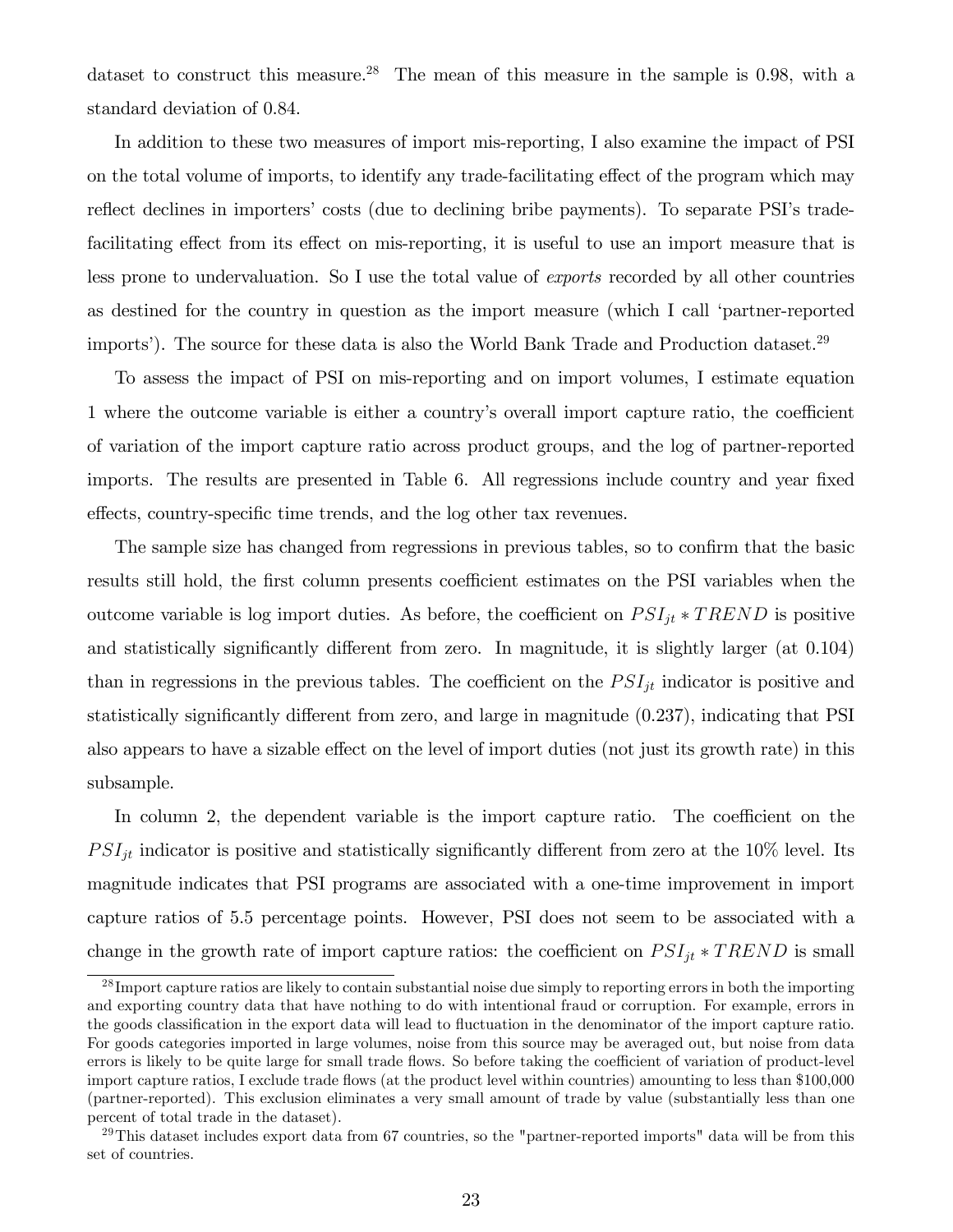in magnitude (and actually negatively signed) and is not statistically significantly different from zero.

In column 3, the dependent variable is the coefficient of variation of log import capture ratios across 82 product groups. The coefficient on  $PSI_{jt} * TREND$  is negative and highly statistically significantly different from zero. As discussed above, reductions in mis-reporting of goods classifications should lead to decreased dispersion of import capture ratios (lower coefficient of variation) within a country-year cell. So this result suggests that PSI leads to an ongoing decline in mis-reporting of goods classifications. The coefficient on the  $PSI_{jt}$  indicator is negative and large in magnitude (more than a third of a standard deviation of the dependent variable), but its standard error is quite large so that it is only of marginal statistical significance (the p-value is 0.16). This may be taken as merely suggestive evidence that PSI's impact on the dispersion of product-level import capture ratios also has a one-time negative level effect.

In column 4, the dependent variable is the log of partner-reported imports. There is little indication of an initial one-time boost to imports from PSI: the coefficient on the  $PSI_{it}$  indicator is small in magnitude (and is actually negative in sign), and is not statistically significantly different from zero. But PSI is accompanied by a positive trend break in log imports, as evidenced by the positive and statistically significant coefficient on  $PSI_{jt} * TREDD$ . The coefficient indicates that PSI programs are associated with an increase in the growth in imports of roughly 4 percentage points annually.<sup>30</sup>

In sum, then, the improved growth in import duties is likely to be operating via both of the channels identified in theory. First, PSI leads to reductions in the theft of import duties, as evidenced by a favorable trend break in a measure of mis-reporting of goods classifications (the coefficient of variation of product-level import capture ratios). This may be thought of as an increase in  $r^{31}$  Second, PSI is accompanied by a positive trend break in the log of imports, providing a growing base from which import duties can be collected. This latter result is consistent with PSI reducing the overall cost of imports, perhaps via reductions in the payments by importers to customs (b in the theoretical model), raising consumer demand for imported goods.

<sup>30</sup>To maintain consistency in sample and data source across columns 2, 3, and 4, the regression for the log of imports (column 4) uses partner-reported import data for the 39 sample countries included in the World Bank Trade and Production dataset. More complete data on partner-reported imports are available from the IMFís Direction of Trade Statistics database. Results are very similar when the regression in column 4 is re-estimated using partner-reported import data from this alternative source during the same years (raising the number of observations to 1,316). The coefficient on the  $PSI^*Trend$  variable in this regression is 0.034, and has a standard error of 0.018.

<sup>&</sup>lt;sup>31</sup>PSI is also accompanied by a one-time improvement in the import capture ratio for total imports, which may help explain one-time improvements in the level of import duty collections but cannot explain the trend break in import duty growth.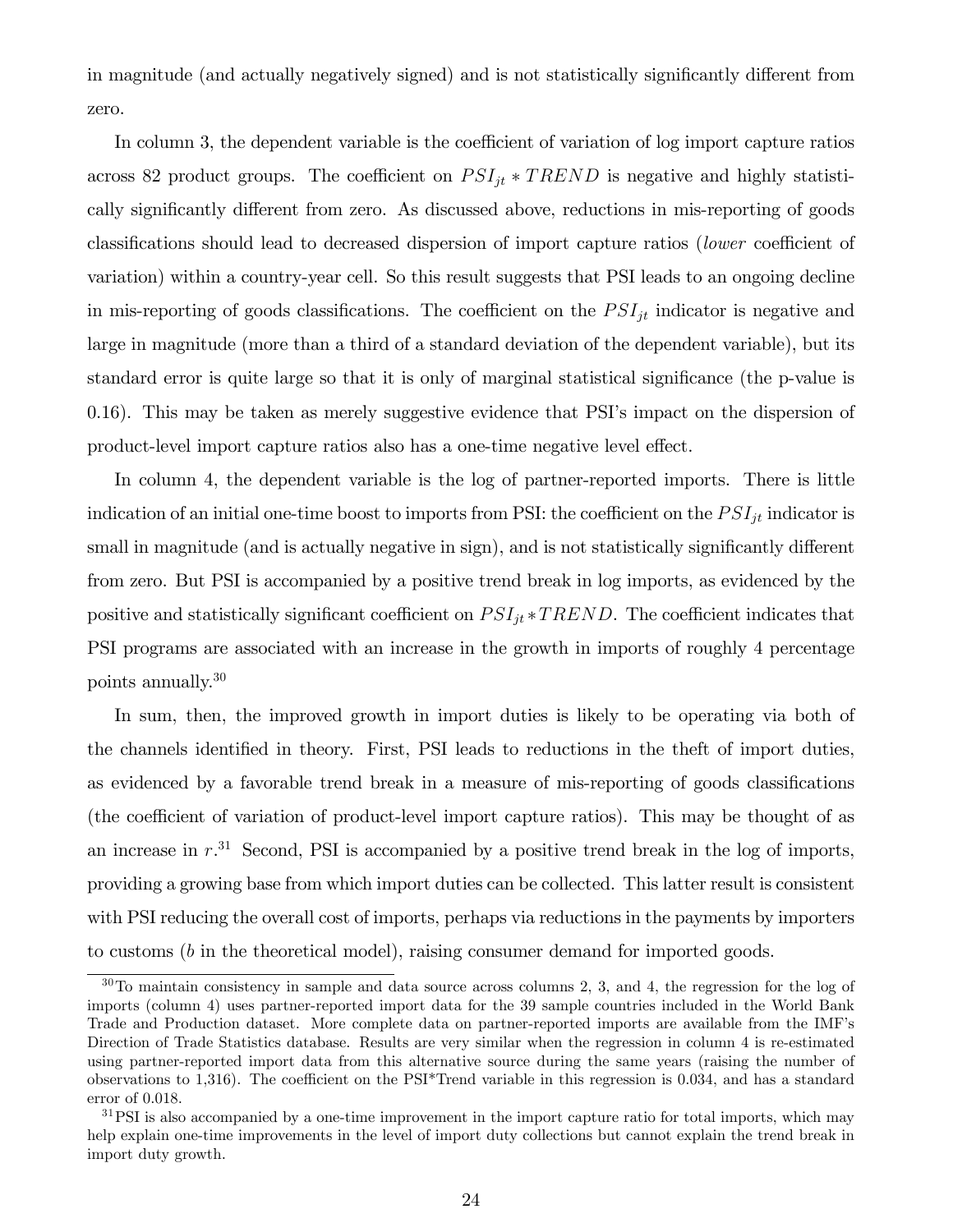Why might PSI lead to *continued improvements* in outcome variables, rather than simply generating one-time gains? Client governments may need time to set up the information systems and install the skilled and honest enforcers that are necessary for effective use of program-generated information. Higher authorities also presumably learn over time the best ways to use the new information to identify and prosecute corrupt customs officers. Learning could also take place on the part of the private firms, who may need time to acquire expertise in pricing a particular countryís basket of imports. The continued growth in outcomes may also represent gradual investment by PSI firms in setting up the network of inspection agents in areas from which a particular client country imports. At the beginning of a particular contract, the PSI firm's existing network of agents may not yet be distributed worldwide in a way that minimizes the delays due to inspection. Over time, PSI firms may modify the distribution of agents to more speedily inspect a particular countryís shipments and better realize the trade-facilitating potential of PSI.

## 4.4 Robustness checks

It is important to test the robustness of the main empirical results to alternative sets of assumptions. Table 7 presents regression results from a range of additional specifications of the main regression equation 1. Each column is a different specification. These results should be compared with the regression results in Table 4. Columns 1 to 4 of Table 7 should be compared with column 3 of Table 4, the specification where independent variables include country-specific time trends and log other tax revenues.

The samples used in the regressions of Table 4 are unbalanced: the countries included in the sample vary substantially in the number of observations, ranging from 3 to 21 observations over the 1980-2000 period of analysis. One might be concerned that patterns of entry into and exit from the sample may be driving the empirical results. So columns 1 and 2 of Table 7 present regression results when the sample is restricted to countries that are observed for all or nearly all years. In column 1, countries are included in the sample if they are observed for 15 or more years during the period of analysis; in column 2, the threshold is 18 or more years. The results provide no indication that the use of an unbalanced panel in the main regressions affects the fundamental conclusions. The coefficient on on  $PSI_{it}*TREND$  is positive and highly statistically significantly different from zero in both subsamples. In magnitude, the coefficients are actually slightly larger than in column 3 of Table 4. The coefficients on the  $PSI_{jt}$  indicator are not greatly affected, remaining positive and statistically significantly different from zero and of similar magnitudes.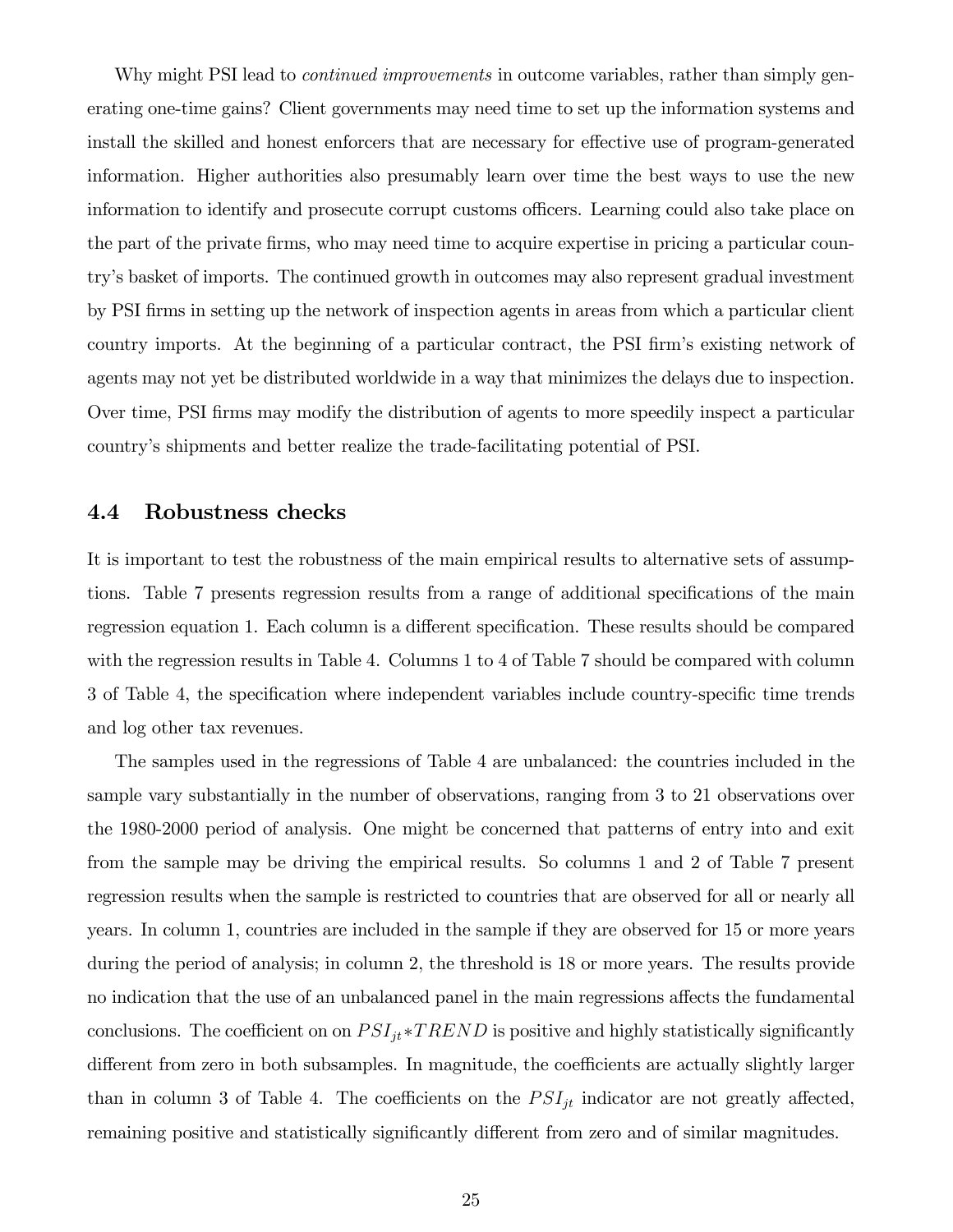The main estimation sample includes a number of very small countries whose trends in import duties may not serve as useful counterfactuals (in particular, small island nations such as St. Vincent and the Grenadines, the Seychelles, and the Maldives). So the regression results in column 3 of Table 7 are for a sample that excludes observations for countries with populations under 1 million (on average from 1980-2000). Exclusion of small countries from the regression has very little effect on the results: the coefficients on the PSI variables are essentially identical to those in column 3 of Table 4.

Column 4 of Table 7 presents regression results when a small number of outliers of log import duties (previously excluded) are included in the regression. The inclusion of these outlier observations reduces the coefficient on  $PSI_{jt} * TREND$  only slightly (from 0.063 to 0.055), and the coefficient remains statistically significantly different from zero. The coefficient on  $PSI_{jt}$  also falls slightly (from  $0.161$  to  $0.126$ ) but it remains statistically significantly different from zero at the 10% level.

Finally, one might be concerned that linear controls for log other tax revenues and the simple average tariff rate are not sufficiently flexibly specified to properly account for other changes concurrent with PSI that may also affect import duty collections. So in column 5 of Table 7, I control for these two variables specified very flexibly, as 10-piece linear splines. (These regression results should be compared with those in column 7 of Table 4). Controlling more flexibly for these two variables has very little effect on the estimated coefficients on  $PSI_{jt} * TREND$  and  $PSI_{jt}$ , providing no indication that one should be concerned about improper specification of log other tax revenues and the tariff rate.

## 4.5 Cost-effectiveness of PSI

Do PSI-generated improvements in import duties exceed program costs? PSI affects the rate of change of import duties, in addition to its level, so that cost-benefit ratios will change over time. Here I present rough estimates of the cost-effectiveness of PSI, focusing solely on the ratio of improvements in import duty collections to the fees paid to PSI firms for their services. As such, this is not a welfare calculation: I am excluding, for example, any improvements in consumer welfare due to lower goods prices, and the losses experienced by customs officials from declines in their corrupt profits.

I assume the impact of PSI on the level and growth of log import duties is given by regression estimates for the most-inclusive estimation sample, column 3 of Table 4 (this is among the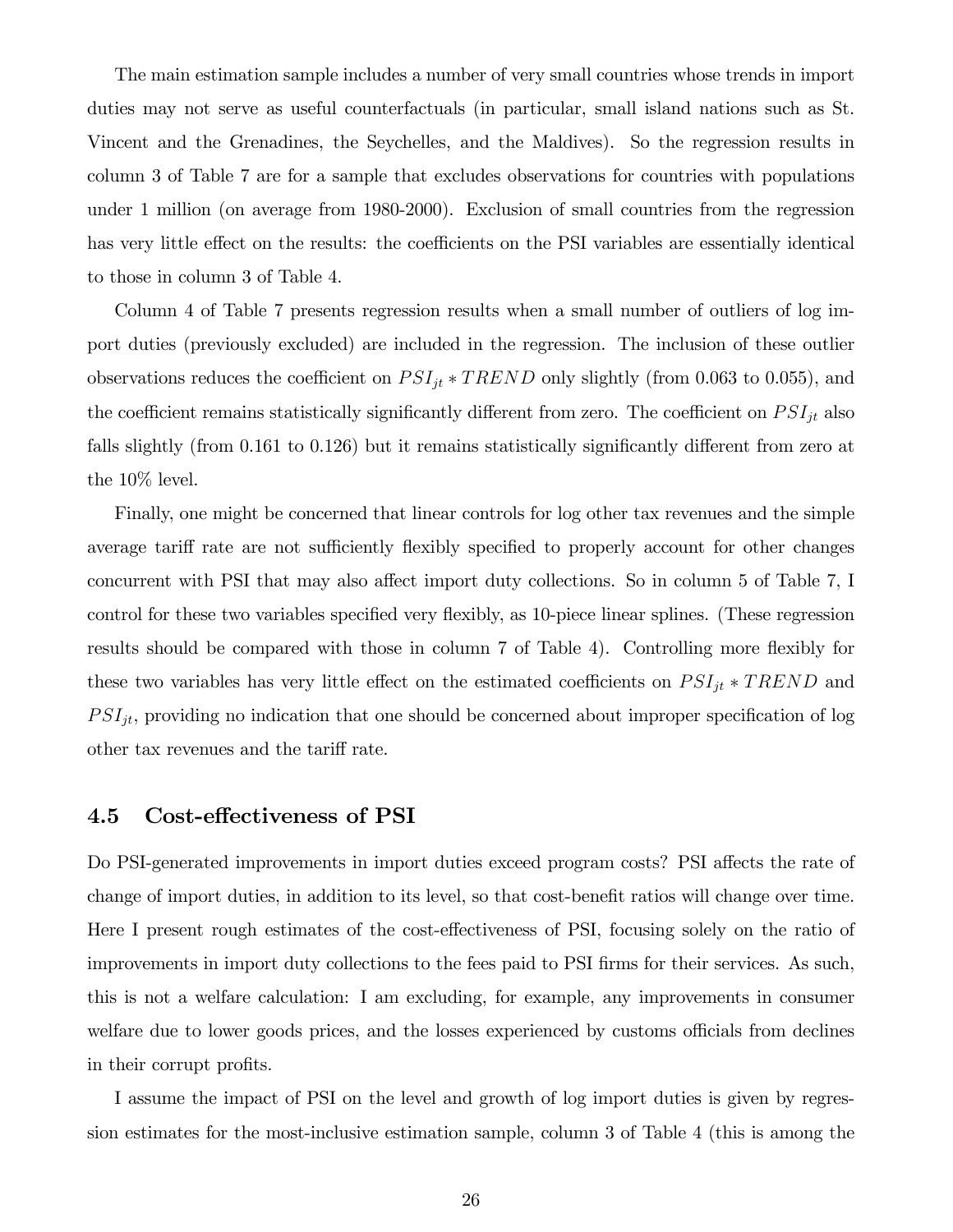least favorable of the main regression estimates). I assume that 90% of a country's imports are inspected, that PSI fees are 1% of the value of inspected goods, and there are no ongoing trends in import duties and imports. PSI also affects import growth, and so raises the cost of PSI by raising the value of goods inspected. For the impact of PSI on the growth of log imports, I use the estimate from column 4 of Table  $6^{32}$  Finally, I let import duties start at 15.25% of imports prior to the introduction of PSI (the mean value in the 5 years prior to the PSI starting year among the 19 countries observed before and after the PSI start date in column 3 of Table 4). Normalizing the level of imports to 100 prior to the program, this means that import duties are 15.25 prior to PSI.

Table 8 presents a comparison of estimated cumulated costs and benefits from the first year (year 0) to the 10th of a typical PSI program. Column 1 of Panel A displays the progression of import duties over time, column 2 is each year's improvement from the pre-program level, and column 3 calculates cumulative improvements in import duties thus far. In Panel B, column 5 is the new level of imports in each year, column 6 is fees paid to PSI firms in that year, and column 7 is accumulated fees paid thus far.

Column  $4$  of Panel  $A$  is the cumulative cost-benefit ratio: cumulative import duty improvements (column 3) divided by cumulative fees paid (column 7). PSI appears to be a highly cost-effective program. In the program's starting year, the program has a cost-benefit ratio of 2.96. Import duties collected rise at a rate faster than fees paid, so the cost-benefit ratio rises over time, reaching  $5.27$  in the fifth year of the program (year 4), and  $8.83$  in the eleventh year (year 10).

# 5 Conclusion

When governments fear that increased monitoring of bureaucratic corruption will fail due to the corruptibility of the monitors, it is often proposed to "hire integrity" from private firms. In contrast to existing empirical work on bureaucratic corruption, this paper is the first to examine the effectiveness of information generated by private firms in anti-corruption efforts. In addition, it provides evidence that increased monitoring by higher authorities can be effective in reducing bureaucratic corruption.

I examine the impact of programs in a number of developing countries where governments

 $32$ I assume no level effect of PSI on log imports because the estimate of the level effect of PSI in that regression is small and not statistically significant.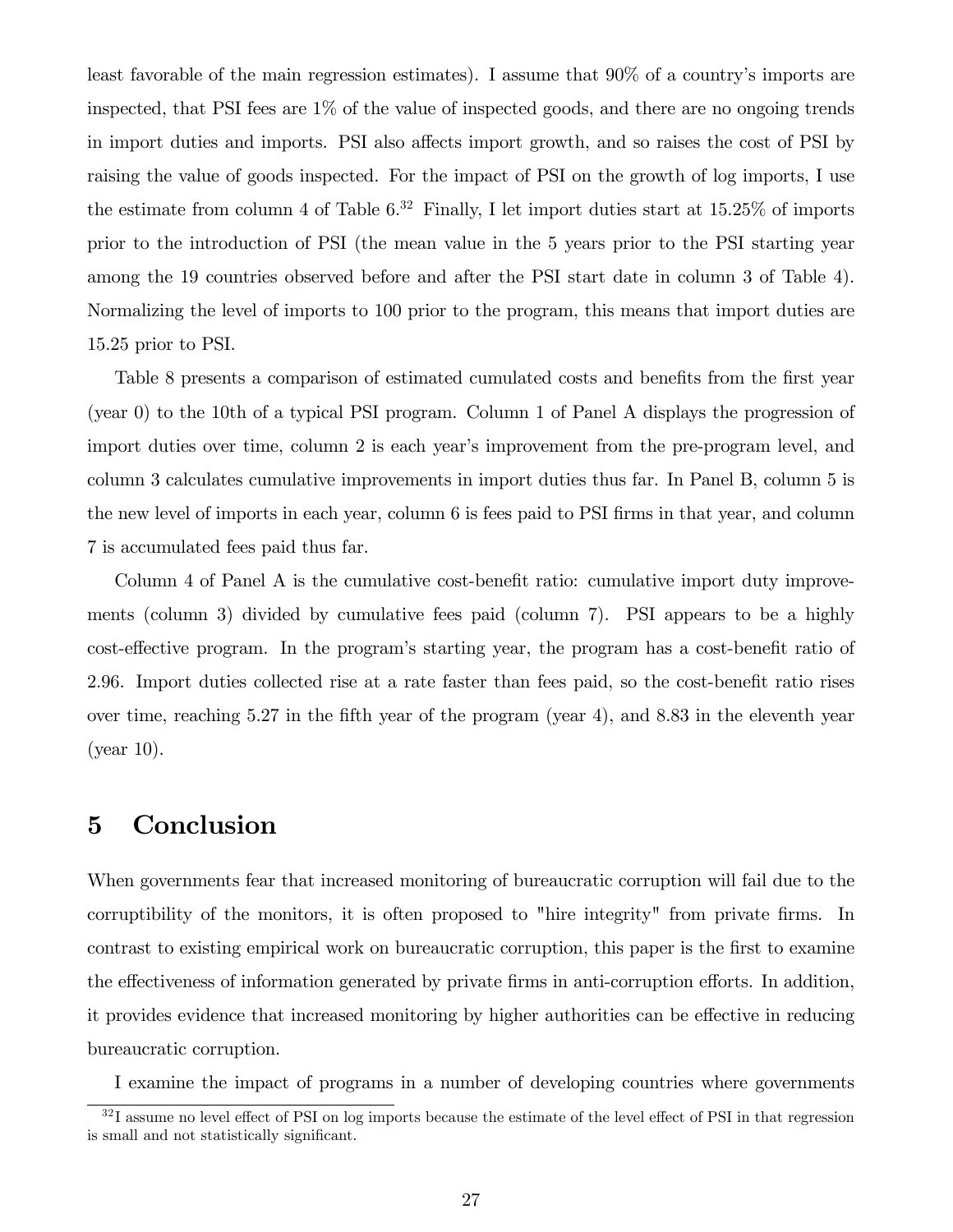hire private firms to conduct preshipment inspections of imports (PSI), generating data that higher authorities can use to combat corruption in customs agencies. Preshipment inspection programs lead to large increases in the growth rate of import duties, by 6 to 8 percentage points annually. This improvement does not appear to be due to concurrent macroeconomic or other changes, because the growth rate of other tax revenues does not increase accordingly. Declines in customs corruption are likely to be behind the improvements in import duties: the programs also lead to increases in imports (potentially reflecting lower bribe payments) and to declines in mis-reporting of goods classifications. Hired integrity in this case is quite cost-effective, with cumulative improvements in import duty collections by the Öfth year of a typical inspection program coming to roughly 5 times accumulated costs.

While this paper sheds light indirectly on the channels through which PSI programs affect import duty collections, any study using country-level data is necessarily limited in how much it can reveal about microeconomic channels at work. Valuable future research could explore the micro-level impact of preshipment inspection programs in particular countries. For example, product-level data on the volume and prices of imported goods within a country could be used to confirm that PSI raises import demand by reducing the domestic-market prices of inspected goods. Surveys of importers could shed light on whether PSI reduces clearance times and bribes paid. Disaggregated trade data could be used to further document changes in mis-reporting of goods classifications. In addition, even though PSI appears to be effective on average across countries, micro-studies could identify the conditions under which expanding monitoring may not be effective, $33$  and ways in which the programs can be modified to improve their effectiveness.

# 6 References

Andreoni, J., B. Erard, and J. Feinstein, 'Tax Compliance,' Journal of Economic Literature, Vol. 36, June 1998, pp. 818-860.

Bardhan, Pranab, 'Corruption and Development: A Review of Issues,' Journal of Economic Literature, Vol. 35, September 1997, pp. 1320-1346.

Becker, Gary and George Stigler, 'Law Enforcement, Malfeasance, and Compensation of Enforcers, *Journal of Legal Studies*, Vol. 3, No. 1, January 1974, pp. 1-18.

Bernard, Jean-Thomas and Robert J. Weiner, ëMultinational Corporations, Transfer Prices, and Taxes: Evidence from the US Petroleum Industry,' in Assaf Razin and Joel Slemrod, eds., Taxation in the Global Economy. Chicago: University of Chicago Press, 1990, pp. 123-154.

 $33$ For example, Yang (2004) documents the failure of increased monitoring within a PSI program.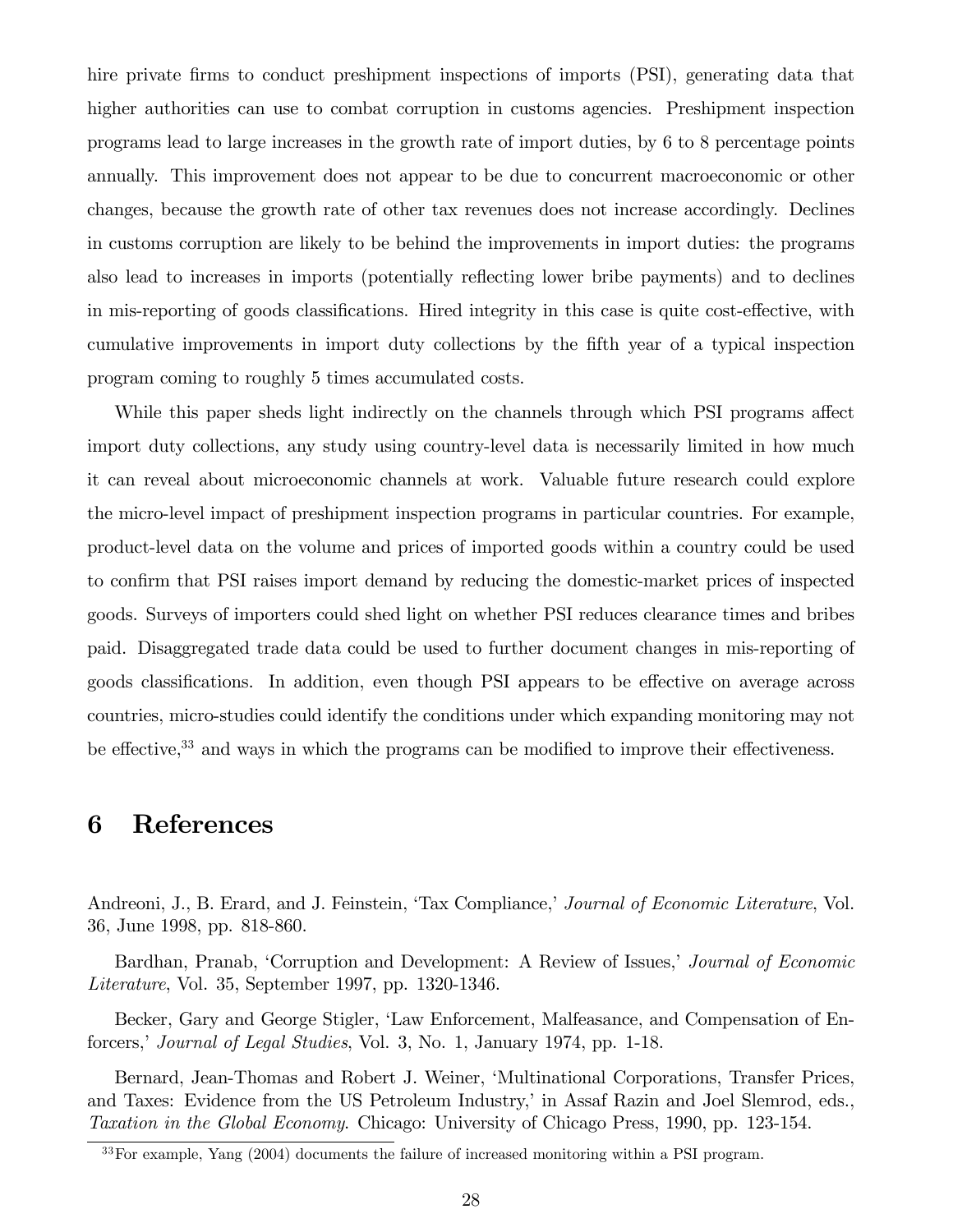Bertrand, Marianne, Esther Duflo and Sendhil Mullainathan, 'How Much Should We Trust Difference-in-Difference Estimates?', Quarterly Journal of Economics, Vol. 119, No.1, February 2004, pp. 249-275 .

Besley, Timothy and John McLaren, 'Taxes and Bribery: The Role of Wage Incentives,' Economic Journal, Vol. 103, January 1993, pp. 119-141.

Bhagwati, Jagdish, 'On the Underinvoicing of Imports,' Bulletin of the Oxford University Institute of Statistics, Nov. 1964.

Cadot, Olivier, 'Corruption as a Gamble,' Journal of Public Economics, Vol. 33, No. 2, July 1987, pp. 223-244.

Chand, Sheetal K. and Karl O. Moene, 'Controlling Fiscal Corruption,' World Development, Vol. 27, No. 7, 1999, pp. 1129-1140.

Clausing, Kimberly, 'The Impact of Transfer Pricing on Intrafirm Trade,' in James R. Hines, Jr., ed., International Taxation and Multinational Activity. Chicago: University of Chicago Press, 2001, pp. 173-199.

De Wulf, Luc, 'Statistical Analysis of Under- and Overinvoicing of Imports,' Journal of Development Economics, Vol. 8, 1981, p. 303-323.

Di Tella, Rafael, and Ernesto Schargrodsky, ëThe Role of Wages and Auditing during a Crackdown on Corruption in the City of Buenos Aires,' Journal of Law and Economics, Vol. 46, No. 1, 2003, p. 269.

Fisman, Raymond and Shang-Jin Wei, 'Tax Rates and Tax Evasion: Evidence from 'Missing Imports' in China,' Journal of Political Economy, Vol. 112, April 2004, pp. 471-96.

Fjeldstad, Odd-Helge and Bertil Tungodden, 'Fiscal Corruption: Vice or Virtue?' World Development, Vol. 31, No. 8, 2003, pp. 1459-1467.

Glaeser, Edward and Raven Saks, 'Corruption in America,' Harvard Institute of Economic Research Discussion Paper No. 2043, Harvard University, September 2004.

Grossman, Gene and Elhanan Helpman, Innovation and Growth in the Global Economy. Cambrige: MIT Press, 1991.

Hines, James R., Jr., and Eric Rice, ëFiscal Paradise: Foreign Tax Havens and American Business,<sup>†</sup> Quarterly Journal of Economics, Vol. 109, No. 1, pp. 149-182.

Jenkins, Glenn, 'Economic Reform and Institutional Innovation,' Bulletin of the International Bureau of Fiscal Documentation, December 1992, pp. 588-596.

Kaufmann, Daniel, Aart Kraay and Pablo Zoido-Lobaton, 'Governance Matters,' World Bank Policy Research Working Paper No. 2196, 1999.

Klepper, Steven, and Daniel Nagin, 'The Anatomy of Tax Evasion,' Journal of Law, Economics, and Organization, Vol. 5, No. 1, Spring 1989, pp. 1-24.

Krueger, Anne, The Political Economy of the Rent-Seeking Society, American Economic Review, Vol. 64, No. 3, June 1974, pp. 291-303.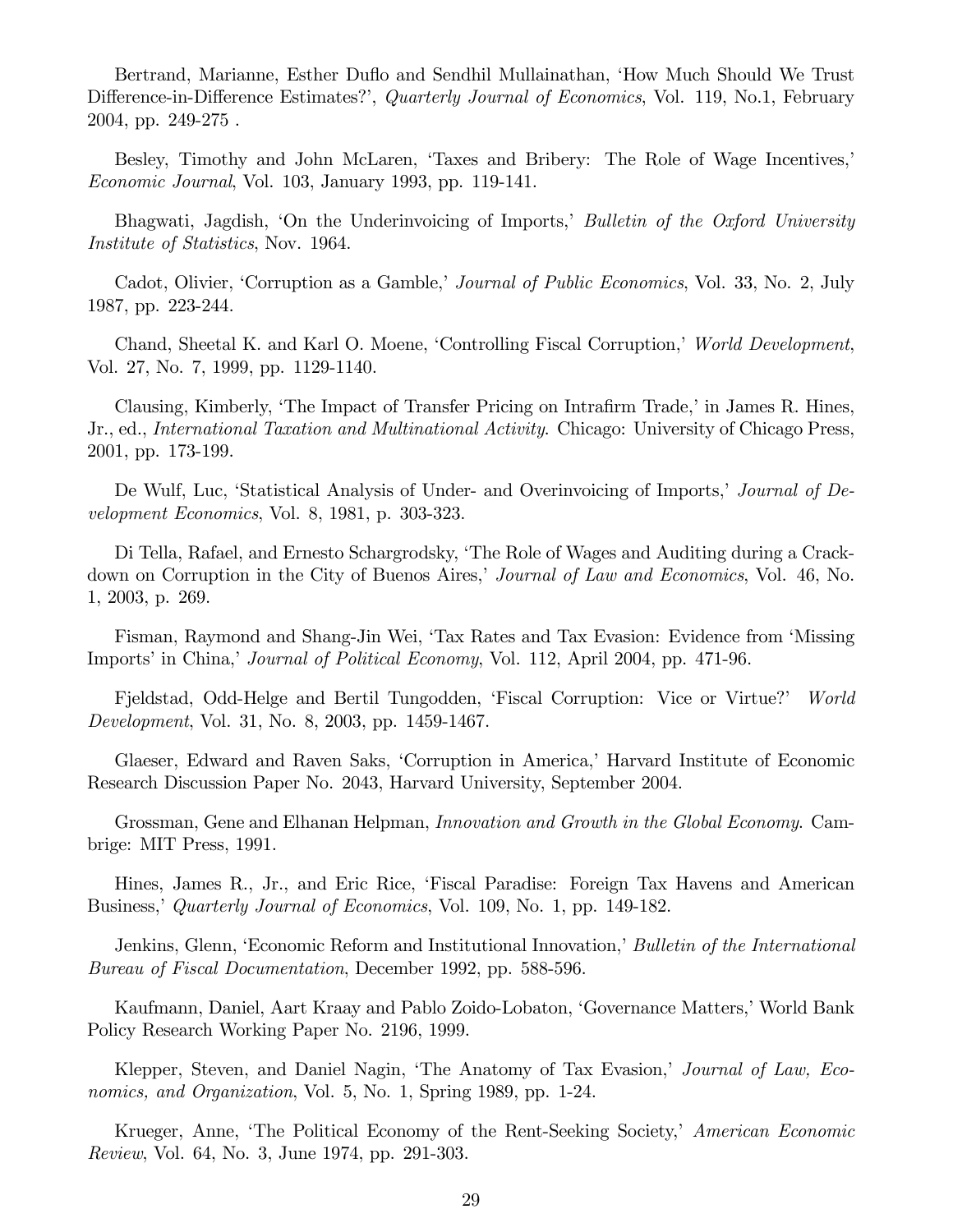Low, Patrick, 'Preshipment Inspection Services,' World Bank Discussion Paper, No. 278, 1995.

Mauro, Paolo, 'Corruption and Growth,' Quarterly Journal of Economics, Vol. 110, No. 93, August 1995, pp. 681-712.

Mookherjee, Dilip and I. P. L. Png, 'Monitoring vis-a-vis Investigation in Enforcement of Law,' American Economic Review, Vol. 82, No. 3., June 1992, pp. 556-565.

Mookherjee, Dilip and I. P. L. Png, 'Corruptible Law Enforcers: How Should They Be Compensated?' Economic Journal, Vol. 105, January 1995, pp. 145-159.

Morgenstern, Oskar, 'Foreign Trade Statistics,' in The Accuracy of Economic Observations. Princeton: Princeton University Press, 1950.

Nagin, Daniel, James Rebitzer, Seth Sanders, and Lowell Taylor, 'Monitoring, Motivation, and Management: The Determinants of Opportunistic Behavior in a Field Experiment, American Economic Review, Vol. 92, No. 4, September 2002, pp. 850-873.

Naya, Seiji and Theodore Morgan, ëThe Accuracy of International Trade Data: The Case of Southeast Asian Countries,*' Journal of the American Statistical Association*, June 1969.

Olken, Benjamin. 'Monitoring Corruption: Evidence from a Field Experiment in Indonesia, mimeo, National Bureau of Economic Research, November 2004.

Polinsky A. Mitchell, and Steven Shavell, 'Corruption and Optimal Law Enforcement,' Journal of Public Economics, Vol. 81, 2001, pp.1-24.

Pritchett, Lant and Geeta Sethi, 'Tariff Rates, Tariff Revenue, and Tariff Reform: Some New Facts,<sup>†</sup> World Bank Economic Review, Vol. 8, No. 1, 1994, pp. 1-16.

Rege, Vinod, Preshipment Inspection: Past Experiences and Future Directions, London: Commonwealth Secretariat, 2001.

Reinikka, Ritva and Svensson, Jakob, ëThe Power of Information: Evidence from a Newspaper Campaign to Reduce Capture,' World Bank Policy Research Working Paper No. 3239, March 2004.

Reinikka, Ritva, and Jakob Svensson, ëLocal Capture: Evidence from a Central Government Transfer Program in Uganda, Quarterly Journal of Economics, Vol. 119, No. 2, May 2004, pp. 679-706.

Romer, Paul, 'New Goods, Old Theory, and the Welfare Costs of Trade Testrictions,' Journal of Development Economics, Vol. 43, No. 1, February 1994, pp. 5-38.

Rose-Ackerman, Susan, Corruption: A Study in Political Economy. New York: Academic Press, 1978.

Rose-Ackerman, Susan, 'The Challenge of Poor Governance and Corruption,' mimeo, Copenhagen Consensus, 2004.

Shleifer, Andrei and Robert Vishny, 'Corruption,' Quarterly Journal of Economics, Vol. 108, No. 3, August 1993, pp. 599-617.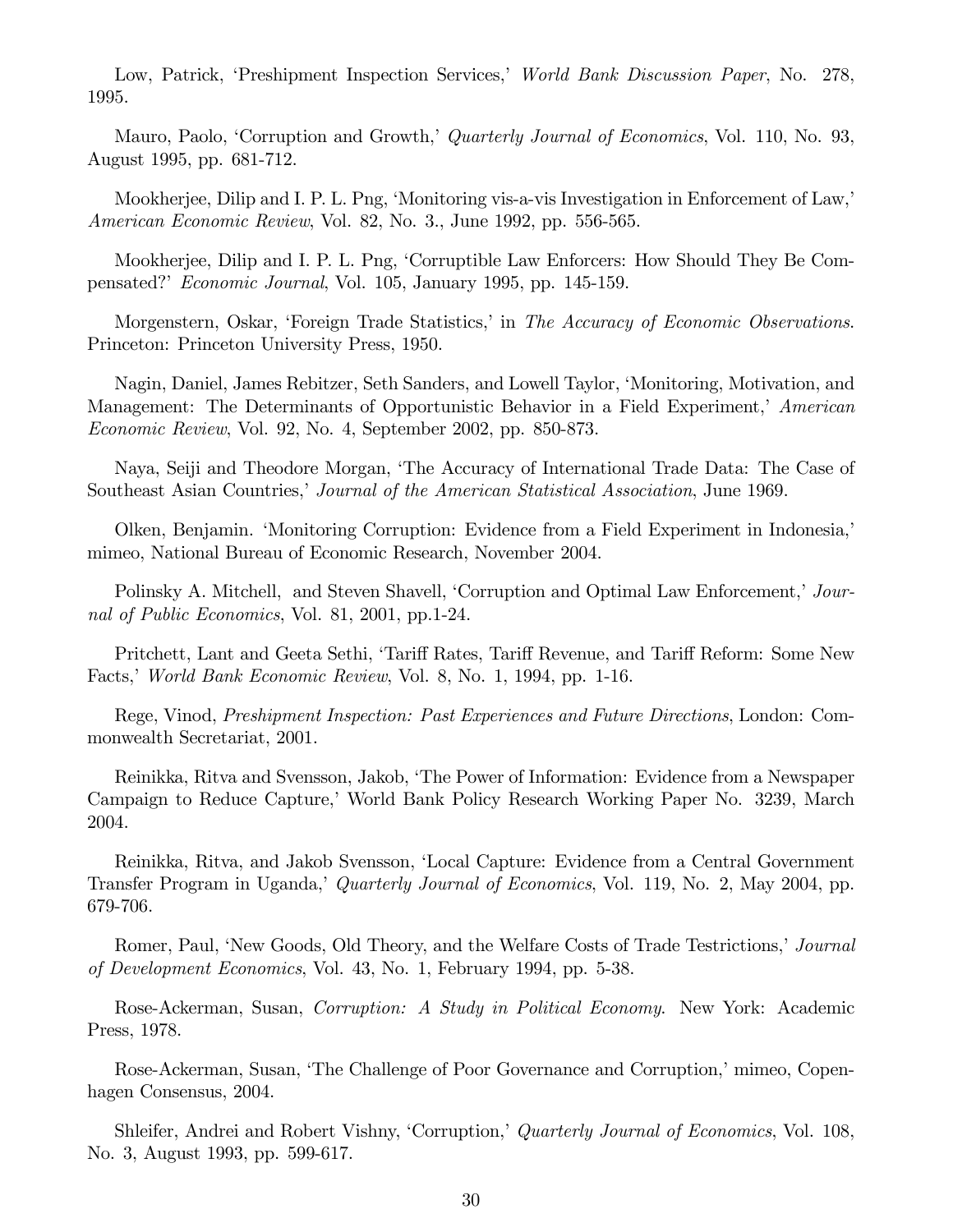Slemrod, Joel and Shlomo Yitzhaki, 'Tax Avoidance, Evasion, and Administration,' in Alan Auerbach and Martin Feldstein, eds., Handbook of Public Economics, North-Holland, 2002.

Yang, Dean, 'Can Enforcement Backfire? Crime Displacement in the Context of Customs Reform in the Philippines,' Ford School of Public Policy Working Paper Series 02-010, University of Michigan, 2004.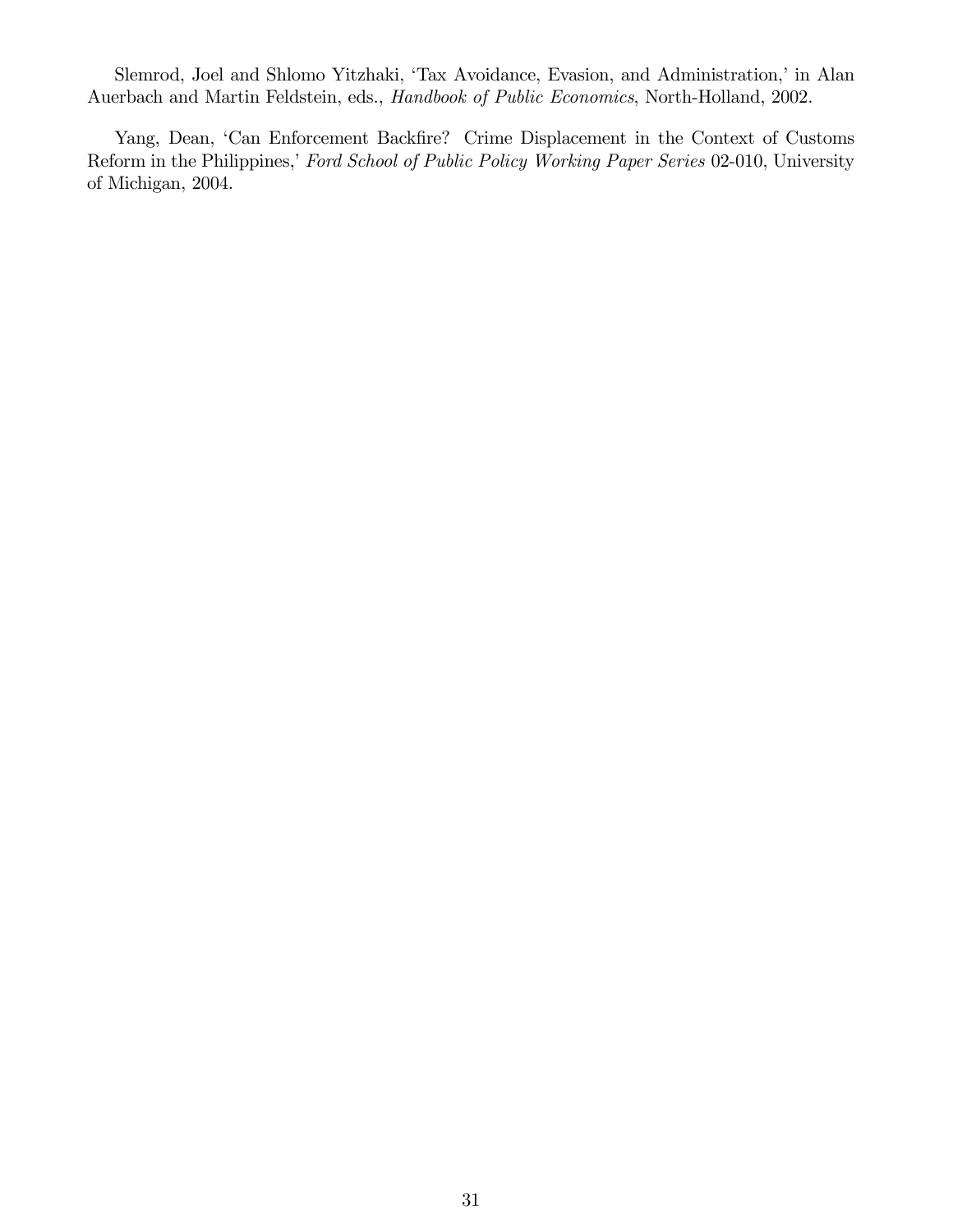#### **Table 1: Active dates for PSI programs (as of end of year 2000)**

| Country          | <u>Start date</u> | <b>End date</b> |
|------------------|-------------------|-----------------|
| Indonesia        | $11-Apr-85$       | 01-Apr-97       |
| Bolivia          | $21-Apr-86$       |                 |
| Philippines      | $01-Apr-87$       | $31-Mar-00$     |
| Cameroon         | $01$ -Dec-88      |                 |
| Madagascar       | 01-Jan-89         |                 |
| Pakistan         | 18-Apr-90         | 15-Nov-97       |
| Sierra Leone     | 15-Nov-90         |                 |
| Peru             | 15-Jan-92         |                 |
| Burkina Faso     | 23-Sep-92         |                 |
| Cote d'Ivoire    | 11-Mar-93         |                 |
| Congo, Rep.      | 09-Jun-93         |                 |
| Uganda           | 15-Jan-94         |                 |
| Kenya            | 31-Jan-94         |                 |
| Colombia         | 09-Jun-95         | 09-Jul-99       |
| Congo, Dem. Rep. | 15-Jun-95         |                 |
| Paraguay         | 06-May-96         | 09-Jun-99       |
| <b>Belarus</b>   | 06-Jan-97         | 31-Mar-99       |
| Argentina        | 23-Sep-97         |                 |
| Georgia          | 15-Aug-99         |                 |

NOTES-- Start and end dates for countries' PSI programs obtained by author directly from the four major PSI firms. Unspecified end date means contract was still active as of the end of year 2000. Three countries experienced interruptions in their PSI programs: Pakistan between 11/30/91 and 9/1/94; Rep. of Congo between 5/31/98 and 3/4/99; Madagascar between 7/31/92 and 12/4/92. Only countries with data on import duties before and after contract start date are listed.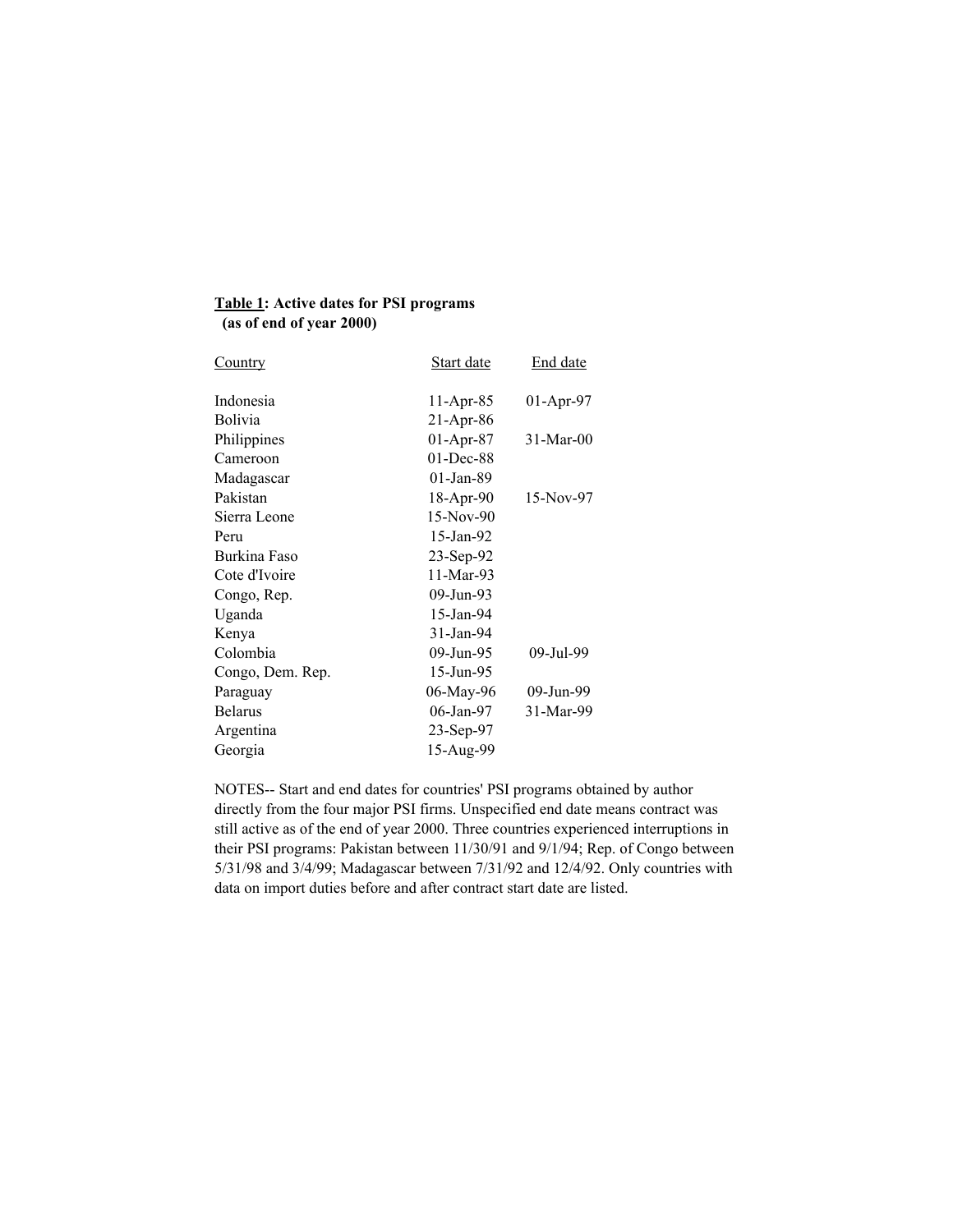#### **Table 2: Summary statistics**

|                                                      | Mean   | Median | Std. Dev. | Minimum | <u>Maximum</u> | Num. of obs. |
|------------------------------------------------------|--------|--------|-----------|---------|----------------|--------------|
| <b>PSI</b>                                           | 0.09   | 0.00   | 0.28      | 0.00    | 1.00           | 1,372        |
| Import duties                                        | 722    | 228    | 1,368     | 0.007   | 12,010         | 1,372        |
| Ln (import duties)                                   | 5.34   | 5.43   | 1.83      | $-4.95$ | 9.39           | 1,372        |
| Other tax revenues                                   | 5,976  | 1,006  | 12,926    | 0.7     | 156,810        | 1,372        |
| Ln (other tax revenues)<br>Import duties as share of | 6.89   | 6.91   | 2.20      | $-0.39$ | 11.96          | 1,372        |
| total tax revenues                                   | 0.23   | 0.19   | 0.17      | 0.00    | 0.80           | 1,372        |
| Imports                                              | 7,772  | 2,353  | 16,268    | 0.0     | 162,659        | 1,369        |
| Ln(imports)                                          | 7.53   | 7.76   | 1.97      | 0.00    | 12.00          | 1,369        |
| Gross domestic product                               | 44,613 | 8,300  | 97,890    | 42      | 946,301        | 1,372        |
| Ln(gross domestic product)                           | 22.87  | 22.84  | 2.00      | 17.56   | 27.58          | 1,372        |
| Tariff rate                                          | 22.03  | 19.00  | 15.20     | 0.00    | 102.20         | 998          |

NOTES-- Unit of observation is a country-year, for 104 developing countries between 1980 and 2000. Developing countries are those not classified as "high income" by World Bank's country groupings. Sample excludes countries with less than three years of data on import duties between 1980 and 2000, and Pacific island nations and dependencies. "PSI" is an indicator that a PSI program is active for at least half of a given year (program dates collected by author directly from the four main PSI firms). Other tax revenues is total tax revenues minus import duties. Import duties, other tax revenues, and gross domestic product are in millions of current US\$ (source: World Development Indicators 2004). "Tariff rate" is simple average tariff (in percentage points) across all tariff lines, with some years of missing data interpolated (source: World Bank).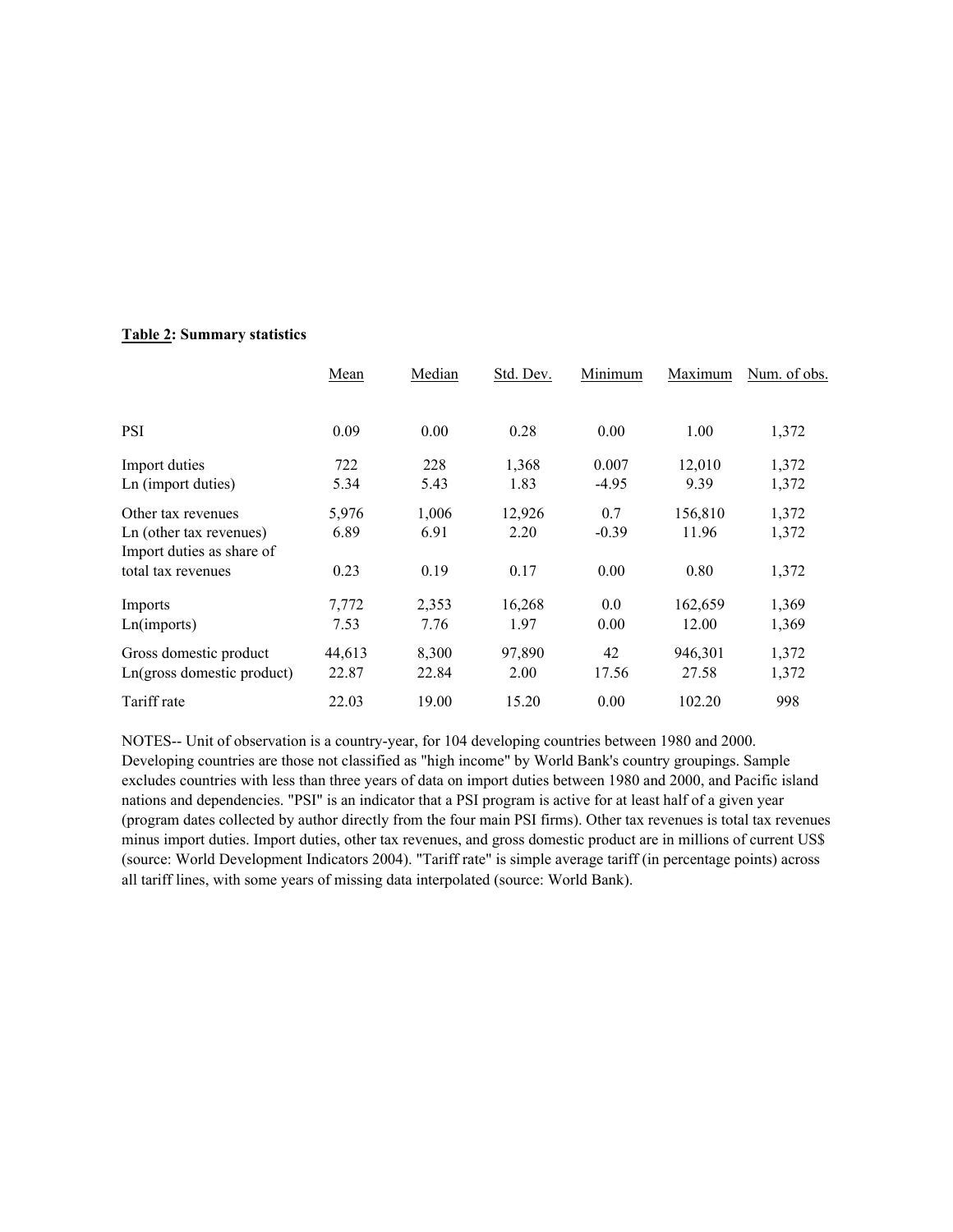#### **Table 3: Predicting PSI adoption**

(OLS estimates)

Dependent variable: Indicator for country adopting PSI by end of year 2000

|                                         | (1)                       | (2)                    | (3)                   | (4)                       | (5)                       |
|-----------------------------------------|---------------------------|------------------------|-----------------------|---------------------------|---------------------------|
| Ln (per capita GDP)                     | $-0.207$<br>$(0.044)$ *** |                        |                       |                           | $-0.193$<br>$(0.060)$ *** |
| Ln (import duties)                      |                           | $-0.001$<br>(0.029)    |                       |                           | $-0.052$<br>(0.055)       |
| Ln (imports)                            |                           |                        | 0.000<br>(0.028)      |                           | 0.037<br>(0.066)          |
| Bureaucratic corruption<br>(absence of) |                           |                        |                       | $-0.834$<br>$(0.273)$ *** | $-0.470$<br>$(0.272)*$    |
| Constant                                | 1.863<br>$(0.309)$ ***    | 0.433<br>$(0.153)$ *** | 0.426<br>$(0.209)$ ** | 0.803<br>$(0.130)$ ***    | 2.010<br>$(0.428)$ ***    |
| Num. of obs.<br>R-squared               | 76<br>0.23                | 77<br>0.00             | 77<br>0.00            | 55<br>0.15                | 55<br>0.32                |

\* significant at 10%; \*\* significant at 5%; \*\*\* significant at 1%

NOTES-- Mean of dependent variable is 0.48. Standard errors in parentheses. Right-handside variables are values in the first year of non-missing data from 1980-1984. No PSI program was implemented prior to 1985. Per capita GDP is in constant 1995 dollars. Import duties and imports are in millions of current US dollars. "Bureaucratic corruption" normalized to range from 0 to 1, with 0 being "worst" and 1 being "best" (source: ICRG). Per capita GDP and import duties are from World Development Indicators 2004. Imports are from IMF Direction of Trade Statistics, as reported by trade partner countries.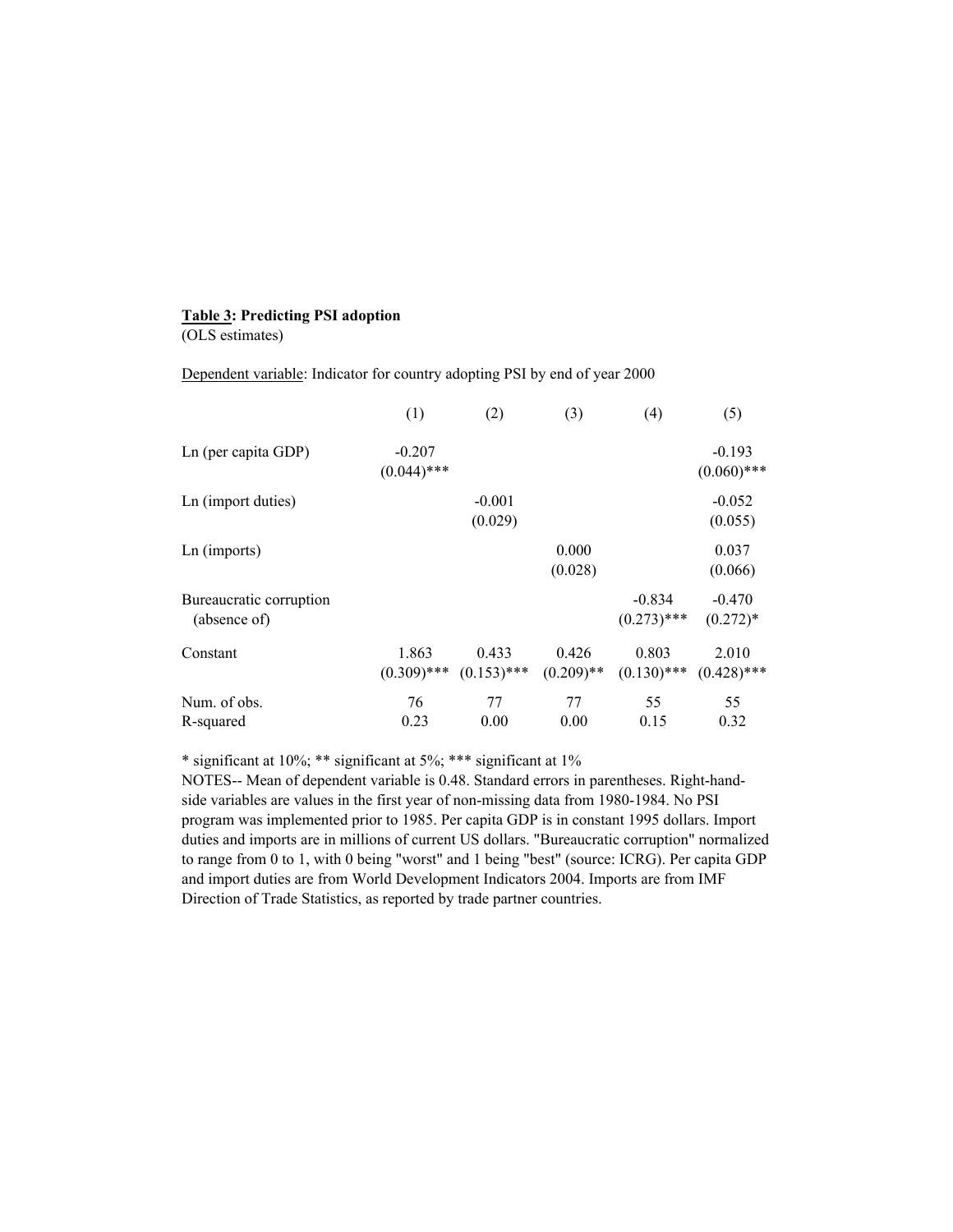#### **Table 4: Impact of preshipment inspection on import duty collection**

(OLS fixed effects estimates)

|                                                                    |         | (1)                 | (2)                    | (3)                    | (4)                   | (5)                           | (6)                    | (7)                    |
|--------------------------------------------------------------------|---------|---------------------|------------------------|------------------------|-----------------------|-------------------------------|------------------------|------------------------|
|                                                                    | Sample: |                     | All observations       |                        |                       | Observations with tariff data |                        |                        |
| PSI * Trend                                                        |         | 0.036<br>$(0.020)*$ | 0.076<br>$(0.025)$ *** | 0.063<br>$(0.026)$ **  | 0.041<br>$(0.019)$ ** | 0.088<br>$(0.027)$ ***        | 0.083<br>$(0.027)$ *** | 0.086<br>$(0.028)$ *** |
| <b>PSI</b>                                                         |         | $-0.121$<br>(0.145) | 0.144<br>(0.096)       | 0.161<br>$(0.067)$ **  | $-0.053$<br>(0.137)   | 0.145<br>(0.099)              | 0.131<br>$(0.076)*$    | 0.126<br>(0.078)       |
| Past PSI                                                           |         | $-0.327$<br>(0.211) | 0.203<br>(0.240)       | 0.188<br>(0.184)       | $-0.182$<br>(0.195)   | 0.31<br>(0.308)               | 0.349<br>(0.261)       | 0.374<br>(0.273)       |
| Ln(other tax revenues)                                             |         |                     |                        | 0.539<br>$(0.062)$ *** |                       |                               | 0.666<br>$(0.091)$ *** | 0.673<br>$(0.093)$ *** |
| Simple average tariff rate                                         |         |                     |                        |                        |                       |                               |                        | 0.006<br>$(0.003)$ **  |
| Country-specific time trends                                       |         |                     | Y                      | Y                      |                       | Y                             | Y                      | Y                      |
| Observations<br>R-squared                                          |         | 1,372<br>0.94       | 1,372<br>0.97          | 1,372<br>0.97          | 998<br>0.94           | 998<br>0.97                   | 998<br>0.97            | 998<br>0.97            |
| <b>Number of countries:</b><br>Total<br>Observed pre- and post-PSI |         | 104<br>19           | 104<br>19              | 104<br>19              | 85<br>18              | 85<br>18                      | 85<br>18               | 85<br>18               |

Dependent variable: Ln (import duties)

\* significant at 10%; \*\* significant at 5%; \*\*\* significant at 1%

NOTES -- Standard errors (corrected for clustering by country) in parentheses. All regressions include country and year fixed effects. "PSI" equal to 1 if country had an active PSI program for at least half of given year, 0 otherwise. "Past PSI" equal to 1 if PSI program is absent for at least half a year but country had previously had a PSI program, and 0 otherwise. "Trend" is a linear time trend starting in the first year a PSI program was active for at least half a year. "Other tax revenues" is total tax revenues minus import duties. See Table 2 for notes on sample composition and other variable definitions. One PSI country (Belarus) dropped out in columns 4-7 due to absence of sufficient tariff data.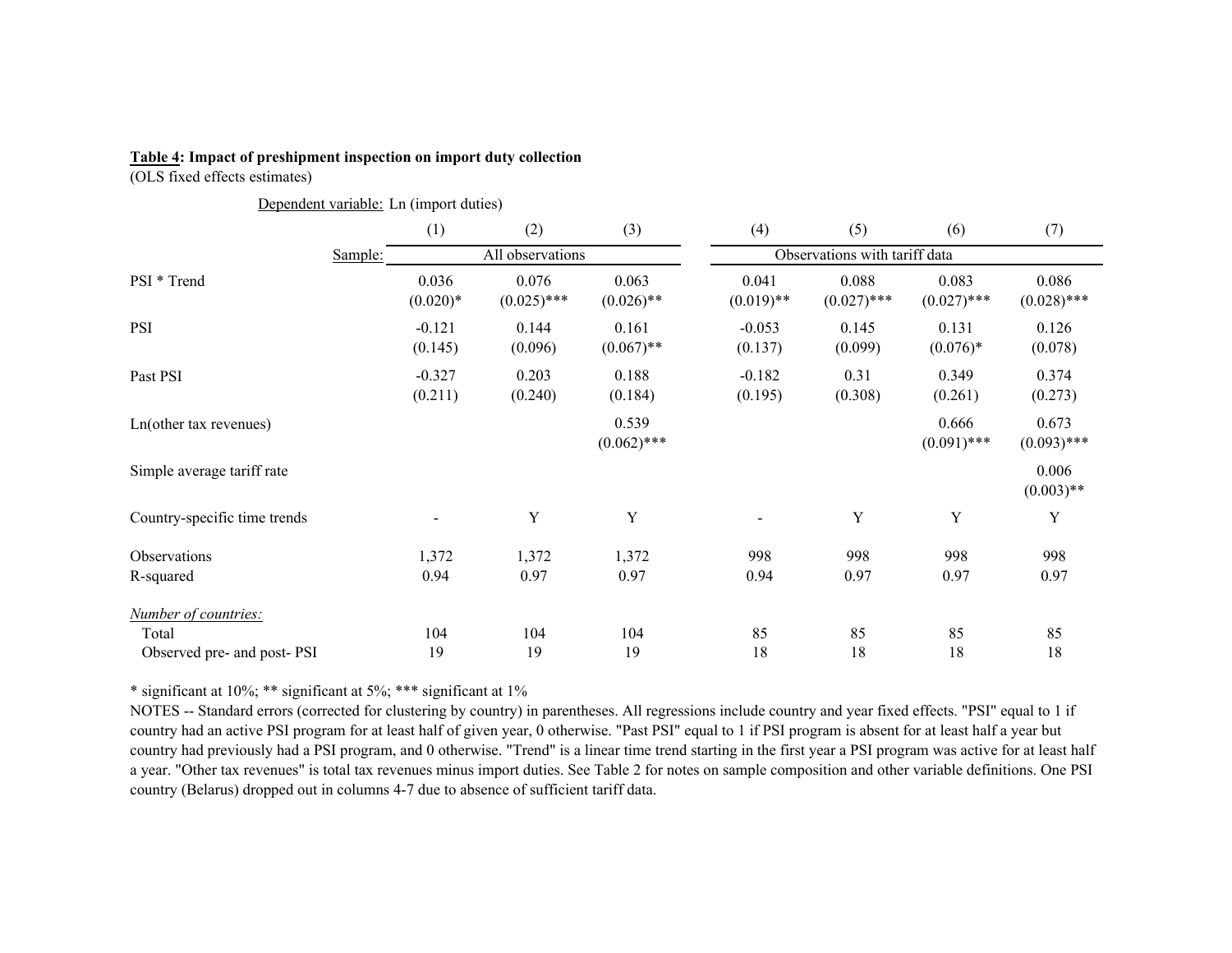#### **Table 5: Impact of preshipment inspection on other tax revenues and tariff rate**

(OLS fixed effects estimates)

|                                                | (1)                                            | (2)                        | (3)                              | (4)                           |
|------------------------------------------------|------------------------------------------------|----------------------------|----------------------------------|-------------------------------|
|                                                | Dependent variable: Ln (other tax<br>revenues) | Ln (other tax<br>revenues) | Simple<br>average tariff<br>rate | Simple average<br>tariff rate |
| PSI * Trend                                    | $-0.004$<br>(0.026)                            | 0.025<br>(0.026)           | $-0.224$<br>(0.333)              | $-0.582$<br>(0.642)           |
| PSI                                            | $-0.262$<br>(0.160)                            | $-0.031$<br>(0.124)        | $-2.514$<br>(2.351)              | 0.845<br>(2.543)              |
| Past PSI                                       | $-0.265$<br>(0.196)                            | 0.028<br>(0.216)           | $-10.094$<br>$(5.666)*$          | $-4.374$<br>(5.397)           |
| Other controls:<br>Country-specific time trend |                                                | Y                          |                                  | Y                             |
| Observations                                   | 1,372                                          | 1,372                      | 998                              | 998                           |
| R-squared                                      | 0.97                                           | 0.99                       | 0.80                             | 0.93                          |
| <b>Number of countries:</b>                    |                                                |                            |                                  |                               |
| Total                                          | 104                                            | 104                        | 85                               | 85                            |
| Observed pre- and post-PSI                     | 19                                             | 19                         | 18                               | 18                            |

\* significant at 10%; \*\* significant at 5%; \*\*\* significant at 1%

NOTES -- Standard errors (corrected for clustering by country) in parentheses. All regressions include country and year fixed effects. "Other tax revenues" is total tax revenues minus import duties. "PSI" equal to 1 if country had an active PSI program for at least half of given year, 0 otherwise. "Past PSI" equal to 1 if PSI program is absent for at least half a year but country had previously had a PSI program, and 0 otherwise. "Trend" is a linear time trend starting in the first year a PSI program was active for at least half a year. See Table 2 for notes on sample composition and other variable definitions.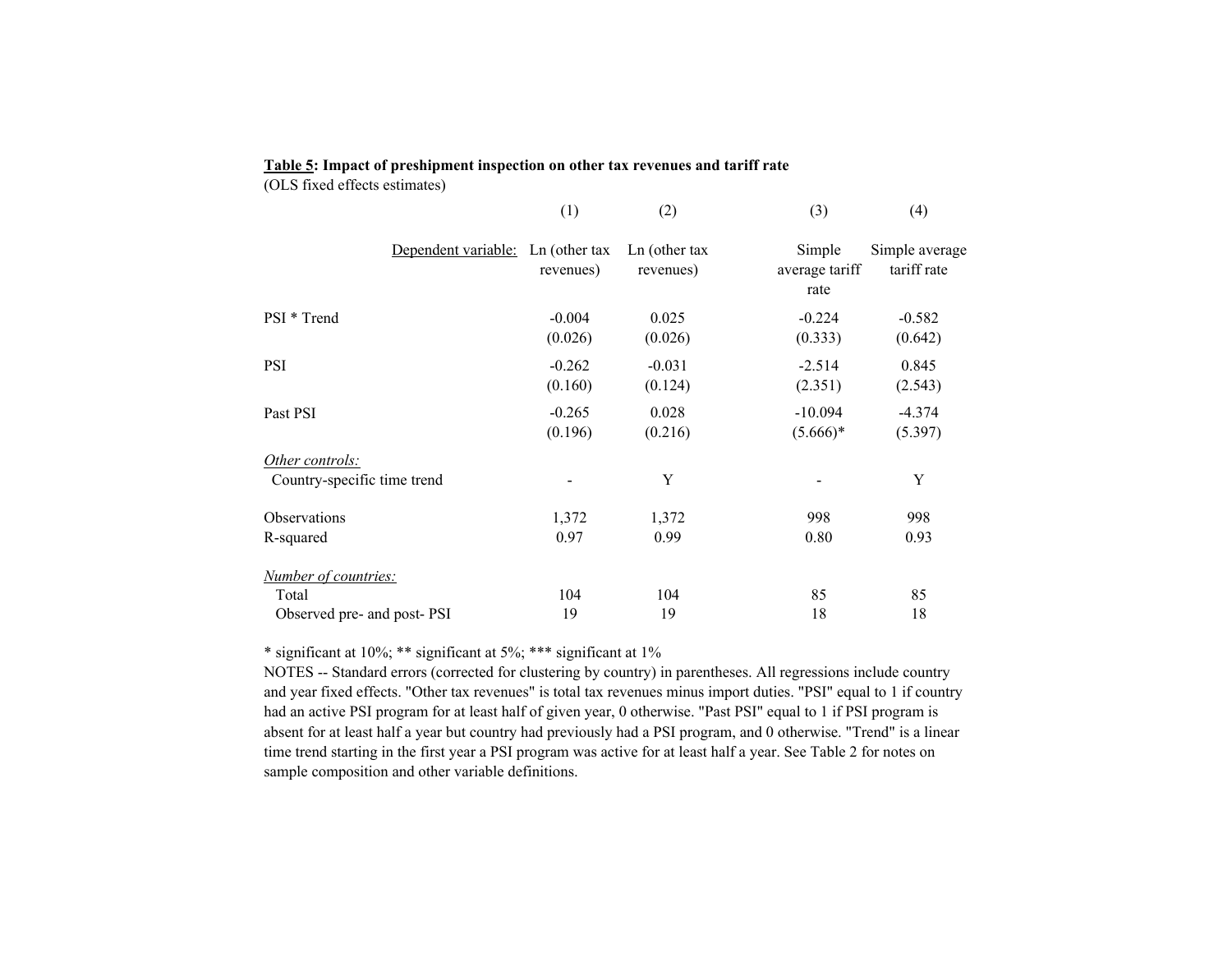# **Table 6: Impact of preshipment inspection on determinants of import duty collection**

(OLS fixed effects estimates)

|                             | (1)                    | (2)                     | (3)                                          | (4)                    |
|-----------------------------|------------------------|-------------------------|----------------------------------------------|------------------------|
| Dependent variable:         | Ln (import<br>duties)  | Import capture<br>ratio | CV(product-level<br>import capture<br>ratio) | Ln(imports)            |
| PSI * Trend                 | 0.104<br>$(0.030)$ *** | $-0.018$<br>(0.014)     | $-0.114$<br>$(0.035)$ ***                    | 0.040<br>$(0.018)$ **  |
| <b>PSI</b>                  | 0.237<br>$(0.104)$ **  | 0.055<br>$(0.030)*$     | $-0.348$<br>(0.247)                          | $-0.015$<br>(0.055)    |
| Past PSI                    | 0.567<br>$(0.221)$ **  | $-0.111$<br>(0.106)     | $-1.74$<br>$(0.468)$ ***                     | 0.188<br>(0.140)       |
| Ln(other tax revenues)      | 0.661<br>$(0.122)$ *** | 0.041<br>(0.028)        | $-0.051$<br>(0.193)                          | 0.423<br>$(0.069)$ *** |
| Observations                | 581                    | 581                     | 581                                          | 581                    |
| R-squared                   | 0.97                   | 0.84                    | 0.56                                         | 0.99                   |
| <b>Number of countries:</b> |                        |                         |                                              |                        |
| Total                       | 39                     | 39                      | 39                                           | 39                     |
| Observed pre- and post-PSI  | 9                      | 9                       | 9                                            | 9                      |

\* significant at 10%; \*\* significant at 5%; \*\*\* significant at 1%

NOTES -- Standard errors (corrected for clustering by country) in parentheses. All regressions include country fixed effects, year fixed effects, and country-specific linear time trends. "Import capture ratio" is ratio of a country's self-reported total imports to corresponding reported exports of other countries to said country. Dependent variable in column 3 is coefficient of variation of import capture ratio across 82 product groups within country-year cell. See Tables 2 and 4 for notes on sample composition and other variable definitions.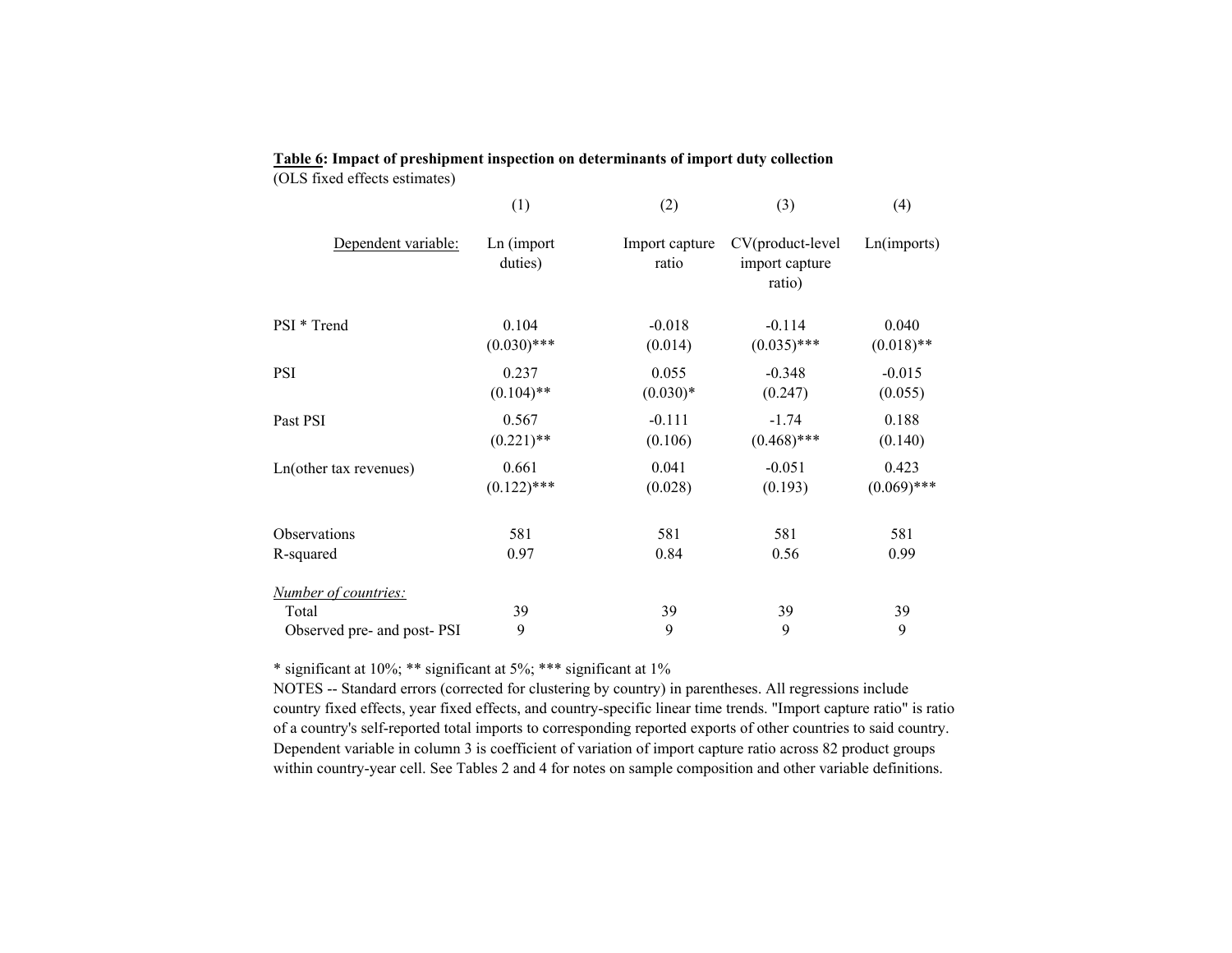#### **Table 7: Robustness checks for impact of PSI on import duties**

(OLS fixed effects estimates)

Dependent variable: Ln (import duties)

|                            |                | (1)                                                              | (2)                                                              | (3)                                                      | (4)                                  | (5)                                                     |
|----------------------------|----------------|------------------------------------------------------------------|------------------------------------------------------------------|----------------------------------------------------------|--------------------------------------|---------------------------------------------------------|
|                            | Specification: | Sample of<br>countries with 15<br>or more obs. from<br>1980-2000 | Sample of<br>countries with 18<br>or more obs. from<br>1980-2000 | Exclude countries<br>with population $\leq 1$<br>million | Include outliers of<br>import duties | Flexible controls<br>for other tax<br>revenues, tariffs |
| PSI * Trend                |                | 0.071<br>$(0.024)$ ***                                           | 0.084<br>$(0.029)$ ***                                           | 0.064<br>$(0.027)$ **                                    | 0.055<br>$(0.027)$ **                | 0.082<br>$(0.025)$ ***                                  |
| PSI                        |                | 0.152<br>$(0.067)$ **                                            | 0.16<br>$(0.080)$ **                                             | 0.158<br>$(0.068)$ **                                    | 0.126<br>$(0.073)*$                  | 0.137<br>(0.088)                                        |
| Past PSI                   |                | 0.234<br>(0.196)                                                 | 0.364<br>(0.223)                                                 | 0.202<br>(0.189)                                         | 0.117<br>(0.178)                     | 0.409<br>$(0.237)*$                                     |
| Observations               |                | 937                                                              | 745                                                              | 1,188                                                    | 1,382                                | 998                                                     |
| R-squared                  |                | 0.98                                                             | 0.98                                                             | 0.96                                                     | 0.97                                 | 0.97                                                    |
| Number of countries:       |                |                                                                  |                                                                  |                                                          |                                      |                                                         |
| Total                      |                | 49                                                               | 37                                                               | 88                                                       | 105                                  | 37                                                      |
| Observed pre- and post-PSI |                | 14                                                               | 11                                                               | 19                                                       | 19                                   | 11                                                      |

\* significant at 10%; \*\* significant at 5%; \*\*\* significant at 1%

NOTES -- Standard errors (corrected for clustering by country) in parentheses. All regressions include country fixed effects, year fixed effects, and country-specific linear time trends. Regressions 1, 2, 3, and 4 include control for ln(other tax revenues). Regression 5 includes controls for 10-piece linear spline in ln(other tax revenues) and in simple average tariff rate.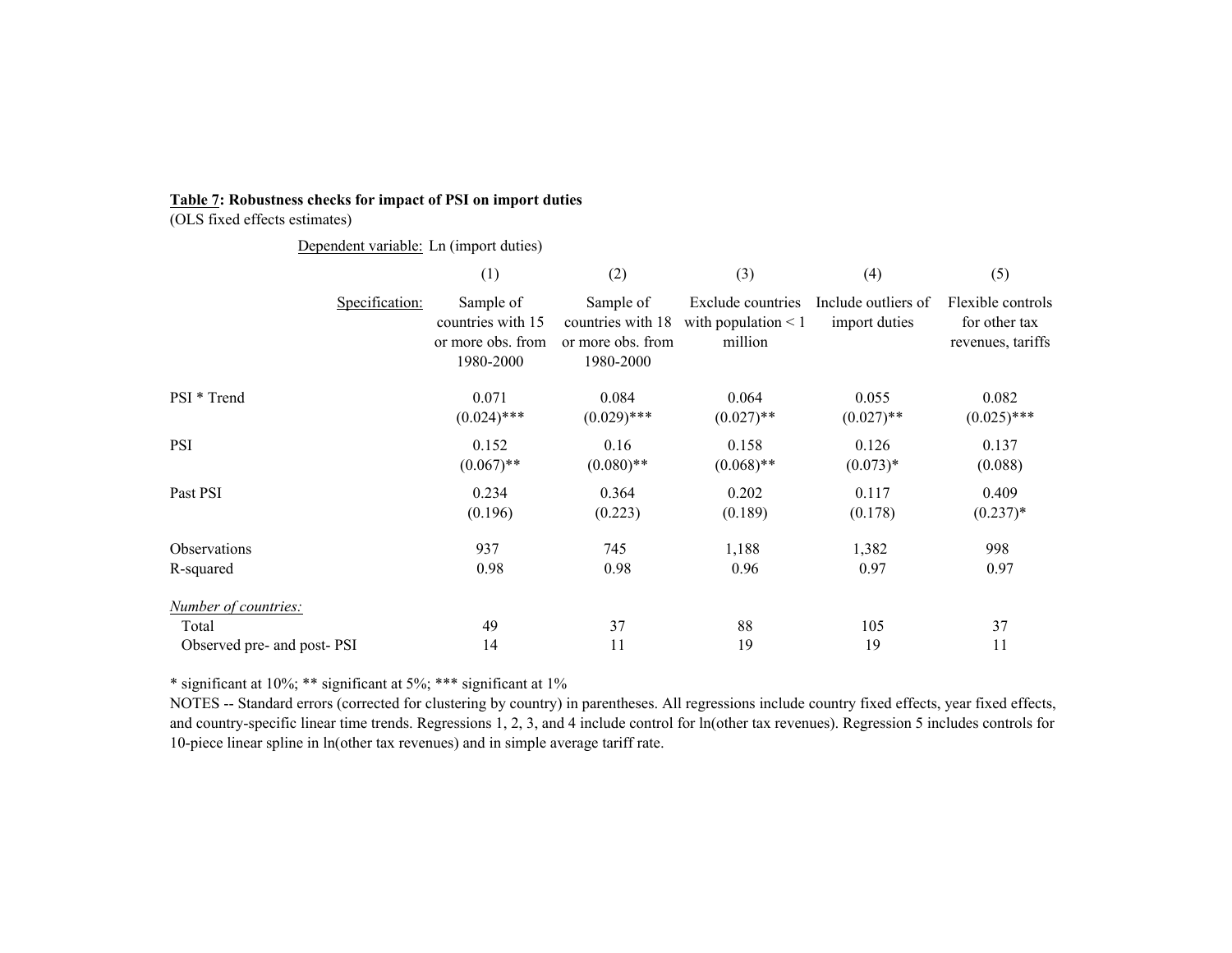#### **Table 8: Cost-benefit calculation**

#### **Panel A: Import duties**

| Level effect of PSI on log import duties<br>Effect of PSI on annual change in log import duties | 0.161<br>0.063 |
|-------------------------------------------------------------------------------------------------|----------------|
| Import duties as % of imports                                                                   | 15.25%         |
| Pre-program level of import duties                                                              | 15.25          |

|                       | (1)              | (2)               | (3)          | (4)             |
|-----------------------|------------------|-------------------|--------------|-----------------|
| Year since PSI start: | Current level of | Improvement       | Accumulated  | Ratio of accum. |
|                       | import duties    | vs. initial level | improvements | improvements    |
|                       |                  |                   |              | to fees         |
|                       |                  |                   |              |                 |
| $\theta$              | 17.91            | 2.66              | 2.66         | 2.96            |
| 1                     | 19.08            | 3.83              | 6.49         | 3.53            |
| $\overline{2}$        | 20.32            | 5.07              | 11.56        | 4.11            |
| 3                     | 21.64            | 6.39              | 17.95        | 4.69            |
| 4                     | 23.04            | 7.80              | 25.75        | 5.27            |
| 5                     | 24.54            | 9.29              | 35.04        | 5.86            |
| 6                     | 26.14            | 10.89             | 45.93        | 6.45            |
| 7                     | 27.84            | 12.59             | 58.52        | 7.04            |
| 8                     | 29.65            | 14.40             | 72.92        | 7.63            |
| 9                     | 31.58            | 16.33             | 89.25        | 8.23            |
| 10                    | 33.63            | 18.38             | 107.63       | 8.83            |
|                       |                  |                   |              |                 |

#### **Panel B: Imports**

| Effect of PSI on annual change in log import duties | 0.040  |  |
|-----------------------------------------------------|--------|--|
| Pre-program level of imports                        | 100.00 |  |
| % of imports inspected                              | 90%    |  |
| PSI fees as % of value of imports inspected         | $1\%$  |  |

|                       | (5)          | (6)              |             |
|-----------------------|--------------|------------------|-------------|
| Year since PSI start: | New level of | Fees paid to PSI | Accumulated |
|                       | imports      | firms            | fees        |
| $\mathbf{0}$          | 100.00       | 0.90             | 0.90        |
| 1                     | 104.08       | 0.94             | 1.84        |
| $\overline{2}$        | 108.33       | 0.97             | 2.81        |
| 3                     | 112.75       | 1.01             | 3.83        |
| 4                     | 117.35       | 1.06             | 4.88        |
| 5                     | 122.14       | 1.10             | 5.98        |
| 6                     | 127.12       | 1.14             | 7.13        |
| 7                     | 132.31       | 1.19             | 8.32        |
| 8                     | 137.71       | 1.24             | 9.56        |
| 9                     | 143.33       | 1.29             | 10.85       |
| 10                    | 149.18       | 1.34             | 12.19       |
|                       |              |                  |             |

NOTES-- Assumed impacts of PSI on import duties and imports are from column 3 of Table 4 and column 4 of Table 6, respectively. Year 0 is first year PSI program has been active for at least half a year. Initial import duties as a share of imports calculated from 5 years immediately prior to PSI programs for the 19 countries observed before and after the PSI start date in column 3 of Table 4. Pre-program imports normalized to 100.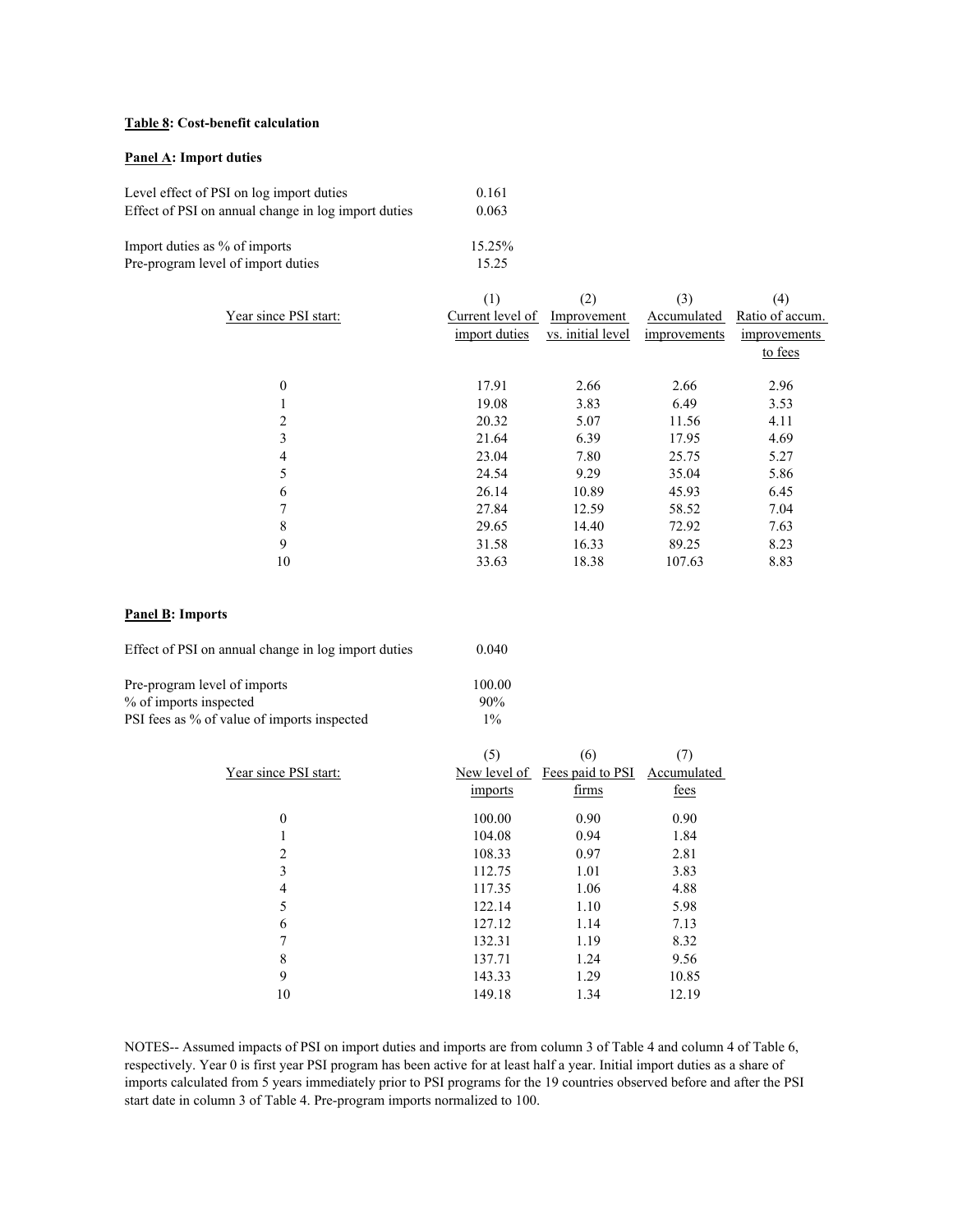

**Figure 1: Total import duty collections and enforcement costs**

NOTES for Figures 1, 2, and 3 – Figures refer to the specific parameterization of theoretical model described in Section 2 of text. All figures drawn on same horizontal scale.



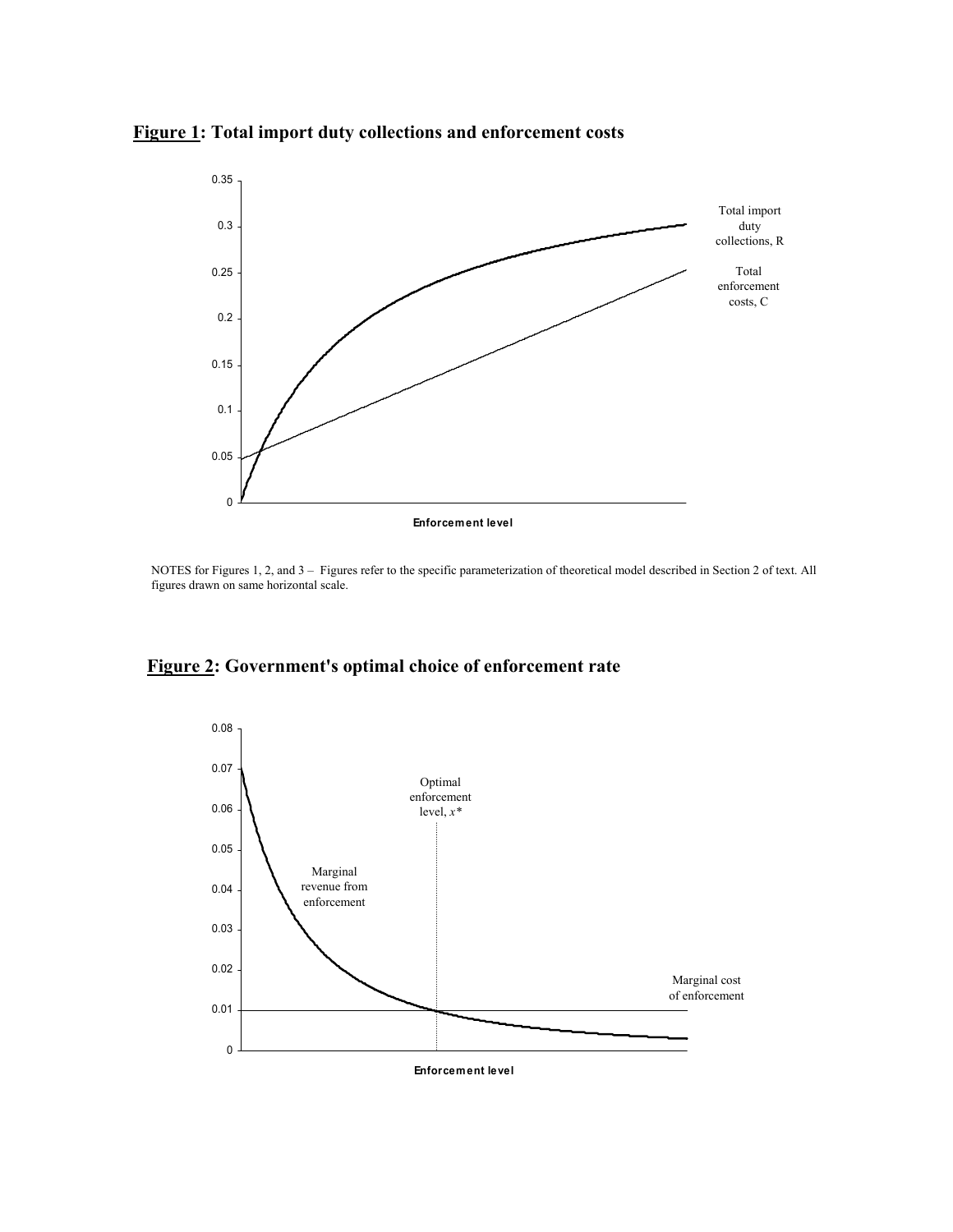

**Figure 3: Effect of enforcement on bribe rate and payment rate**